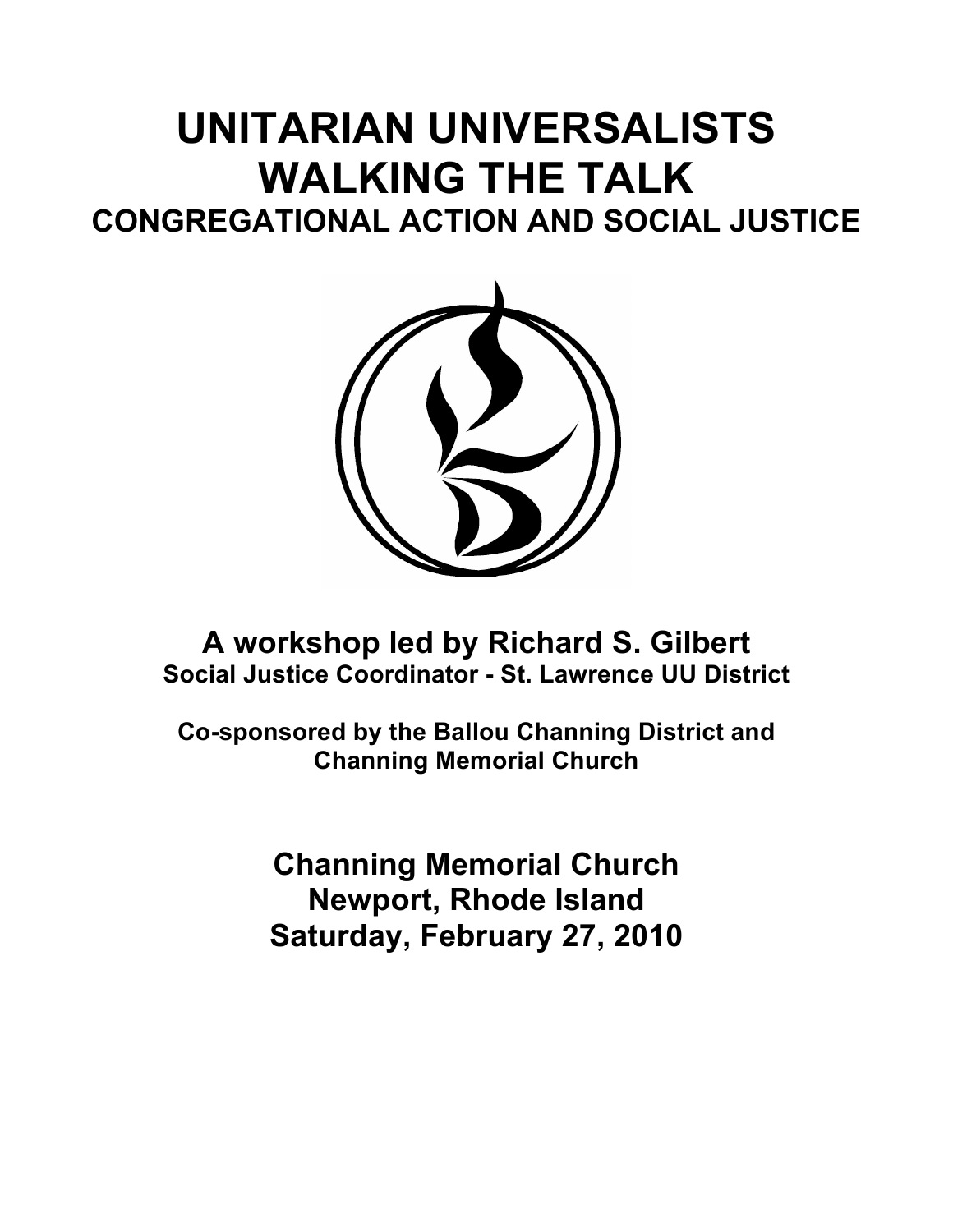#### **SOCIAL JUSTICE WORKSHOP WORKBOOK TABLE OF CONTENTS**

- 2. Table of Contents
- 3. Workshop Schedule
- 4. Opening Worship
- 5. Comprehensive Theological Model Diagram
- 6. Theological Model Purposes and Principles Text
- 7. Unitarian Universalist Theological Model (ala *Building Your Own Theology)*
- 8. Congregational Model Beloved Community
- 9. Five Modes of Social Justice Work (diagram)
- 10 11. Five Modes of Social Justice Work Text
- 12. Systematic Social Change
- 13 16. UUA Congregational Social Justice Evaluation Form
- 17. Unfinished Sentences Regarding Congregational Social Responsibility
- 18. Faith and Social Change Model
- 19. Liberal Religion in the Public Square
- 20. Justice Model for Unitarian Universalists
- 21. Social Responsibility Models for the Congregation
- 22. Social Responsibility Models text
- 23. Faith-Based Social Change Model
- 24. Rationale for "Interference"
- 25 28. Strategic Planning Process
- 29. Criteria for Issue Selection
- 30-31. Social Justice Index
- 32. FPA's 10 Tips on How to Lobby Legislators
- 33. Case Studies for Group Work
- 34-42. Congregational Decision-Making on Controversial Issues
- 43. Committees of Correspondence
- 44-46. Multicultural and Institutional Change Competency
- 47. The Three Point System Congregations and the Political Order
- 48. Eleven Commandments for Social Action
- 49. Closing Circle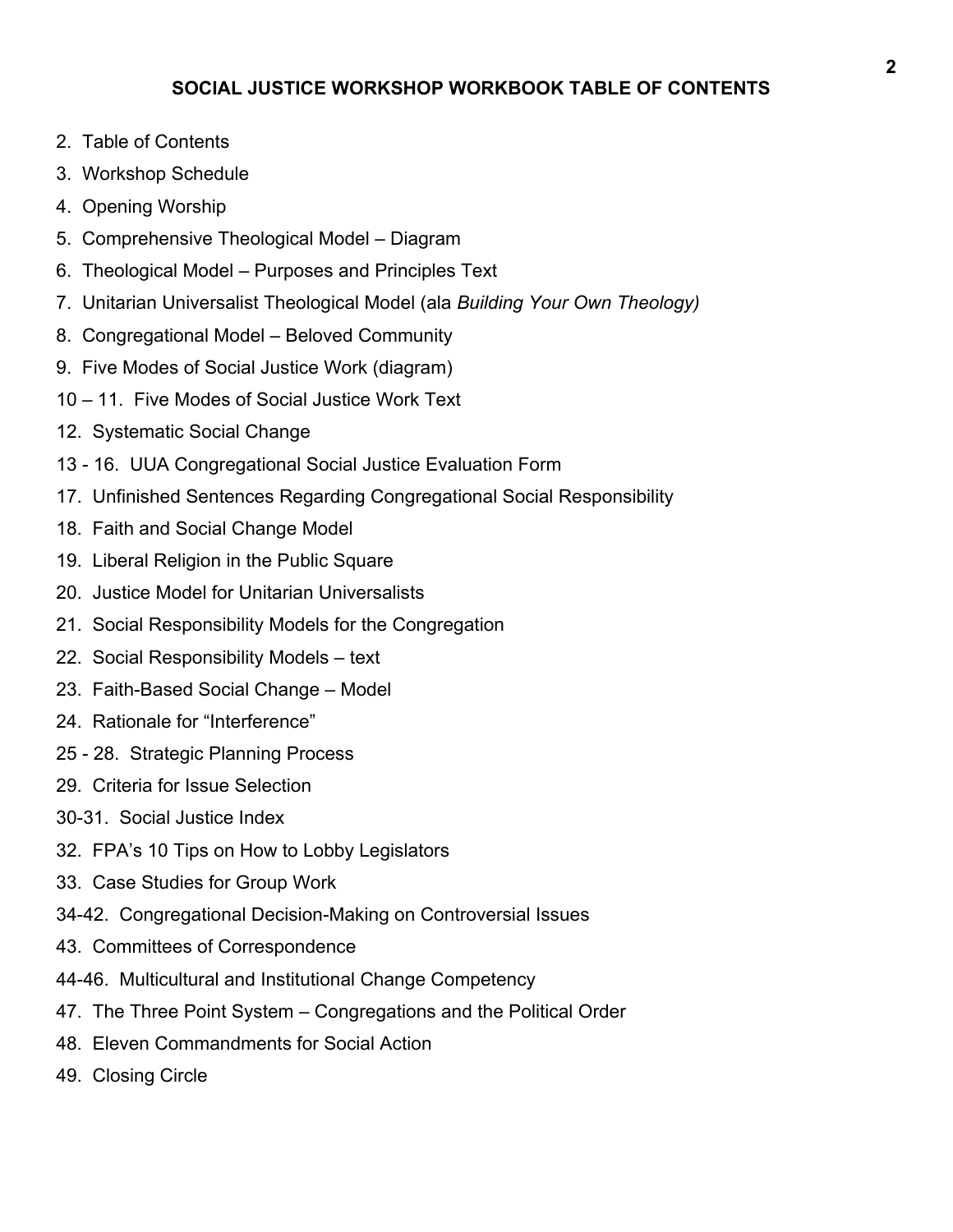#### **UNITARIAN UNIVERSALISTS WALKING THE TALK CONGREGATIONAL ACTION AND SOCIAL JUSTICE**

Unitarian Universalists are eloquent in talking about peace and social justice. However, we have our problems in "walking the talk." This workshop will explore the spiritual roots of social action, a perspective on the unique UU mission, organizational tools for a congregation and a practicum on planning for change. Participants are asked to come with a Congregational Self-Analysis Survey completed. This workshop is designed as a fundamental orientation to congregation-based social action.

**9:30 a.m. Ingathering –** creating social justice name tags. Cut a piece of construction paper into the "shape of justice" as you would symbolize it (E.g. Flaming chalice). Complete it as follows: (1) your name in large print in the middle; (2) upper left hand corner – the most critical social issue we face; (3) upper right hand corner – a social justice group in which you are involved; (4) lower left hand corner – chief obstacle to greater involvement; (5) lower right hand corner – why you are here.

**10:00 a.m. Worship:** On Becoming a Spiritual Center with a Civic Circumference

#### **10:30 a.m. Creating a Beloved Community of Love and Justice**

What do I want to change through my UU social justice work? How do I want to be changed through my UU social justice work? What do I want my congregation to change in this community? How do I want my congregation to be changed through my UU social justice work

**11:00 a.m. – Five Types of Social Action:** Social service, social education, social witness, social advocacy, community organizing

#### **11:30 a.m. Analysis of Rhode Island Congregational Social Justice Programs**

**12:15 p.m. Lunch**

#### **1:00 p.m. Introduction of the Church without Walls Model with discussion**

#### **2:00 p.m. Where Do We Go from Here? Discussion**

How should the congregation mobilize for social justice? Should the church speak out? What is the unique mission of your congregation? Social Action in the Channing-Ballou District

#### **2:45 p.m. Strategic Planning Process**

How can issues be prioritized? How do we "Case" a Community How do we develop a balanced social justice program? How do we involve more people, including youth?

#### **3:45 p.m. Closing Worship:** The Eleven Commandments for Social Action

#### **4:00 p.m. Finis**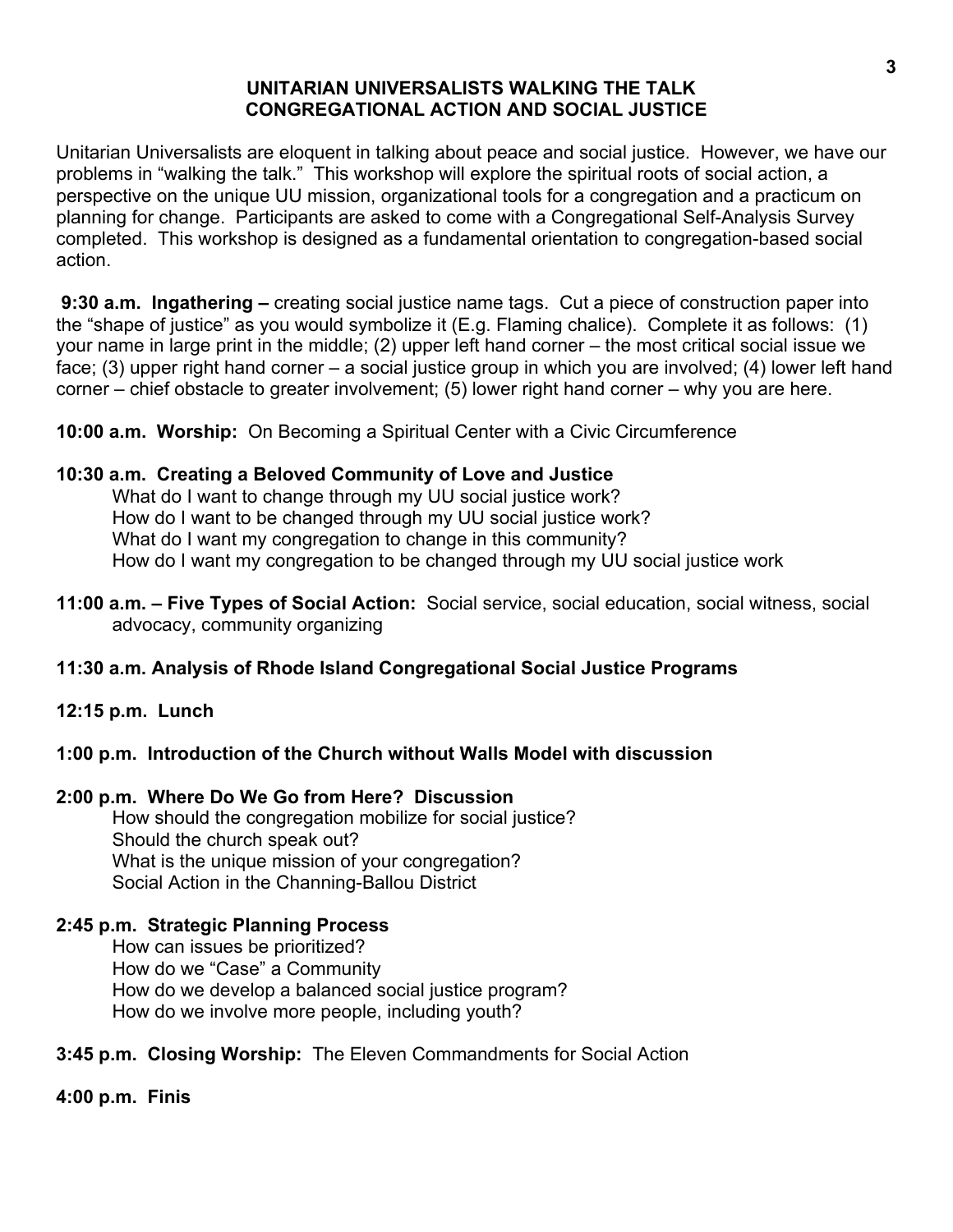#### **OPENING WORSHIP**

#### **Song** *Gathered Here (SLT* **# 389)**

"Gathered here in the mystery of the hour; Gathered here in one strong body. Gathered here in the struggle and the power; Spirit draw near."

**Reading:** *A UU Version of Hebrews 11* - Adapted from Alfred S. Cole by Richard S. Gilbert

Leader: Now faith is the assurance of things hoped for; the evidence of things not seen; for by faith our forebears labored mightily.

Congregation: By faith, William Ellery Channing, with the power of his spirit and thought, led his people out of a theological wilderness and championed the rights of the downtrodden and the poor.

L: By faith, Margaret Fuller broke the fetters of old creeds and dead systems and laid the foundations for women's rights.

C: By faith, Theodore Parker, with his pen, voice and example, wrought courageously for justice and freedom, and became a beacon-light of truth in a dark and trying time.

L: By faith, Susan B. Anthony toiled a lifetime against overwhelming odds for human freedom, unable to taste the fruits of her labors.

C: By faith, Clarence Skinner spoke the prophetic word against oppression of the poor and championed the persecuted.

L: By faith, Malvina Reynolds lifted her voice to protest the making of war and sang her songs of love and peace.

C: By faith, Dorthea Dix and Horace Mann, Clara Barton and John Haynes Holmes witnessed to justice and human rights.

L: And what shall I say more? For the time would fail me to tell of the teachers and leaders of youth, the toil of the humble who, through service to the needy and sick, have righted wrongs, inspired hope and wrought righteousness.

C: Then let us in our day, seeing we are encompassed about with so great a cloud of witnesses, lay aside every weight and the inertia which so easily besets us, and let us run with patience, the race that is set before us.

**Meditation** (Dick Gilbert) A Spiritual Center with a Civic Circumference: *Spirituality and Social Justice – a Seamless Garment – An Autobiographical Indulgence*

#### **Song** *Now Let Us Sing: SLT* **# 368**

(Men) Now let us sing, sing, sing, sing. Now let us sing, sing, sing, sing. Lift up your voice, be not afraid, Now let us sing to the power of the (faith) (hope) (love) (joy) within. (Women) Sing to the power of the (faith) (hope) (love) (joy) within. Sing to the power of the (faith) (hope) (love) (joy) within. Lift up your voice, be not afraid; Now let us sing to the power of the (faith) (hope) (love) (joy) within.

#### **Closing Words**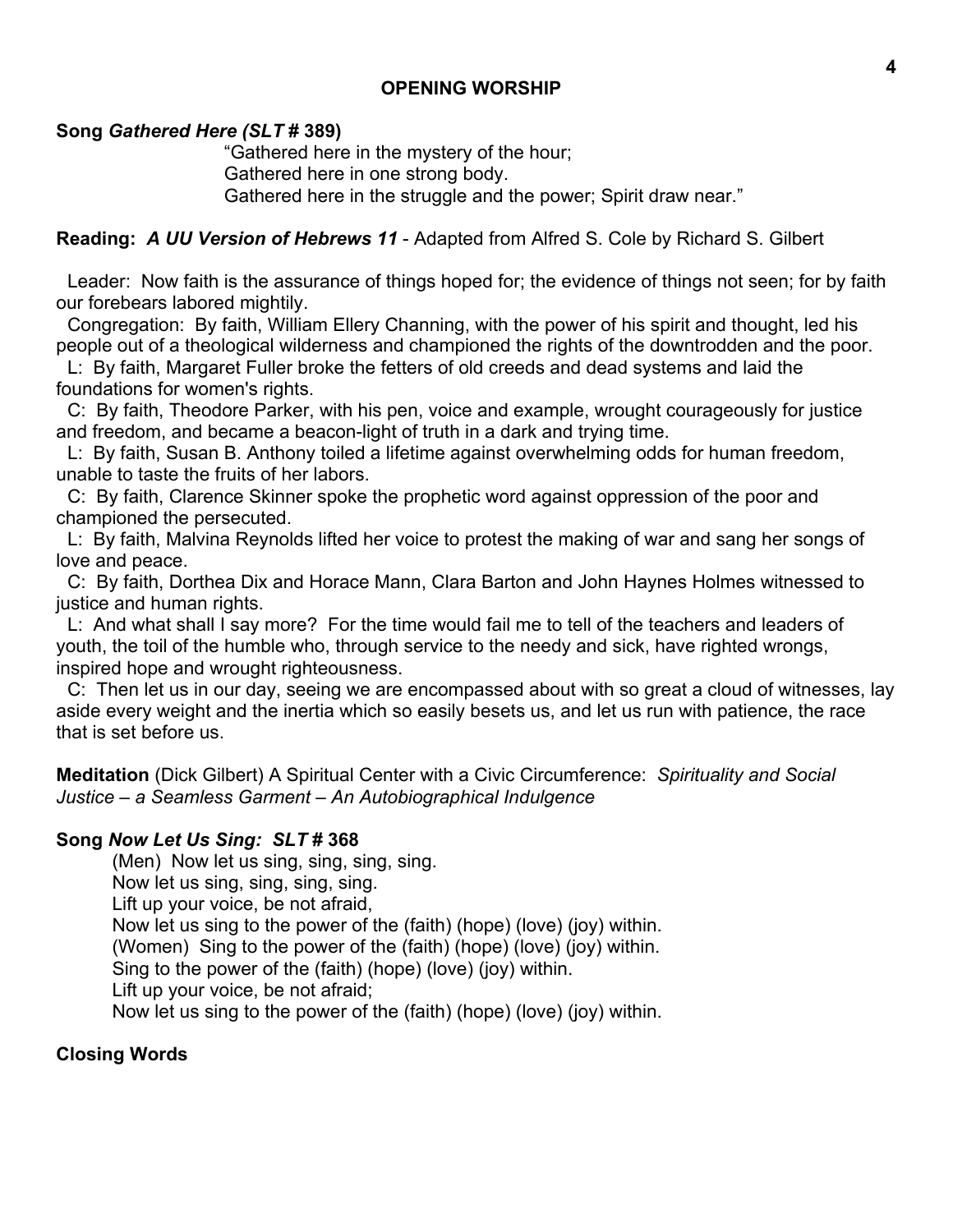## COMPREHENSIVE THEOLOGICAL MODEL & PURPOSES/PRINCIPLES

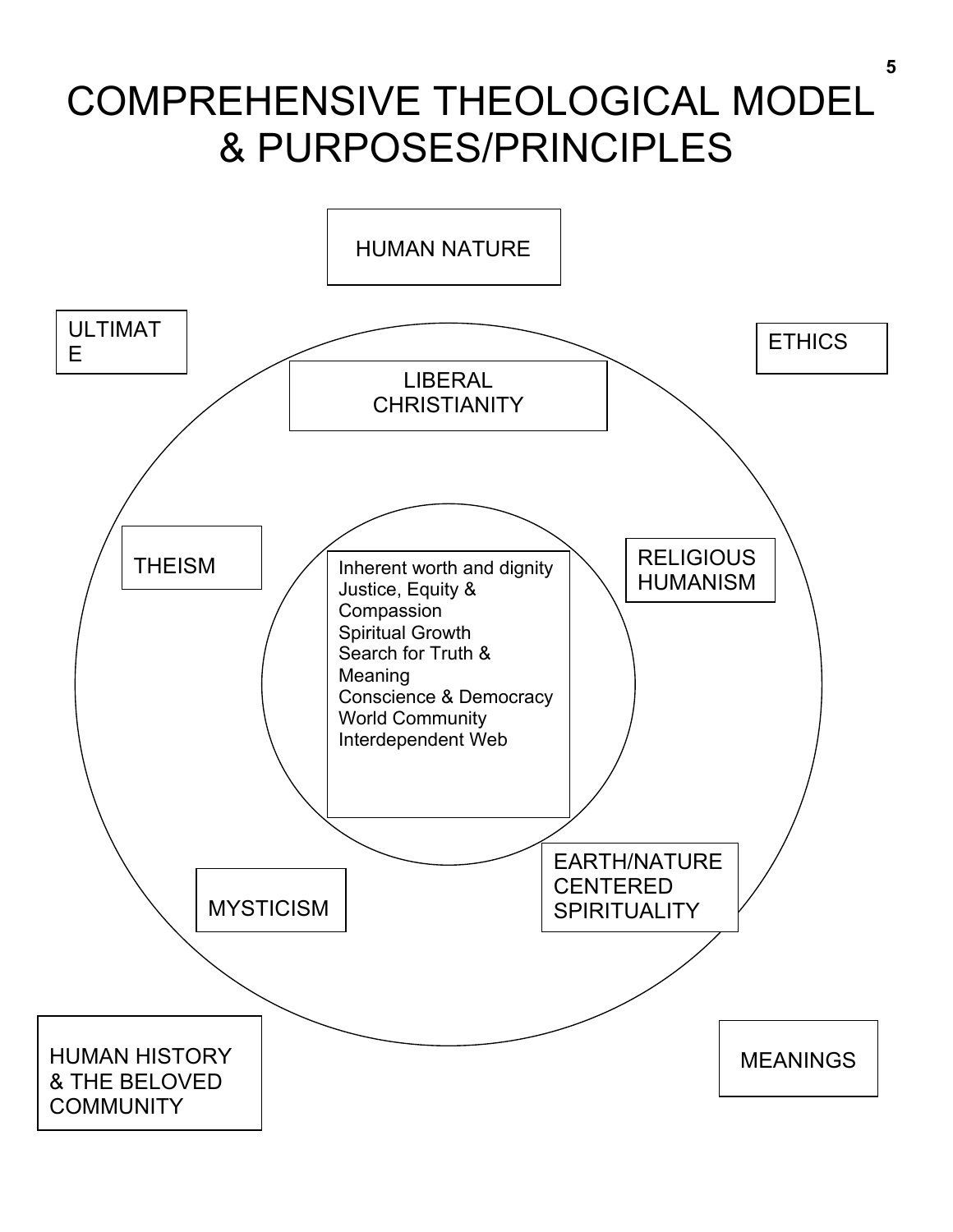#### **COMPREHENSIVE THEOLOGICAL MODEL & PURPOSES & PRINCIPLES**

How do Unitarian Universalists "do theology"? I suggest Unitarian Universalist theology can be understood at three levels (see diagram): (1) the operational level, the process by which we do theology in religious community; (2) the menu of the diverse theological perspectives from which we may choose; and (3) the specific credos which result when we build our own theology.

**I. Operational Values**: We covenant to affirm and promote: (1) The inherent worth and dignity of every person.

2. Justice, Equity and Compassion in Human Relations.

3. Acceptance of One Another and Encouragement to Spiritual Growth in Our Congregations.

4. A Free and Responsible Search for Truth and Meaning.

5. The Right of Conscience and the Use of the Democratic Process within Our Congregations and in Society at Large.

6. The Goal of World Community with Peace, Liberty and Justice for All.

7. Respect for the Interdependent Web of All Existence of Which We Are a Part.

**II. A Theological Menu**: However, as poet George Santayana once wrote: "We cannot be religious in general." It is not enough to affirm these operational values; they do not constitute specific beliefs about the nature of ultimate reality, humanity, morality, human meaning and destiny. While we embrace these seven principles consensually, their use takes us to different places on the theological spectrum.

A 1998 Unitarian Universalist Association study posits five discrete theological options which might characterize American Unitarian Universalists:' **(1) Religious Humanism; (2) Earth/Nature Centered Religion; (3) Theism; (4) Liberal Christianity; (5) Mysticism.** Such categories, of course, are imperfect mechanisms to capture the theological diversity among Unitarian Universalists. Some would find a part of their theological belief in two or more of them. And we might even add others like scientific naturalism, universal religion, or liberation theology.

**III. Building Our Own Theology**: Ultimately, we are all theologians. We all ponder the great life issues. As Unitarian Universalists we celebrate common operational values which unite us even as we enjoy a diversity of perspectives which enables us to learn and grow religiously. We come, then, to the task of life-span religious education - building our own theology.

Religion is that core of ultimate meanings and values to which we commit our lives - convictions. Meanings are the "whys" of human behavior, the purposes that explain our behavior. Values are those guidelines by which we understand the world and act upon it. Convictions are the living out of those meanings and values in action. Religious education is the life-span process of growing those meanings, values and convictions. I suggest there are basically five religious categories in a personal credo: (1) an understanding of human nature; (2) a perspective on ultimate reality; (3) an ethic that enables us to interact with other persons, with groups and with the earth itself; (4) a sense of ourselves as creatures in the long story of evolution and as historical creatures; (5) the meaning or meanings of our existence. So what?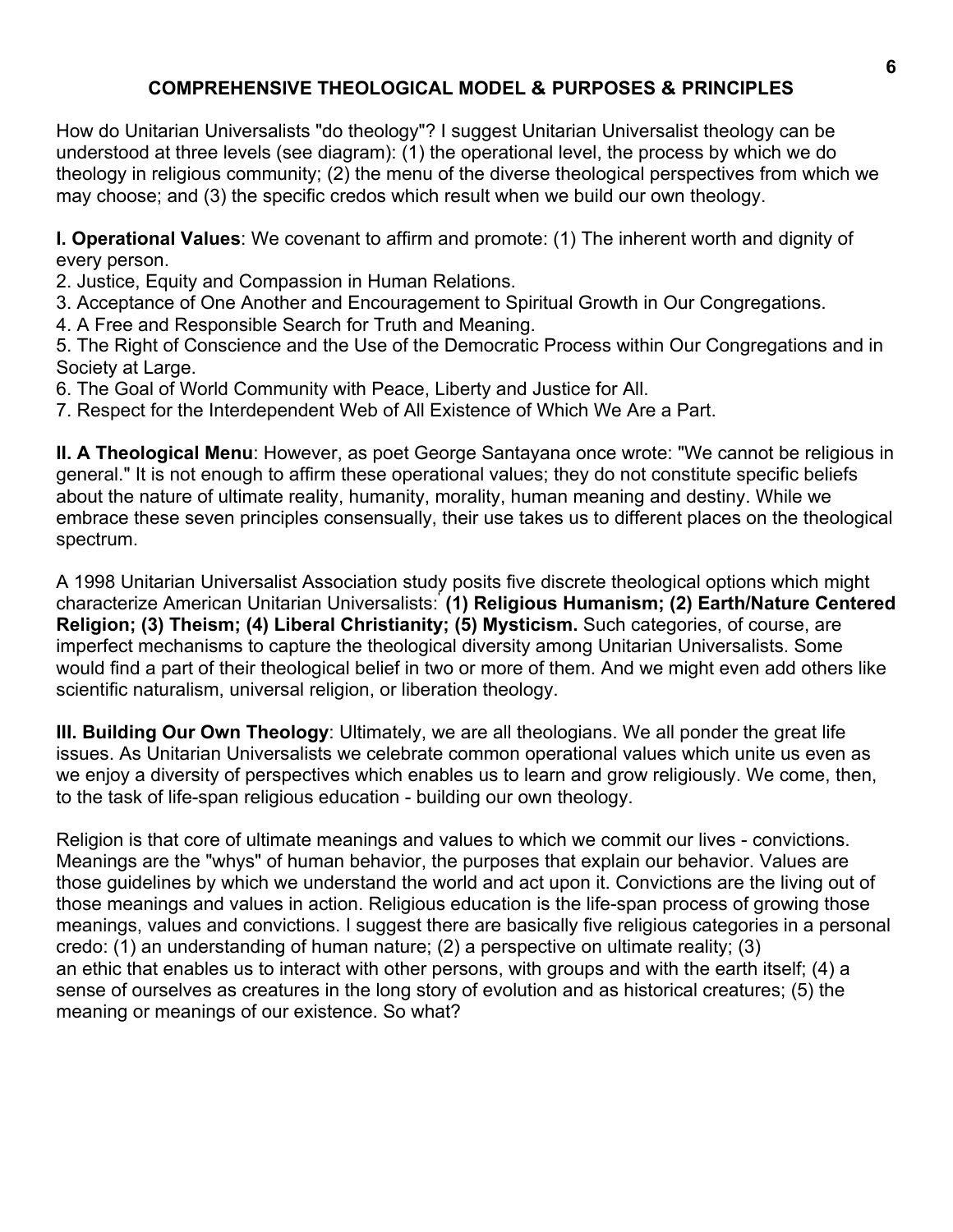### A UNITARIAN UNIVERSALIST THEOLOGICAL MODEL



Building your own theology begins with an understanding of self – our human nature – finite freedom. We have transactions with Ultimate Reality (God, etc.) emanating in values of awe, reverence basic trust, gratitude and we celebrate life. We are ethical creatures dealing with individuals, social groupings and the earth itself – creating values of love, justice, trusteeship. We are historical creatures – precipitates of the evolutionary process – creating values of identity, continuity and participation. Finally, we are creatures who seek meanings in life – a sense of justification, purpose, what some call salvation – literally wholeness.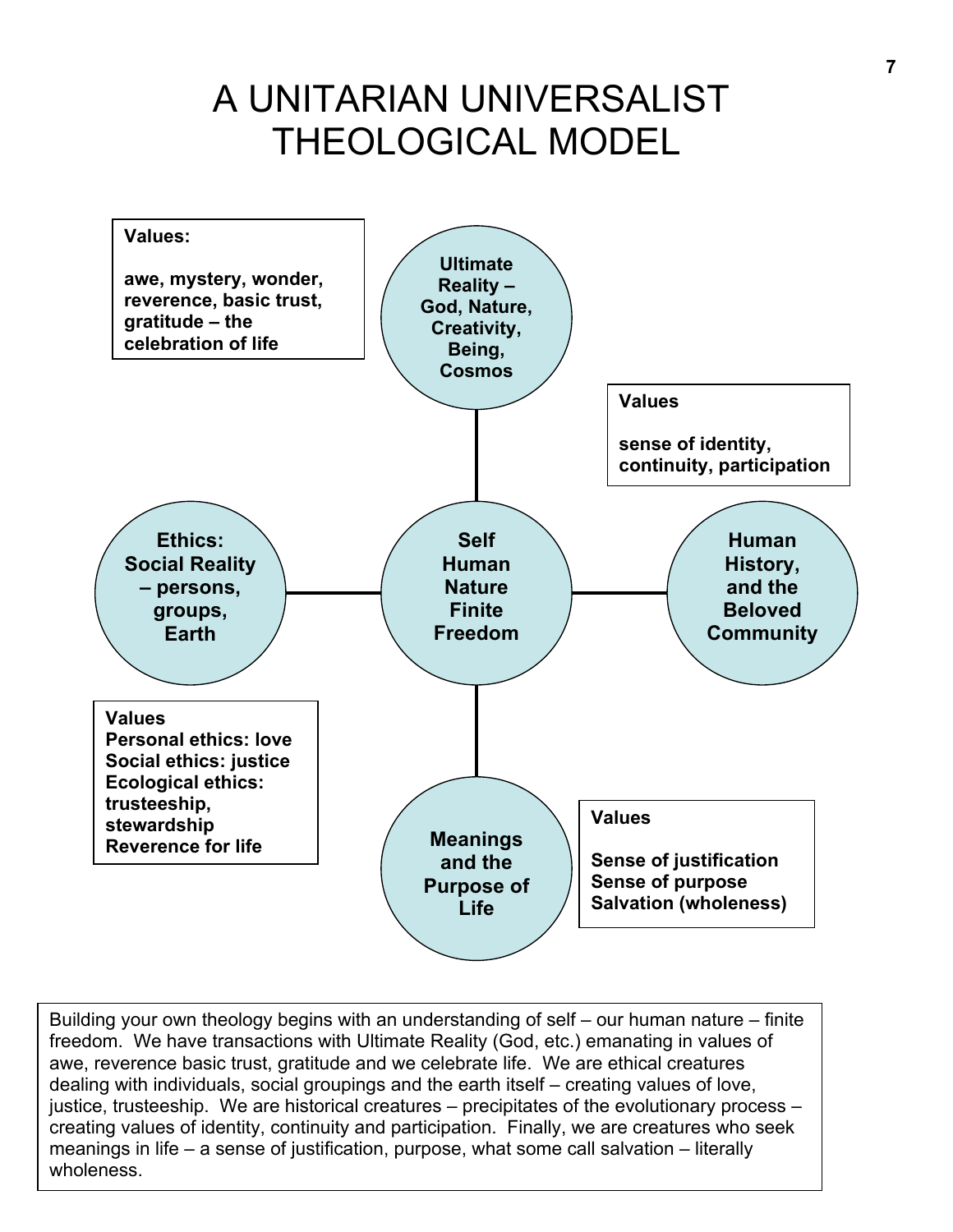### THE UNITARIAN UNIVERSALIST **CONGREGATION** A MODEL



### THE LIBERAL CHURCH AS SPIRITUAL CENTER

### WITH A CIVIC CIRCUMFERENCE

Worship and the spiritual life at the very center Life span religious education and growth Stewardship of time, treasure and talent Mutual ministry and caring community Community of moral discourse and social action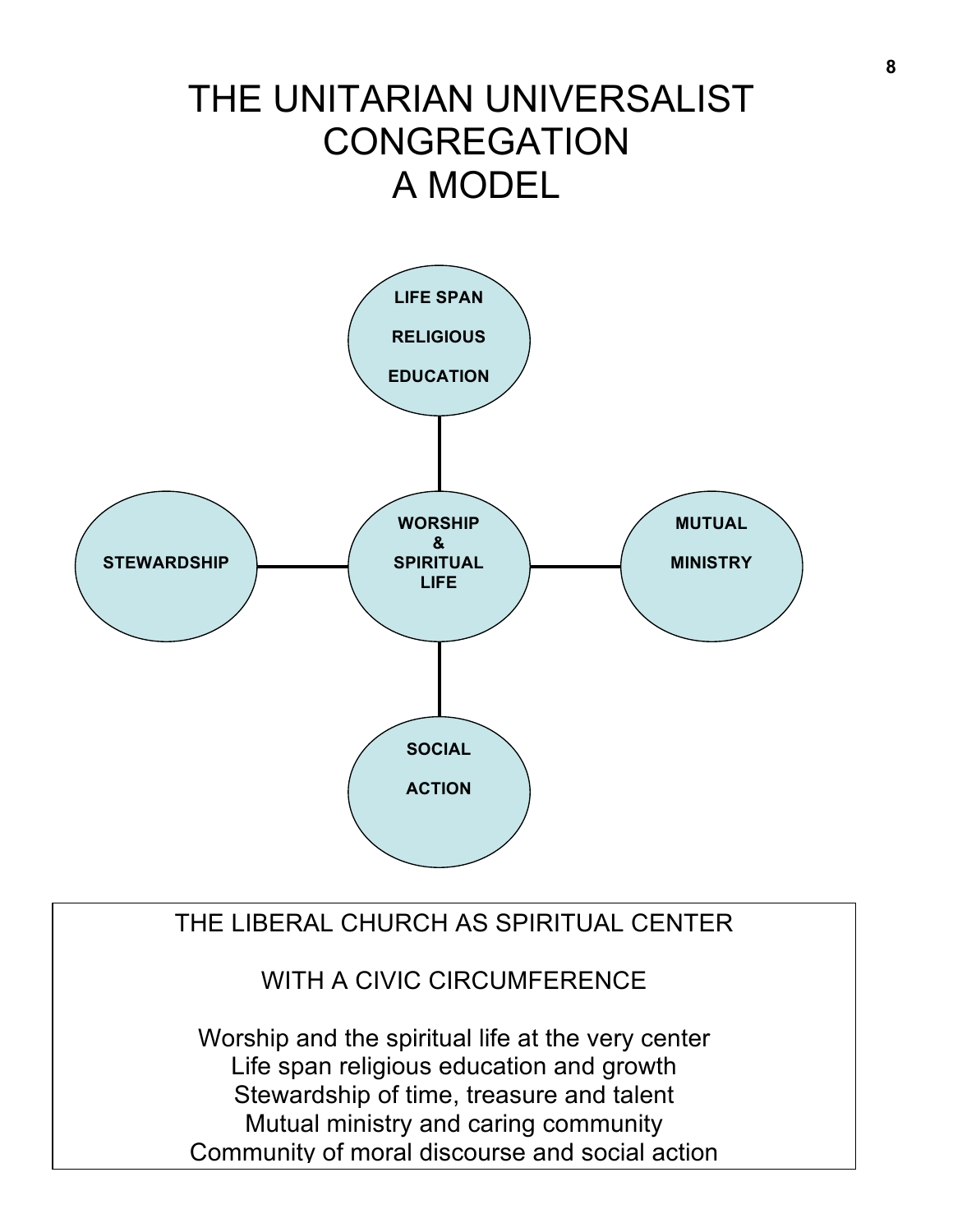

Mode 1: Social Education: the process of studying issues and social dynamics.

Mode 2: Social Service: direct, "hands on" service work from person to person.

Mode 3: Public Witness: making known to the community a position on issues for the sake of being heard and seen.

Mode 4: Community Organizing: mobilizing social actors (religious and secular) in a given community (section of city, country, state, nation, world) to address a set of social problems.

Mode 5: Social Action – Systemic Change: working on changing policies and policy makers to effect whole systems. All of the above modes may be utilized in mode 5.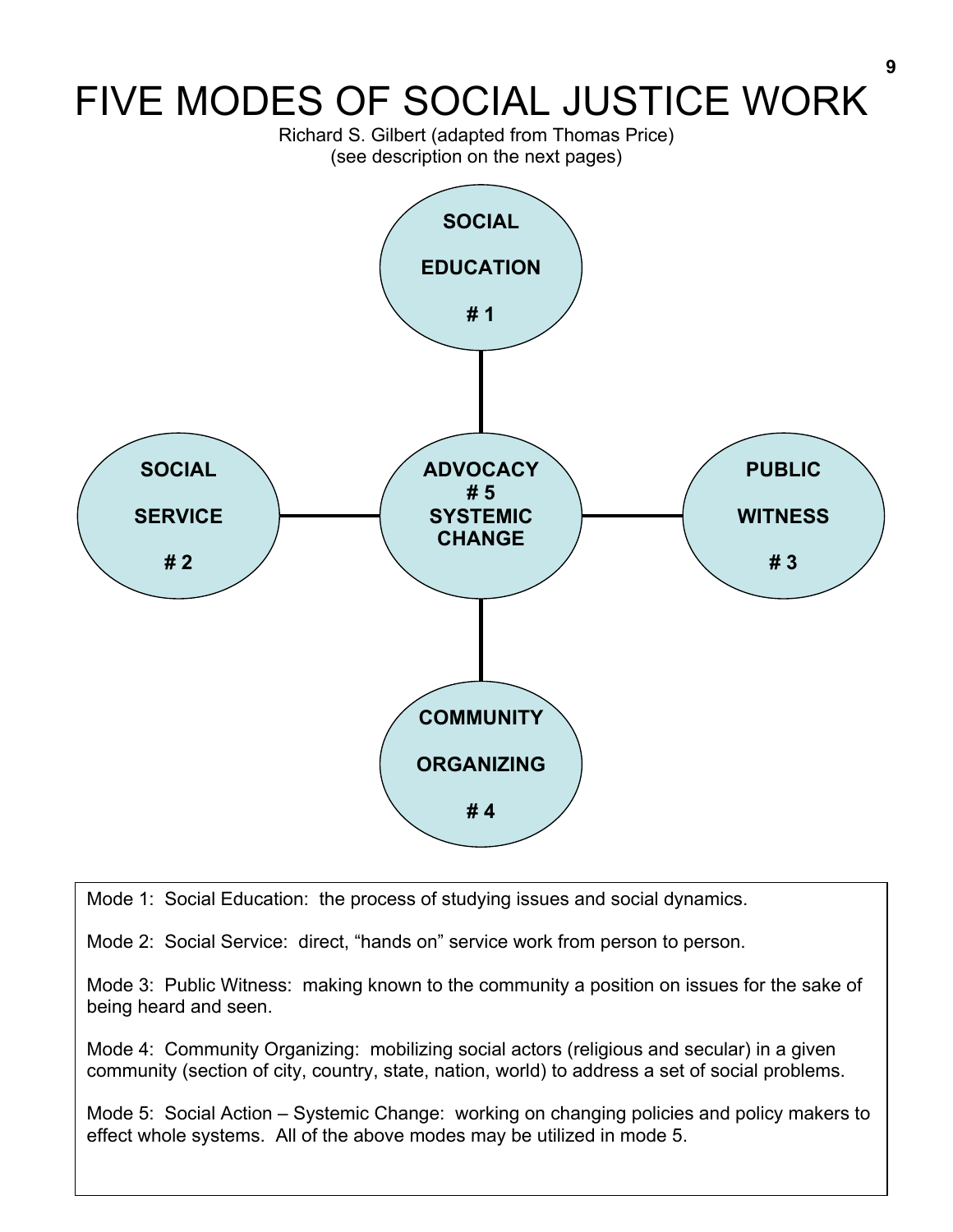#### **SOCIAL RESPONSIBILITY TYPOLOGY: FIVE MODES - Richard S. Gilbert**

To provide a framework for considering social responsibility I have chosen a typology of "The Four Types of Social Concern" as developed by Thomas E. Price.<sup>i</sup> He suggests four basic options in describing the role of the church in society: social service, social witness, social education and social action. Price stresses these options are not mutually exclusive, but help clarify the relationship of institutional religion to social life.

Social service might well be thought of as the "charitable" approach, a direct rendering of service to those in need. Here is the embodiment of the Good Samaritan, responding to immediate need by stopping on the road to Jericho to help the traveler. This is the most frequent dimension of social responsibility. We are all familiar with the relief efforts in time of disaster, Christmas baskets for the poor, and a prison ministry, to cite but a few examples.

Social witness is the process of making public, by word and/or deed, convictions of an individual, organization, or institution on particular social issues. Social witness may be individual or corporate, but it is distinguished from other forms of social concern in that the convictions are made public for the sake of making them public. $"$ 

Witness is advocacy, but as long as it is isolated and not part of an organized effort to bring about social change, it remains witness. In the Good Samaritan scenario we might think of a silent vigil both to identify with the victim and to point out the danger on the road. In contemporary mode witness might be in the form of denominational resolutions, a sermon on a public issue, or a hunger strike to call attention to injustice.

Social education is the process by which persons learn about social issues in the light of a religious tradition. Again taking the Good Samaritan parable, we might expect to learn about the history of the road, the social background of the perpetrators of crime, and the alternatives for remedying the situation. Social education on public issues involves both a discussion of their content and an interpretation of that content in the context of ethical principles. Study and reflection are the components of this mode of social concern. Study groups, sermons (again), and documents for congregational study are illustrations.

Social action is distinguished from the other modes of social concern in that "(1) It is organized (implying group support for the objectives); (2) It attempts to influence policy makers and decision makers (implying a focus on structures rather than people)."<sup>iii</sup> Social action involves concentration on causes of injustice rather than symptoms - going "beyond the Band-Aid."

In the first century of the common era this might have involved working to improve the lot of people whose impoverishment may lead them to crime - creating jobs by rebuilding the highway using previously unemployed laborers. This particular option comes closest to what has been called in this study "the prophetic imperative."

I have added a fifth type of social responsibility: community organizing. This is the church acting in concert with other religious organizations and community groups to organize a population in a particular area for social transformation. Saul Alinsky and the FIGHT organization in Rochester would be one example as the Council of Churches, working with the black community, brought Alinsky to town to help the black community organize itself. Various interfaith organizations to which churches belong would be a good example. This Alinsky-inspired program is now the Industrial Areas Foundation. But there are several more groups in this category: the Gamaliel Foundation, DART, the Pacific Institute of Community Organizing, which are coalitions of community organizations and ACORN, which is a member-based community organization.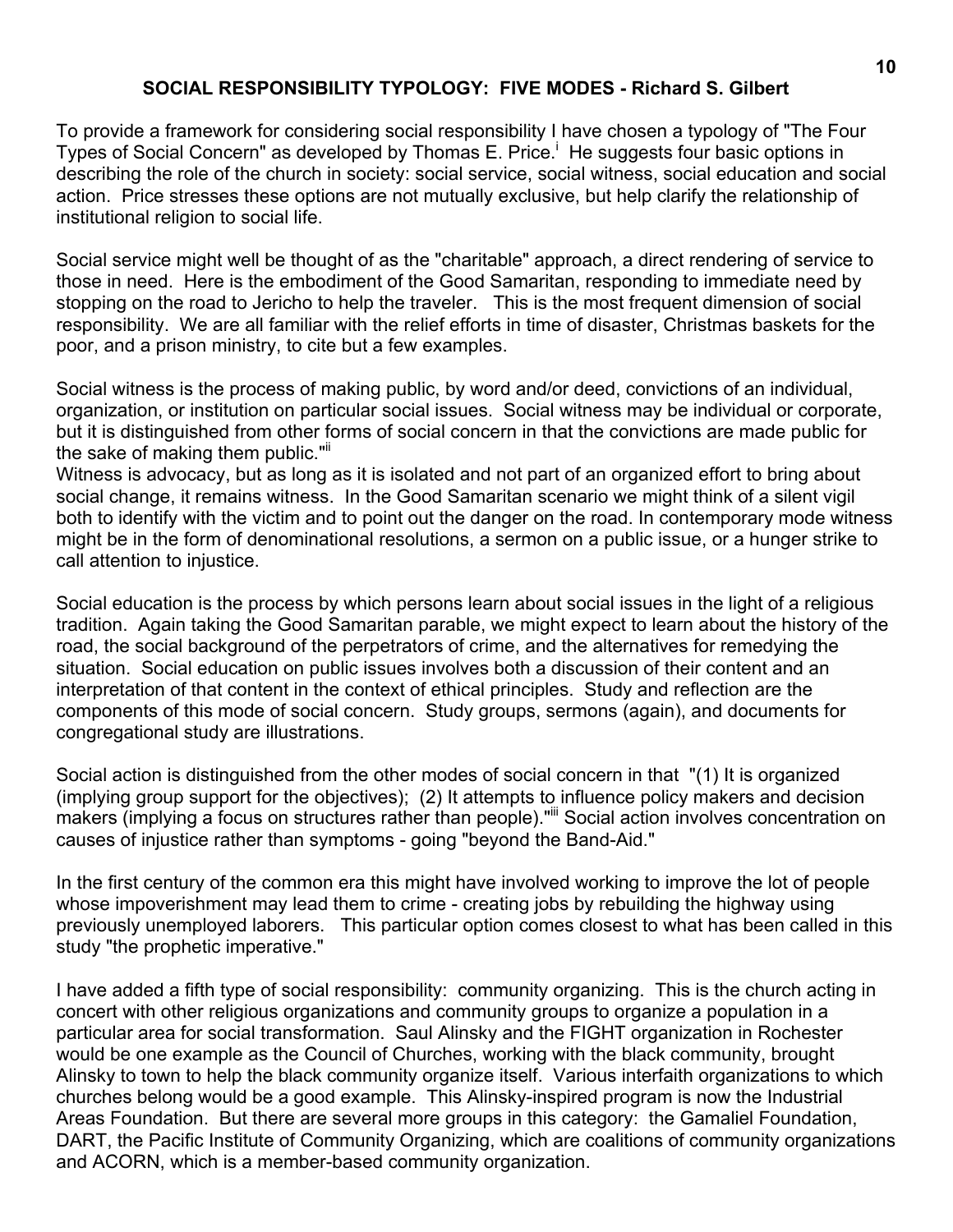We might illustrate this whole paradigm with a contemporary issue - criminal justice. Social service might involve a chaplaincy to inmates, providing one-to-one counseling and support. Social witness could entail a vigil at the time of the death penalty being carried out. Social education is illustrated in a study group to consider the criminal justice system of a community judged by a religious community's ethical values. Social action might well embrace all of these, but with the added dimension of mobilizing social power to change the very structure of the criminal justice system itself: e.g., persuading and/or pressuring an appropriate legislative body to decriminalize certain activities, pressing for a moratorium on prison construction, or advocacy of alternatives to incarceration, or actions targeted on the social conditions that breed crime.

The "Parable of Good Works" dramatizes the potential conflict between these types of social concern:

Once upon a time there was a small village on the edge of a river. The people there were good and the life in the village was good. One day a villager noticed a baby floating down the river. The villager quickly jumped into the river and swam out to save the baby from drowning.

The next day this same villager was walking along the river bank and noticed two babies in the river. He called for help, and both babies were rescued from the swift waters. And the following day four babies were seen caught in the turbulent current. And then eight, then more, and still more.

The villagers organized themselves quickly, setting up watch towers and training teams of swimmers who could resist the swift waters and rescue babies. Rescue squads were soon working twenty-four hours a day. And each day the number of helpless babies floating down the river increased.

The villagers organized themselves efficiently. The rescue squads were now snatching many children each day. Groups were trained to give mouth-to-mouth resuscitation. Others prepared formula and provided clothing for the chilled babies. Many.... were involved in making clothing and knitting blankets. Still others provided foster homes and placement.

While not all the babies, now very numerous, could be saved, the villagers felt they were doing well to save as many as they could each day. Indeed, the village priest blessed them in their good work. And life in the village continued on that basis.

One day, however, someone raised the question, "But where are all these babies coming from? Who is throwing them into the river? Why? Let's organize a team to go upstream and see who's doing it." The seeming logic of the elders countered:

"And if we go upstream, who will operate the rescue operations? We need every concerned person here."

"But don't you see," cried the one lone voice, "if we find out who is throwing them in, we can stop the problem and no babies will drown. By going upstream we can eliminate the cause of the problem."

"It is too risky." And so the numbers of babies in the river increased daily. Those saved increased, but those who drowned increased even more.<sup>iv</sup>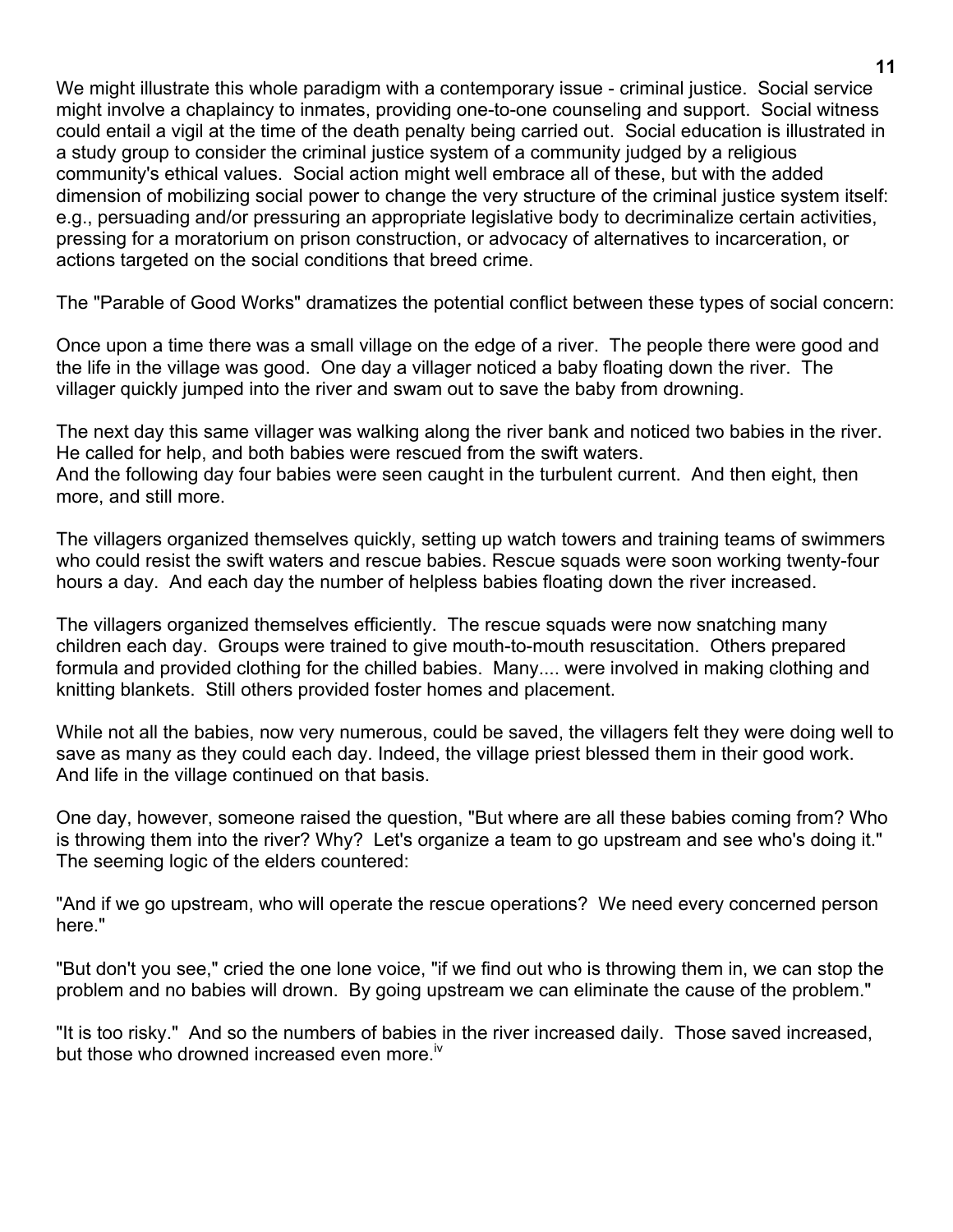#### **SYSTEMIC SOCIAL CHANGE**

Richard S. Gilbert

The term "systemic problems" suggests that social actions should be directed at the underlying causes of social problems, not at their symptoms. Treating symptoms lone might well be a soporific to cover fundamental injustice, putting Band-Aids on a cancer. Thus, food kitchens, however laudable, merely feed the victims of a fundamentally unjust social order instead of rooting out causes of hunger. A systemic approach challenges the underlying premises of the American economy which produces "poverty in the midst of plenty." A systemic approach deals with policy issues, taxation, government welfare programs, and income distribution.

Francis Greenwood Peabody saw this in the 19th century: "The social question of the present age is not a question mitigating the evils of the existing order, but a question whether the existing order itself shall last. Instead of generosity, men ask for justice....it inquires for the causes of ill fortune and demands justice for the poor. It applies itself to changing the conditions which make people poor rather than to pitying the poverty which evil conditions have made."

Systemic change contrasts with attitudinal change as the most effective way to achieve social justice. In the latter it is assumed that one must first work on individual attitudes before behavior can be modified. ("You can't legislate morality!") This is the "Billy Graham philosophy" - that social change consists of bringing people to Christ; social amelioration automatically follows. In liberal circles, it is sometimes assumed this transformation comes through "consciousness raising," as if awareness of problems somehow inexorably leads to their solution.

Analysis of systemic change points to the frequent futility of this approach, showing that social justice is caused more by irresponsible groups than guilty individuals. That was Reinhold Niebuhr's insight when he wrote of "moral man and immoral society." For example, despite all the preachments, civil rights progress for black people in this country came only when structures were changed by force of law. The 1954 Brown vs. Board of Education decision of the Supreme Court has come to be accepted as the beginning of the Civil Rights Revolution. It is generally conceded that civil-rights legislation was required to bring American blacks into the mainstream of human rights. Social scientists point out that one of the most effective ways to change behavior is to alter social structures. The Marxist analysis of history is likewise built upon the need for structural change. Systemic change is built on these insights.

Theodore Parker put it graphically:

"Yet it seemed to me the money given by public and private charity - two fountains that never fail in Puritanic Boston - was more than sufficient to relieve it all, and gradually remove the deep-seated and unseen cause which, in the hurry of business and of money, is not attended to. There is a hole in the dim-lit public bridge, where many fall through and perish. Our mercy pulls a few out of the water; it does not stop the hole, nor light the bridge, nor warn men of the peril! We need the great Charity that palliates effects of wrong, and the greater Justice which removes the Cause."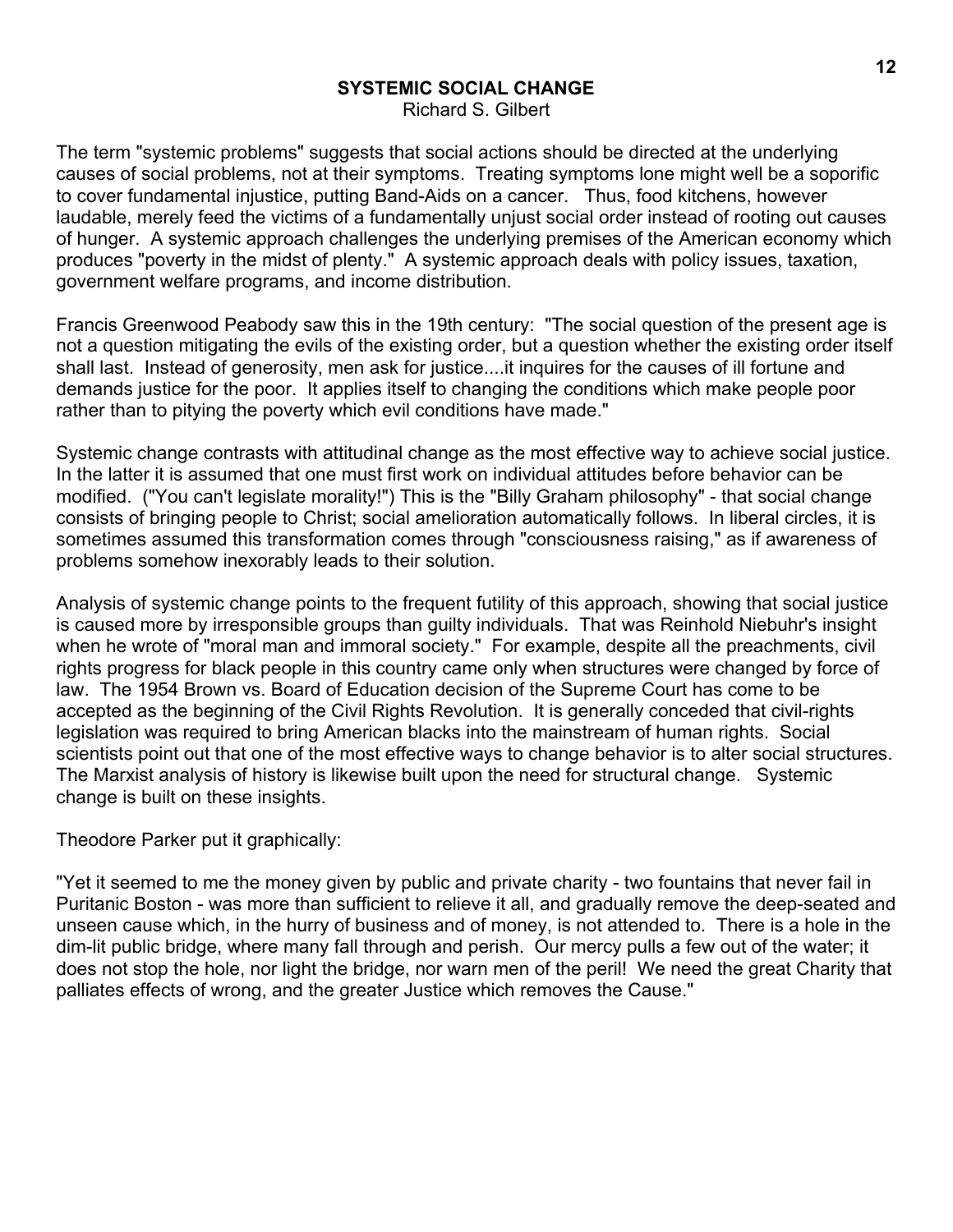#### **UUA CONGREGATIONAL SOCIAL JUSTICE EVALUATION FORM**

Short Form: There are five types of social justice work: service, education, witness, advocacy and community organizing. Review the work of your congregation in each one. Then discuss with your small group and present a distillation of those findings with the whole group. The survey below can be useful for work in your congregation back home.

- **1. Service**
- **2. Education**
- **3. Witness**
- **4. Advocacy**

#### **5. Community Organizing**

Please fill out this survey as best you can to give me an overview and a feeling for the congregation(s). To ensure that the information is as complete as possible, data can be gathered from a variety of resources including the minister, the members of the social justice committee, and the board of the congregation.

|  |  | 1. GENERAL INFORMATION |
|--|--|------------------------|
|--|--|------------------------|

CITY:

ADDRESS:

| <b>PHONE</b>                                                                       | <b>FAX</b> |                                                                          | E-MAIL                                    |        |  |
|------------------------------------------------------------------------------------|------------|--------------------------------------------------------------------------|-------------------------------------------|--------|--|
| <b>LEADERSHIP</b>                                                                  | Name       | <b>Address</b>                                                           | <b>Phone Number</b>                       | E-mail |  |
| <b>Board Chair</b><br>Social Justice Chair<br>Minister<br><b>Minister</b>          |            |                                                                          |                                           |        |  |
| ADULT MEMBERS THIS YEAR:                                                           |            |                                                                          | <b>AVERAGE SUNDAY SERVICE ATTENDANCE:</b> |        |  |
|                                                                                    |            | NUMBER OF PEOPLE INVOLVED IN THE CONGREGATION'S SOCIAL JUSTICE PROGRAMS: |                                           |        |  |
| APPROXIMATE AGE RANGE OF MEMBERS (Expressed in percentages)                        |            |                                                                          |                                           |        |  |
| Under 20 --- 21 - 25 --- 26-34 --- 35-44 --- 45-54 --- 55-64 --- 65 and over       |            |                                                                          |                                           |        |  |
| How would you describe the racial/ethnic/economic composition of the congregation? |            |                                                                          |                                           |        |  |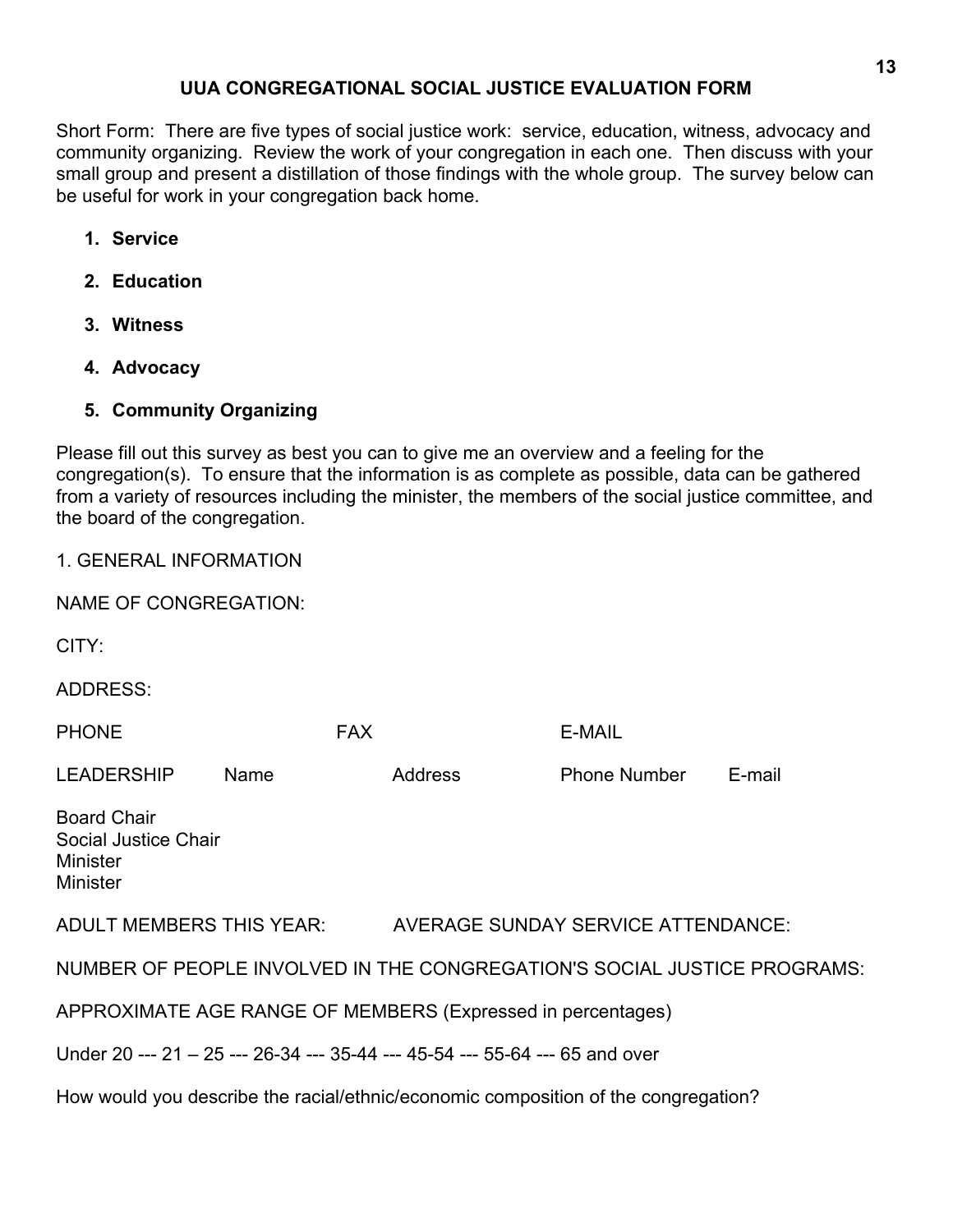LOCATION OF MEETING PLACE (CHECK ALL THAT APPLY):

Rural Gmall Town Guburban Urban Neighborhood Large Downtown

What percentage of your congregation works in the social service/advocacy fields?

#### 2. HISTORY

A. Is there a written history of the congregation and/or of the social justice program? If so, please reference or attach.

B. If there is a written history of the congregation's social justice ministry, how is it used?

C. Who carries the institutional history of your congregation's involvement in social justice? How is that information transferred to congregation members and newcomers? 3. ROLE OF THE CONGREGATION

A. This congregation is: (Please circle the number beside the one that most closely applies.)

1. Inwardly oriented: Invests a majority of its time, energy and resources in serving its members needs, but also invests some resources in caring for others outside the congregation.

2. Outwardly oriented: Invests a majority of its resources in caring for others, but also invests some resources in meeting the needs of its members.

3. Balanced: Strives toward a relatively equal allocation of resources among members and nonmembers.

4. Other: Please describe:

B. Do the members of your congregation, as a whole, have a role in deciding which social justice issues to support in any given year. If so, what is the method used?

C. In what ways does your congregation relate its public ministry to UU values, identity, and history?

D. Has your congregation adopted a vision statement, a mission statement, or a statement of purpose? If so, please attach.

E. Who in your congregation holds responsibility for the congregation's identity within the larger community?

4. ROLE OF THE BOARD OF TRUSTEES (OR ITS EQUIVALENT)

A. How does the Board work to make the congregation a socially responsible institution (e.g. by being conscious of its hiring policies, investment of endowment funds, and impact on the environment)?

B. How does the Board provide leadership to ensure that the congregation is anti-racist as well as inclusive of people of color, lesbians and gays, physically challenged people, and others?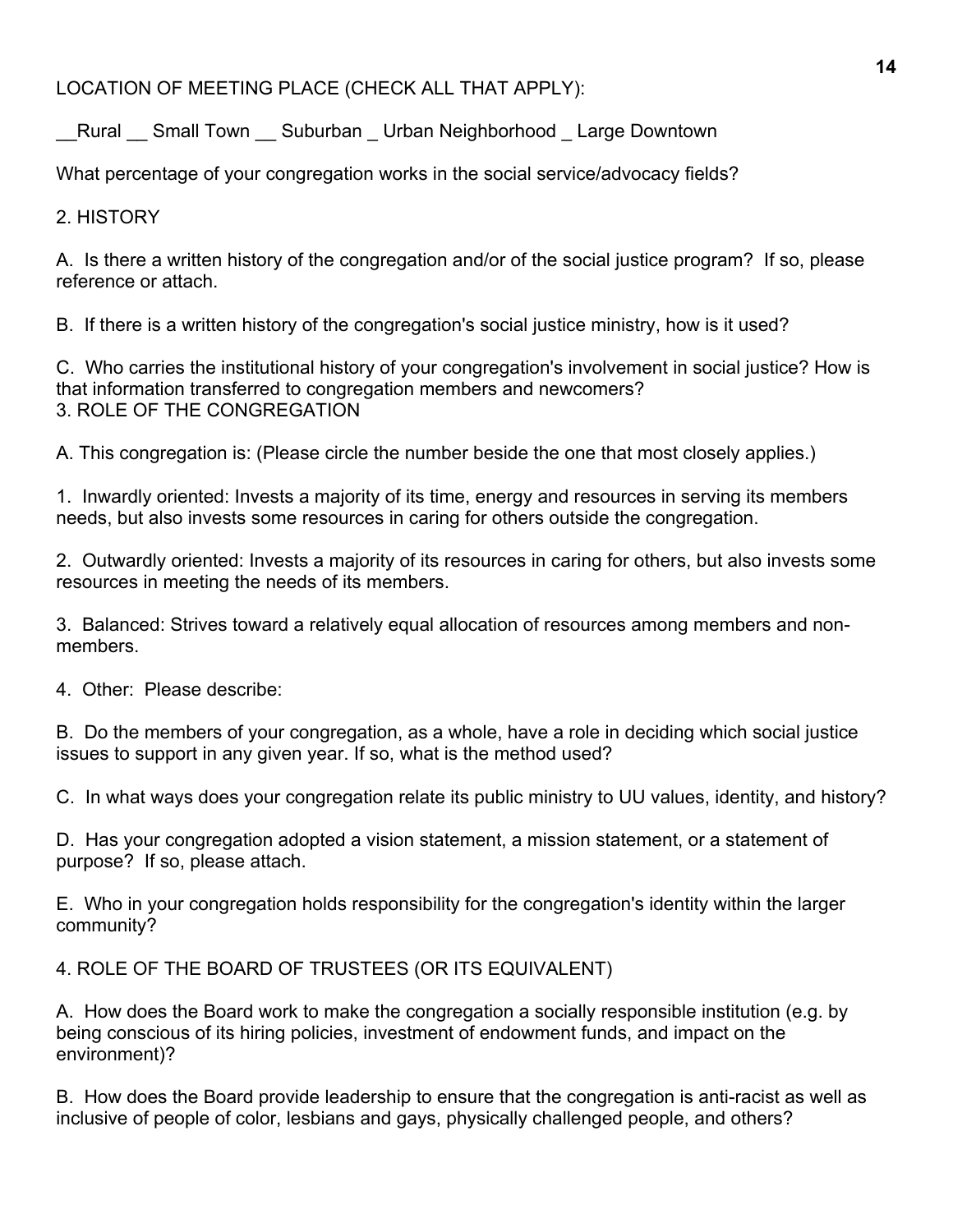#### 5. SOCIAL JUSTICE COMMITTEE OR COORDINATING GROUP

What structure manages the social justice efforts of your congregation? Do you have a social justice committee, social justice coordinating group, task groups? Include an organizational chart if available. Describe in detail how someone becomes a part of this structure.

#### 6. TASK (OR PROJECT) GROUPS

A. Provide a brief description of the role, number of members, and types of current activities of these groups.

B. In the past three years, what major social justice or public ministry programs has your congregation undertaken? If you have any written materials which describe these programs, please attach. The types of involvement provide one kind of model to help you.

Advocacy: Working through the legislative process to add power to those who have been systematically disempowered. e.g.: visit and write letters to public officials, including legislators, go to court with or in behalf of other people or a particular issue. What kinds of advocacy work with local and national legislators?

Service: Hands-on projects to help individuals. e.g.: rehabilitate low-income homes; serve in a food kitchen; staff a Help Line; raise money. In what kinds of service projects are the members of the congregation involved?

Community Organizing: Addressing issues at a societal level. e.g.: organize a voter registration drive; start and facilitate an interfaith organization to address social issues; establish a neighborhood block organization. Is the congregation involved in community organizing projects, coalitions, or ecumenical or interfaith groups in its community?

Education: Informing others about an issue and its importance. e.g.: find speakers and create a forum for discussion and/or debate; provide expertise in a particular field; write pamphlets, brochures, or flyers. kinds of education programs, worship services, or forums target public issues?

Witness: Taking a public stand. e.g.: attend a demonstration, write a letter to the editor. In what ways have members of the congregation given public witness on issues that are important?

F. What denominational social justice programs is the congregation involved with? (For example: District, UU Service Committee, UU-UN Office, Green Sanctuary, Welcoming Congregation, etc.)

#### 8. FUNDING

A. What is the annual budget of the congregation? Please attach.

B. What is the line item amount allocated in the congregation's budget for social justice programs?

C. Does the congregation have any additional ways of raising money for social justice projects? If so please describe:

Please attach a copy of your social justice program budget.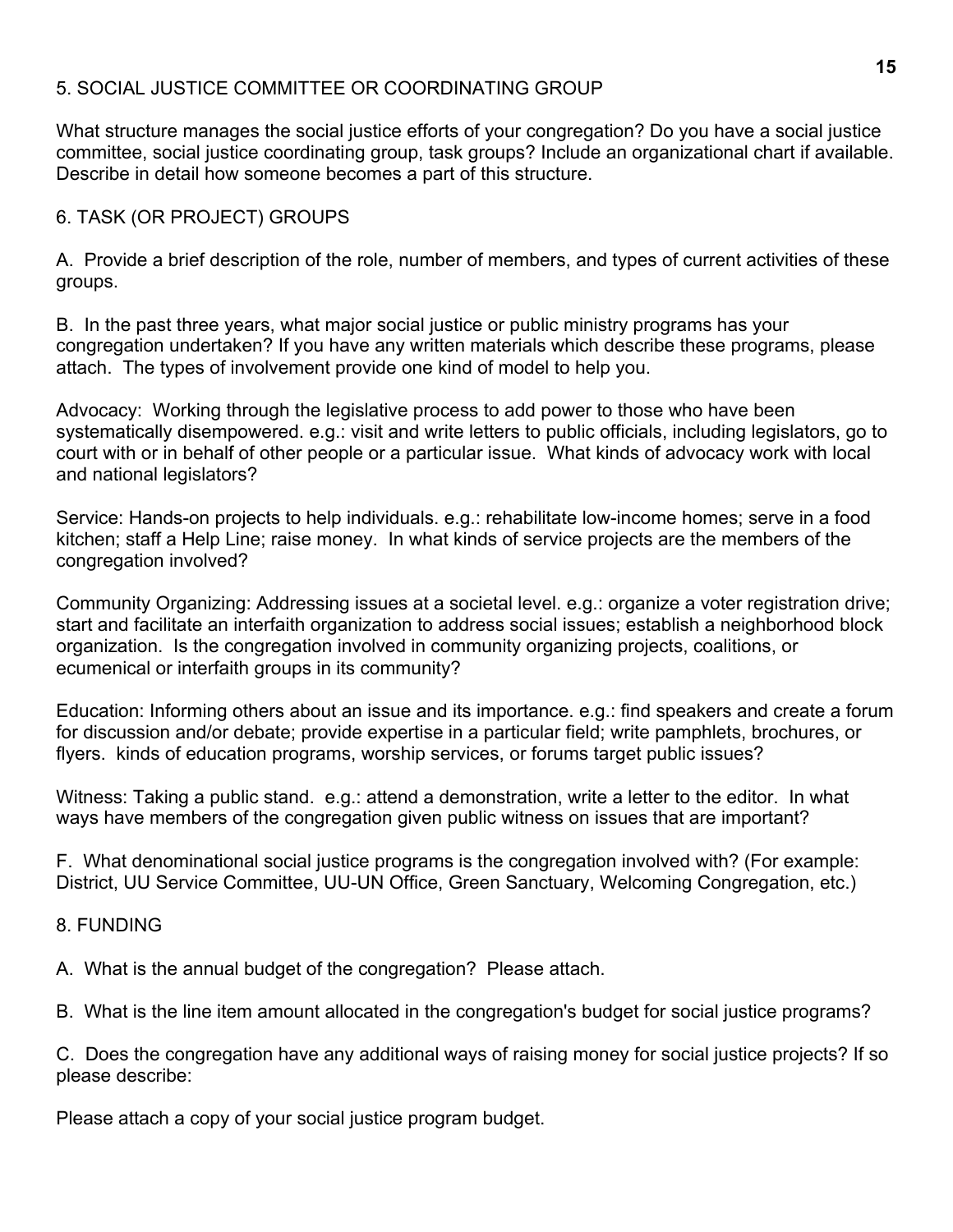#### 9. GETTING PEOPLE INVOLVED

How do you get members of the congregation involved in your social justice ministry?

#### 10. PUBLICITY

A. What type of image does your social justice program have in the church? And what type of image does it have in the community at large?

B. How do social justice people communicate with the members of the congregation? (e.g. Regular articles in the newsletter; Announcements in the Sunday service; Brochures and other written materials, a Social Justice Table Sunday morning, etc.)

C. How do social justice people communicate with the wider community? (e.g. Articles in local newspapers; Radio or TV; Interfaith Networks; etc.)

XI. PROFESSIONAL LEADERSHIP

A. How much of the professional minister's time is going into the congregation's social justice program?

B. What kinds of local projects, ecumenical groups, or community boards is/are the minister(s) serving on?

#### 11. BUILDING USE

In what way is the congregation's building being used by groups or organizations in the community? (Even when groups pay a rental fee they seldom cover the whole costs of upkeep. So the congregation is making a valuable contribution to the community when groups make use of its facilities.)

#### 12. DEALING WITH CONTROVERSIAL ISSUES

A. Are there major conflicts in the congregation about doing social justice ministry?

B. Are there "painful episodes" in the history of the congregation when members were deeply divided over controversial issues?

C. What methods does the congregation use to deal with controversial social justice issues?

#### 13. PROCESSES OF EVALUATION

A. Do you have a way of evaluating your social justice programs on a regular basis?

B. What accomplishments have you made in your social justice program during the past three years?

C. Where have you fallen short in your social justice program this year? What would you like to improve in the future?

- D. What needs to be done to strengthen and further develop your social justice program?
- E. Are there any particular issues about the structure of your program that you want addressed?
- F. What additional resources, information, training, or funding information do you need?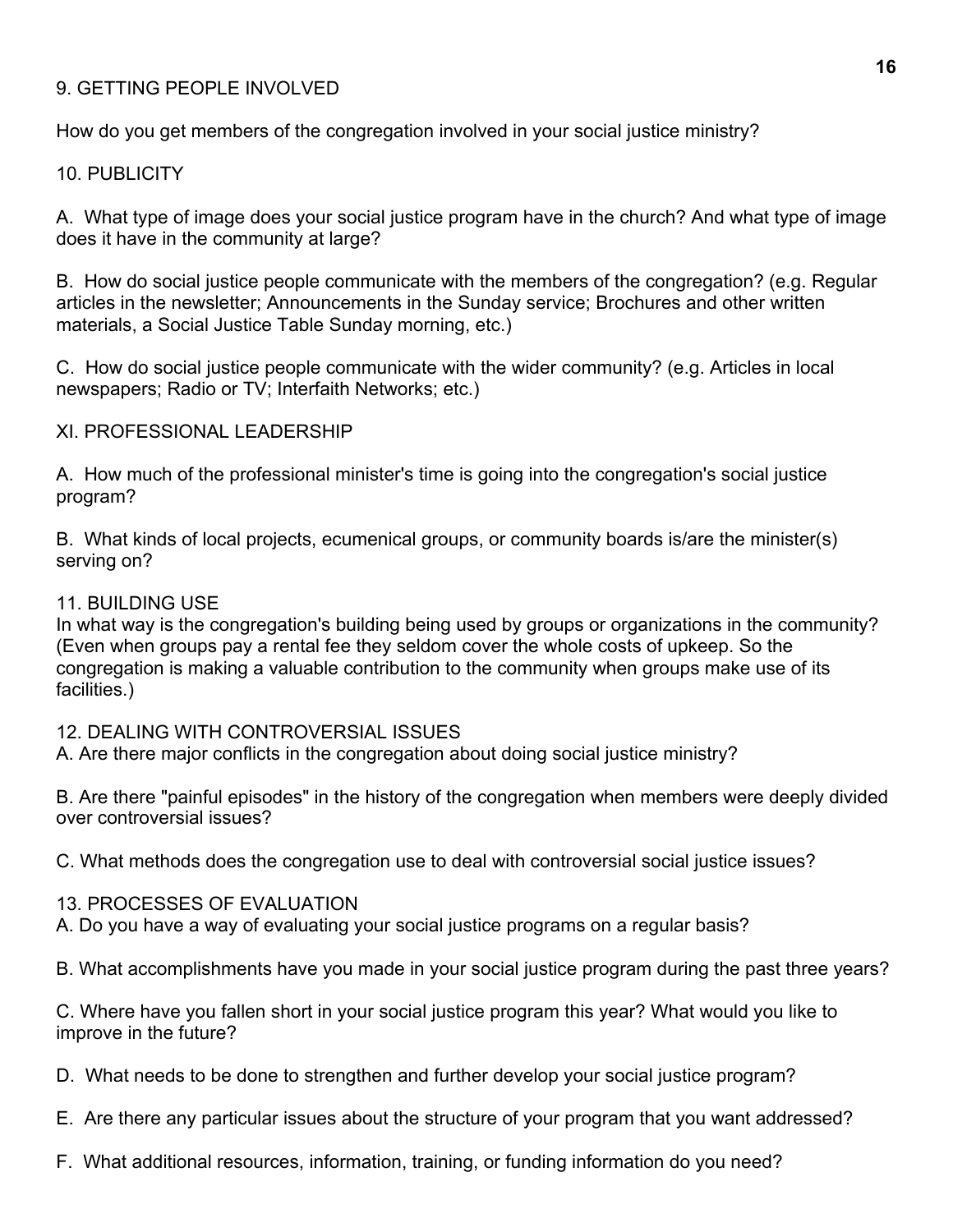#### **UNFINISHED SENTENCES REGARDING CHURCH SOCIAL RESPONSIBILITY**

Ideally, my church should always .......

Ideally, my church should never .......

I get upset when .......

I could be comfortable if my church .......

Models for church involvement in social responsibility that have occurred to me are .......

A way of resolving the local congregation's dilemma might be

One of my most effective expressions of a, social concerns was

The most radical organization I have ever joined is

The most radical social action I have ever undertaken was

When I want to do something significant to express my social concerns I'm most likely to

The place or group where I'm most like to find allies is

In the community where I live the most important social issue is

In relation to social action the most important thing to say about my local UU society is

What would help me most to express my social concerns more effectively would be

Three heroes of mine who have shared my vision of what society ought to be were/are

(Please complete the above sentences.)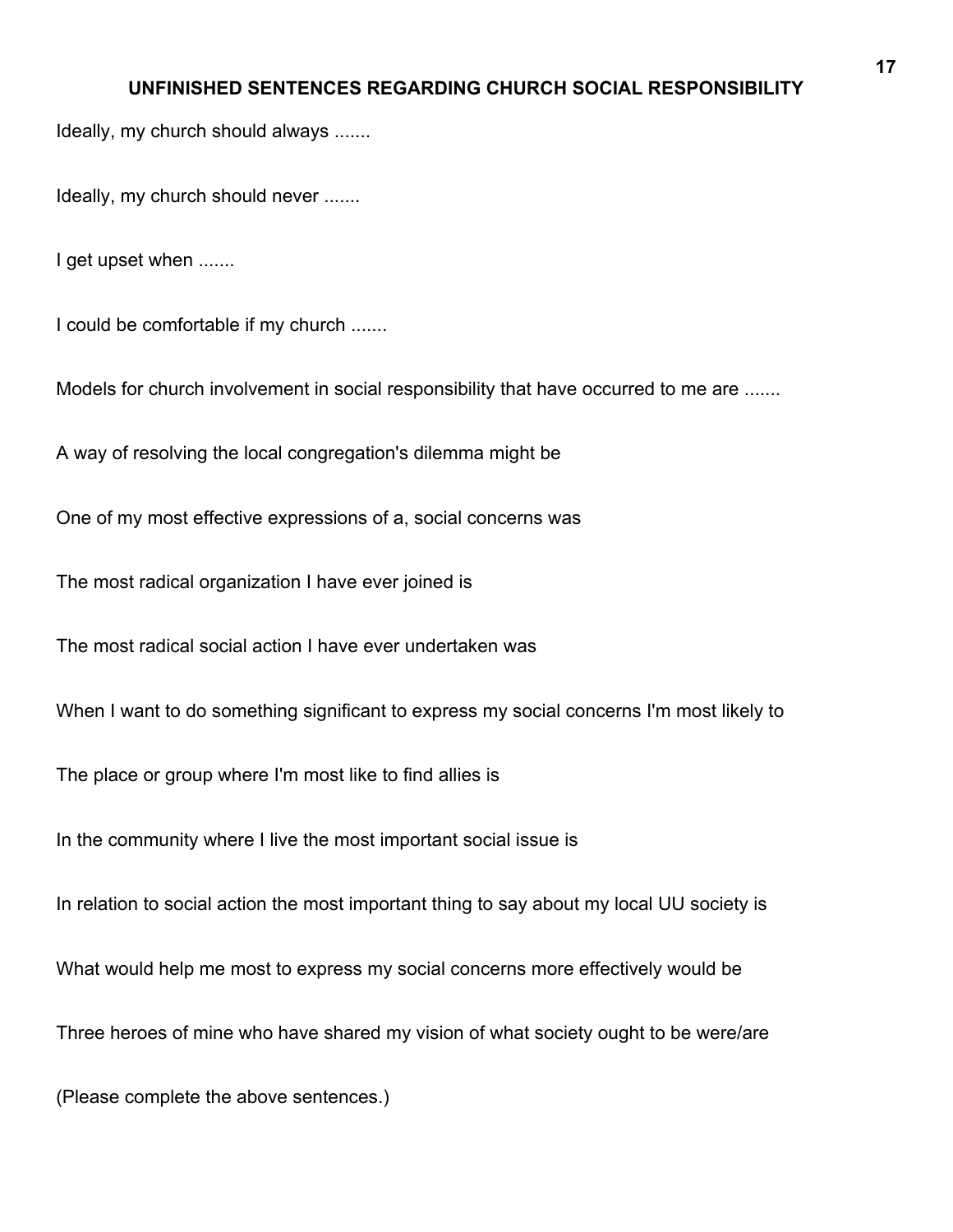### FAITH AND SOCIAL CHANGE



Faith above culture – theocracy: The view that a single religious community ought to shape and control the values of a society. Islamic extremists and sharia or American fundamentalists who insist this is a Christian nation are examples.

Faith co-opted by culture: Faith communities lose their sense of identity and vision while being reduced to a mere status quo. Instead of influencing the culture they are decisively influenced by it. Walter Rauschenbusch's "culture Protestantism" is an example.

Faith outside culture: those faith communities which believe the culture is corrupt and the only way to preserve their religious values is to have as little to do with it as possible. The Amish, and to a lesser extent, the Mennonites demonstrate this view.

Faith interpenetrating culture: this understanding is that the values of the faith community in subtle ways gradually influence the values of the wider community. There is no direct address to changing the world. This is the Billy Graham approach – convert individuals and you will eventually convert society.

Faith transforming culture: this is the prophetic understanding of history in which the faith community seeks to move the culture toward its vision of the Beloved Community. Faithbased civil rights and peace movements illustrate this perspective.

Richard S. Gilbert – based on analyses from H. Richard Niebuhr and Paul Tillich.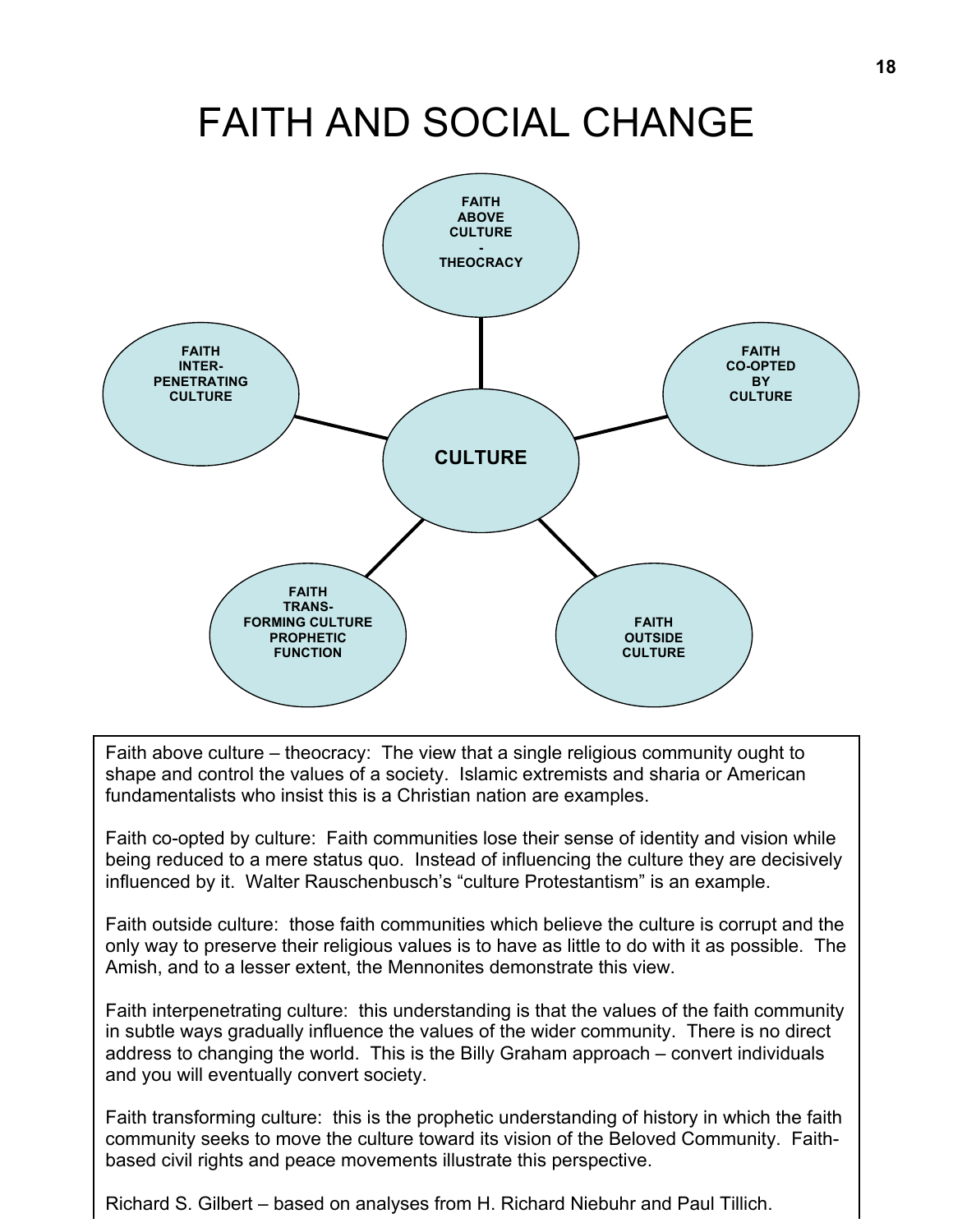## LIBERAL RELIGION IN THE PUBLIC SQUARE



Society is composed of a number of groups as illustrated above. The church is one of the voluntary associations but with a religious base. The unique contribution of faith-based communities is that their interest is the public interest. While most groups seek their own self-interest, faith-based groups may well advocate for policies that go against the selfinterest of their members. Thus, while most interest groups lobby for member benefits, faith-based groups for the most part advocate for the common good.

The government serves as a kind of umpire in the public square. Its policies are decisive for the well-being of the citizens and the various groups contending for power. When there is a balance of powers a kind of equilibrium is achieved. When one group dominates with its own interests paramount injustice results. Justice is achieved when there is a balance of freedom as self-determination, equity as fairness, community as democratic processes.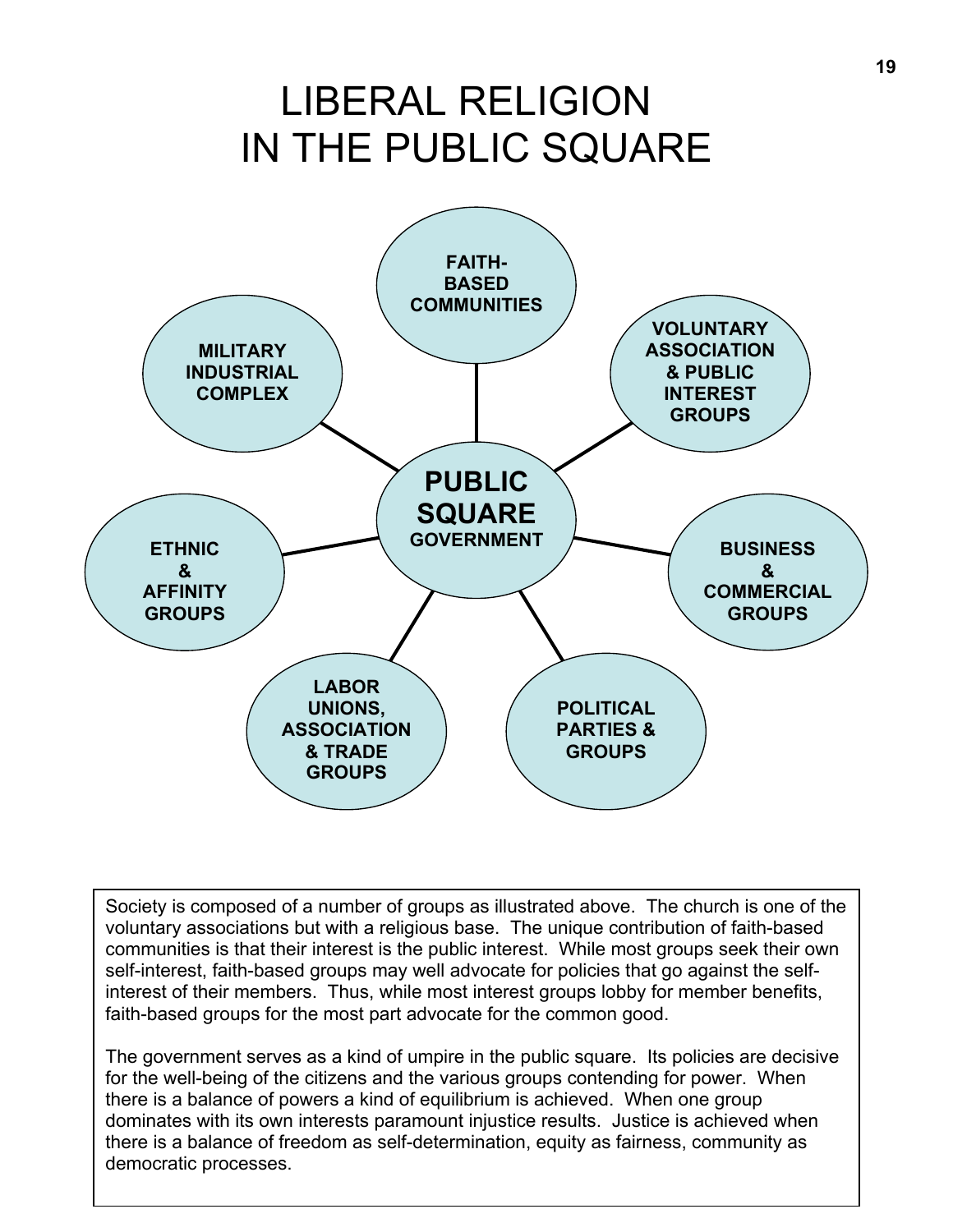### A JUSTICE MODEL FOR UNITARIAN UNIVERSALISTS



### BELOVED COMMUNITY OF EARTH

The end for which we strive is the Beloved Community of Earth. Its central value is Justice, a principle which is achieved through the integration of the values depicted. The core ethical value which is the glue to this whole process is reverence for life.

First is freedom – self-determination to participate in those processes which affect one's life. Liberation is freedom from the underside – working against all kinds of oppression – classism, racism, sexism, ableism, ethno-centrism, nationalism.

Second is equity – the fair allocation of the resources of the earth. Justice is approximated when there is sufficiency for all – superfluity for none.

Third is community - of being a responsible part of the web of all existence – while solidarity is the human manifestation of our sense of togetherness.This is the common good, the public interest. Democracy becomes a religious value.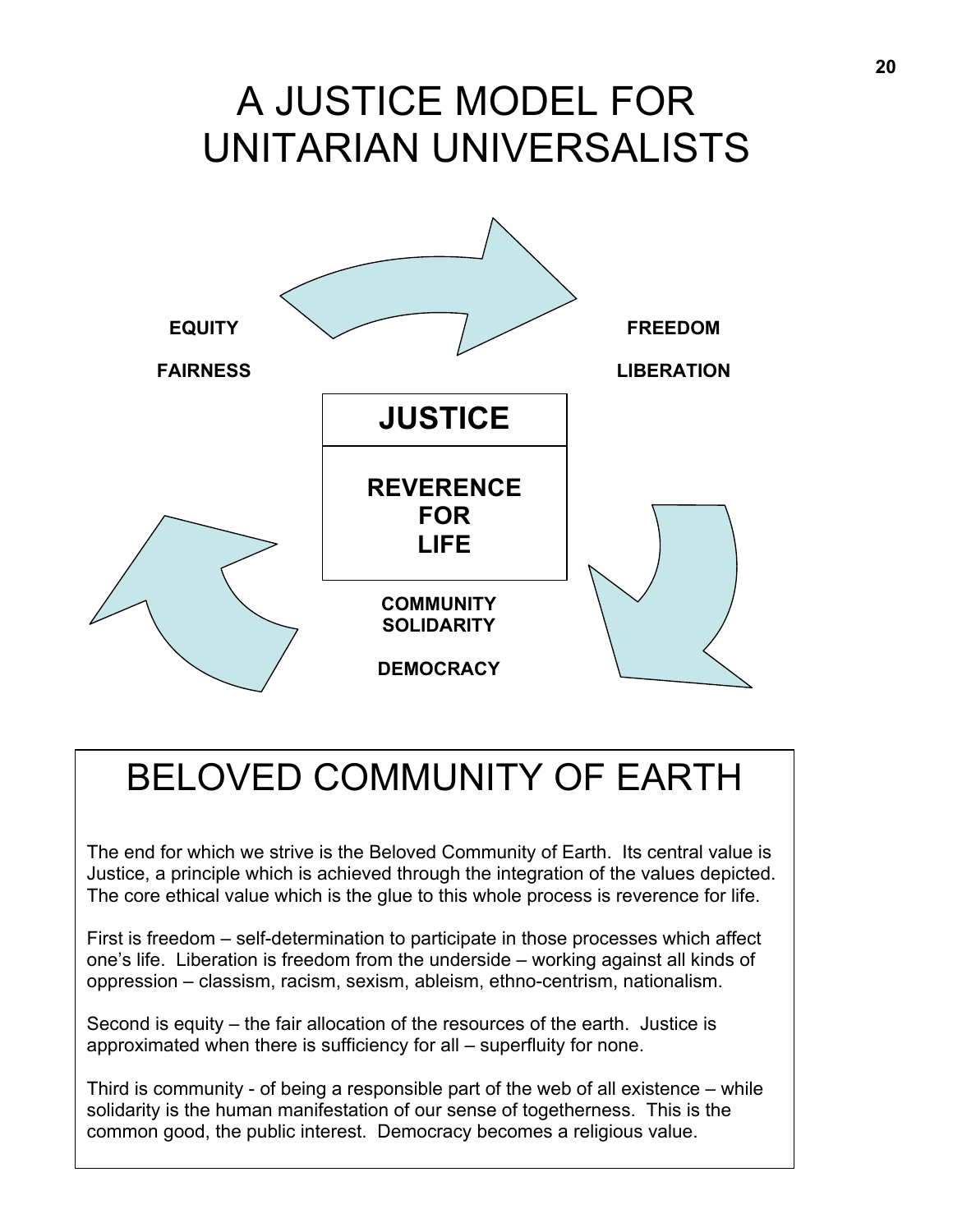## SOCIAL RESPONSIBILITY MODELS FOR THE LOCAL CONGREGATION



There are several ways in which the liberal church can see itself as an agent of social transformation. The center of an effective program of social action is the church as a community of moral discourse and social action. This discourse is historically, theologically and ethically based and socially and politically relevant. Out of that discourse grow a number of approaches.

Congregations may embrace some of these understandings of their role in the world – there are a variety of combinations. Some churches will be uncomfortable with a number of these approaches. They would do well, however, to understand the meaning of each one. A church with a comprehensive approach will be functioning in all these areas.

At the center, however, the congregation must at least be engaged in the kind of discourse that leads to social action.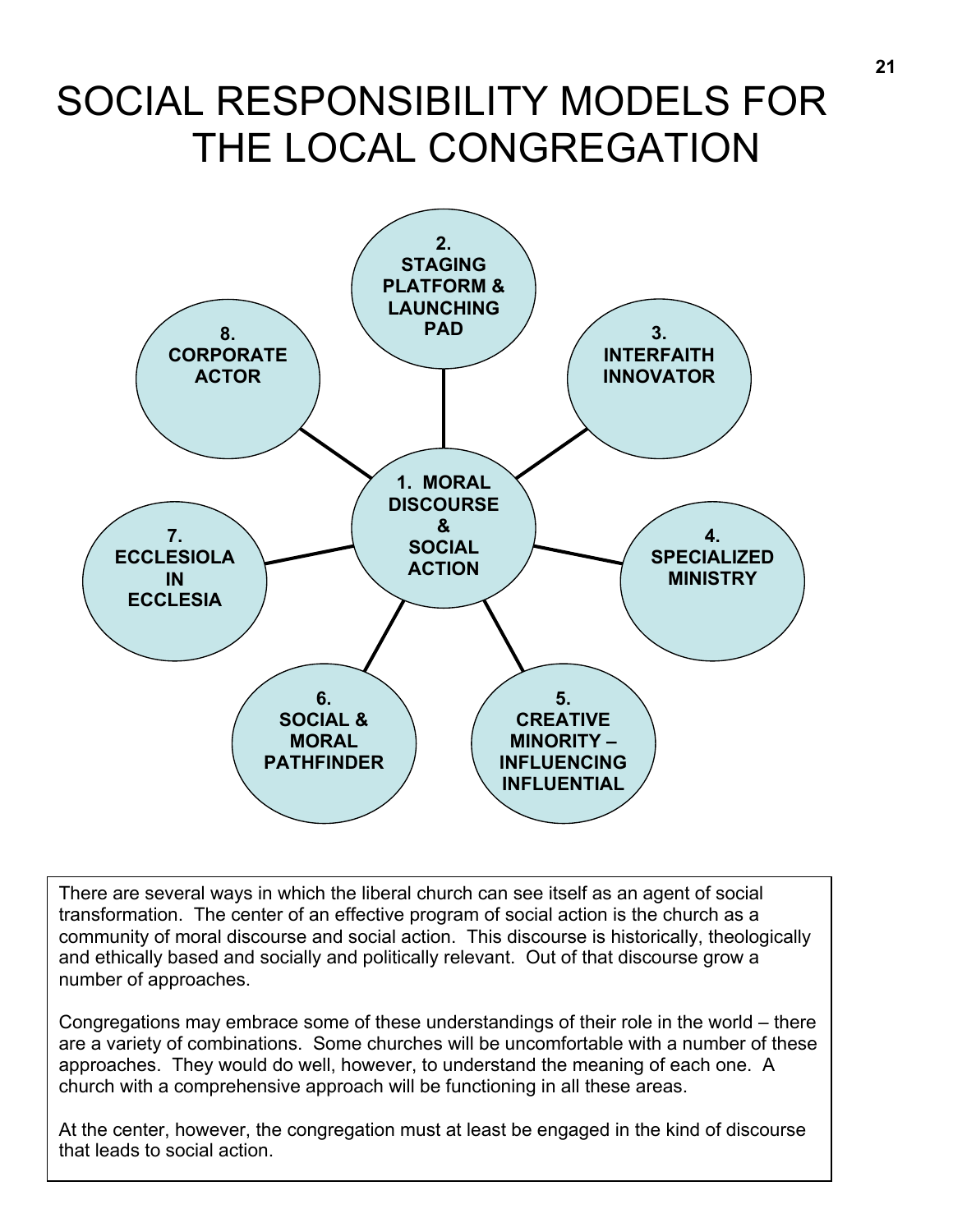#### **SOCIAL RESPONSIBILITY MODELS FOR THE LOCAL CONGREGATION: ANOTHER LENS** Richard S. Gilbert

1. The Church as a Community of Moral Discourse: permeate society with individuals and voluntary associations. Involve whole congregation in moral discourse delineating church's moral tradition, fundamental principles of ethics and application to particular situations. Accomplished through lifespan R.E. program, preaching and small group ministries.

2. The Church as Staging Platform and Launching Pad: preparation and training people for social action, encouraging disciplined involvement in voluntary associations in the community. Church taking initiative in creating groups on issues not presently being dealt with in the community.

3. The Church as Ecumenical Innovator and/or Participant: Do spade work in new and possibly controversial areas. Begin to mobilize community resources. Spin off group when community support from other churches and groups has been garnered.

4. The Church as Specialized Ministry: Providing support, financial, personal and logistical on some area of social concern. This could be done with other groups. E.g. UUJEC, Earth Ministry, Seventh Principle Project, UU's Against the Death Penalty, etc.

5. The Church as Creative Minority: Influencing the Influential: Based on Toynbee's belief that history is made by a "creative minority" who lead the masses. Based also on the rich store of personal resources in UU congregations (specialists, scientists, educators, politicians). This might involve (at congregational or denominational level) gathering together these "influentials" for conferences around specific themes out of which might emerge a statement or even a book.

6. The Liberal Church as Pathfinder. Related closely to # 5 above. But this would involve being the moral and philosophical trouble-shooter of the human race. It would involve the deliberate address of the church and its members to the "cutting edge" issues (e.g. bio-ethics, genetic engineering, limits of growth, eco-justice). It would involve delving into areas where few have been before.

7. Ecclesiola in ecclesia: (the little church within the larger church). Creating a small, disciplined group of activists who would covenant together in spiritual disciplines and involvement in voluntary associations. They would meet regularly for worship and ethical reflection on their community involvements.

8. The Church as Corporate Actor: Assumption here is that corporate role of church is inevitable and should be made conscious. That is, any voluntary association has a "character" in the community. It is compelled to say "yes" or "no" to requests for space, funds, human support. Better that the question of process of commitment is conscious and widely accepted than ad hoc and thoughtless. Ways of "taking a stand" can be carefully is thought our to preserve democratic traditions and individual liberties.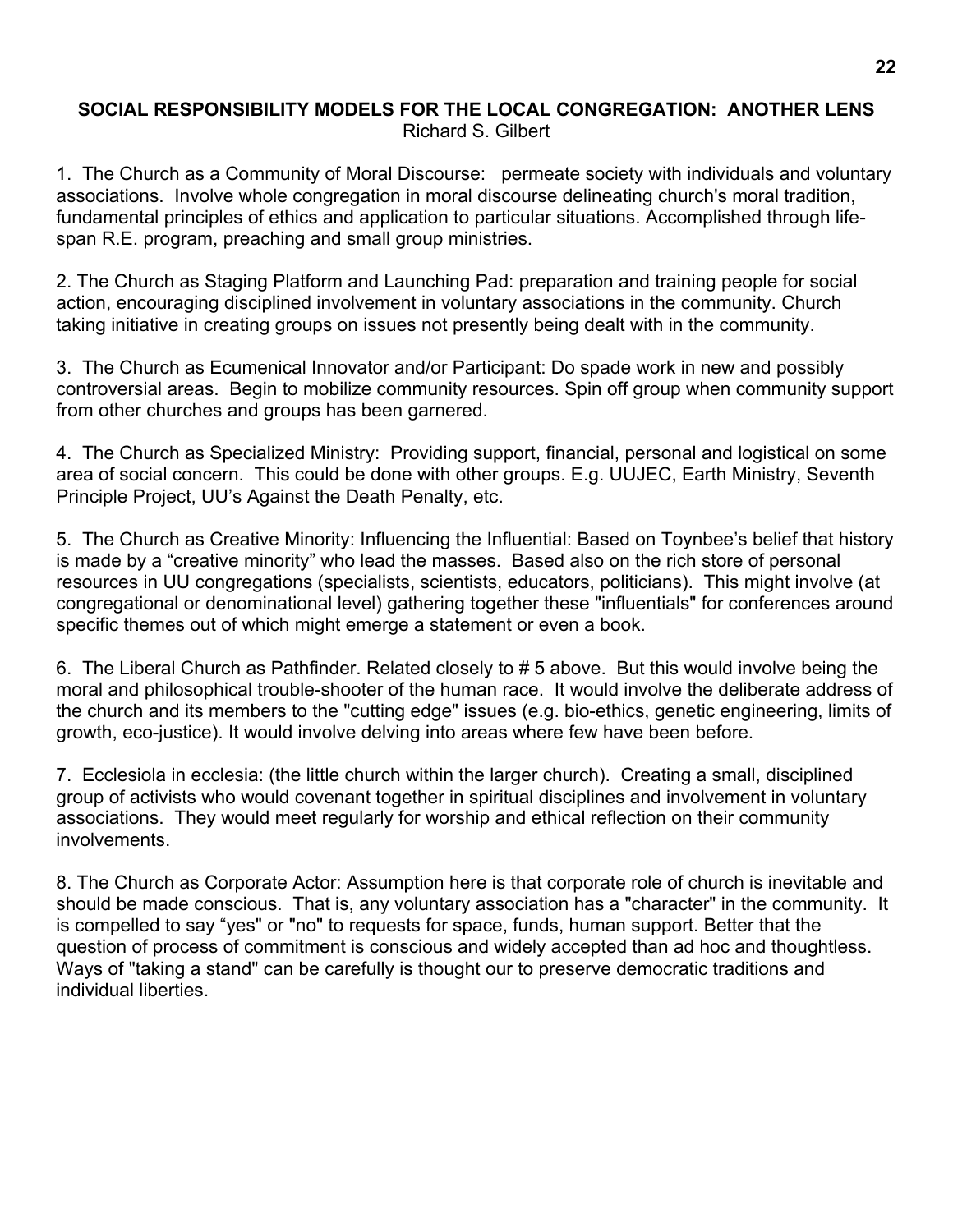## FAITH-BASED SOCIAL CHANGE



### THE CONGREGATION AS AGENT OF SOCIAL TRANSFORMATION

The congregation is ultimately responsible for the social justice work of the congregation, just as it is ultimately responsible for worship, religious education, mutual ministry and stewardship. At an annual congregation social justice meeting the congregation shapes an agenda for work in the coming year(s). It selects issues to be addressed through task forces. The Social Justice Council is the administrative arm through which task forces are organized, supported and made accountable to the congregation. Task forces are nominated at this congregational meeting (a bubble-up process). The congregation votes on their selection based on a work plan each task force candidate presents. Selected task forces are give support by the minister(s) in sermons, editorials, counsel; by the congregation in terms of financial resources, access to communication vehicles and empowered to speak on their own behalf. Task forces report to the congregation.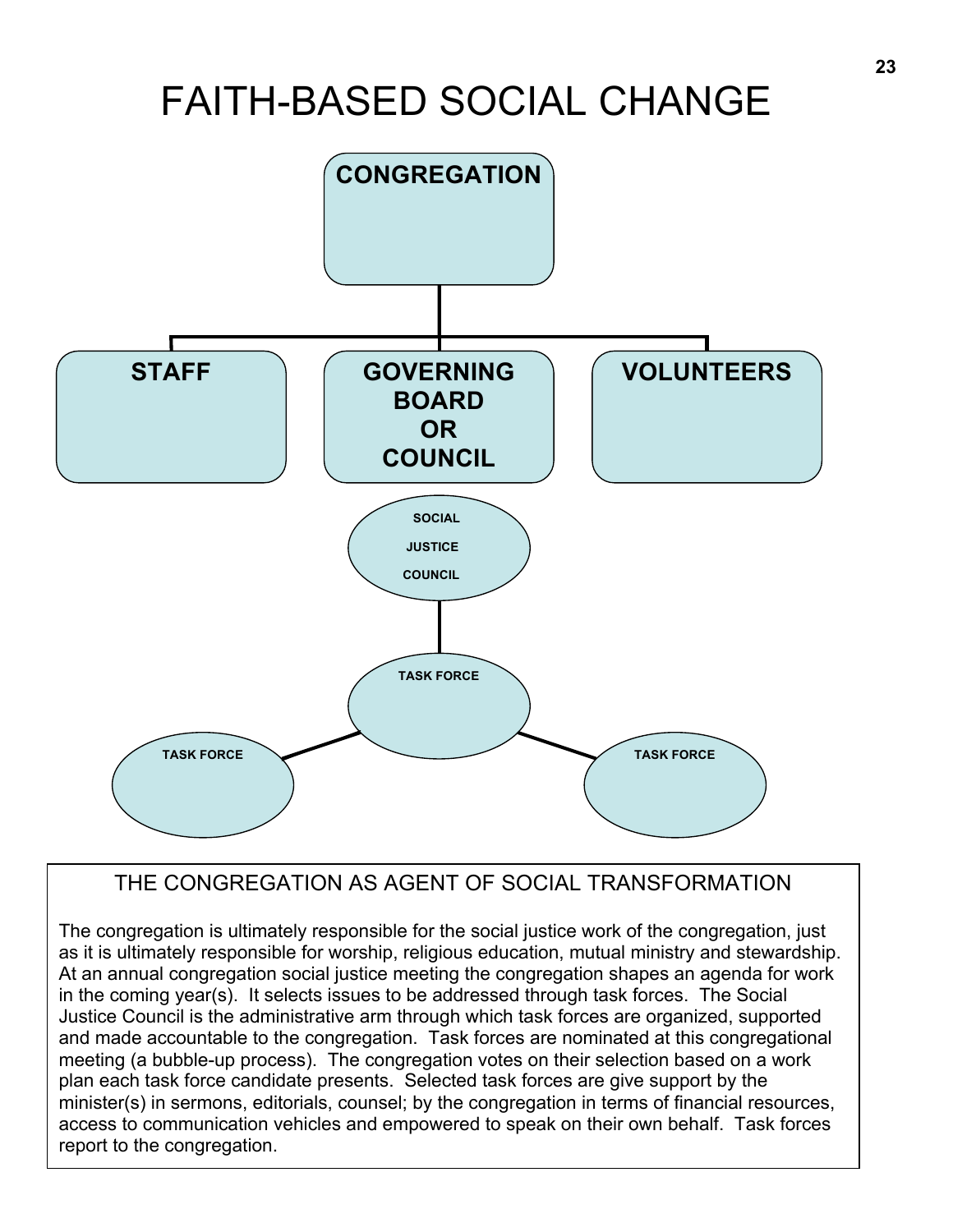#### **A RATIONALE FOR CHURCH "INTERFERENCE" IN SOCIETY** - **Richard S. Gilbert**

#### **Below is a summary of arguments for church involvement ("interference") in society.**

**1. The argument from church history**: Historically, Unitarian Universalists and their congregations have been in the forefront of social reform. From  $19<sup>th</sup>$  century churches as stops on the Underground Railroad to 20<sup>th</sup> century churches providing symbolic sanctuary for draft resisters; from the Portland, Oregon, church wrapping a "hate free zone" ribbon around its structure to protest homophobic state legislation to congregations which display a "Marriage Equality" banner on their buildings, corporate social action has been important in expressing Unitarian Universalist values.

**2. The argument from personal religious growth:** if churches are to promote "spiritual growth in our congregations" then social action is one vehicle for personal spiritual learning and growth. "The 'holy' thing in life is the participation in those processes that give body and form to universal justice." (James Luther Adams) '"To be a (human being) .... is to feel, when setting one's stone, that one is contributing to the building of the world." (adapted from Saint-Exupery). Abraham Maslow held that self-actualization has social implications. William Ellery Channing declared religion was a "social principle."

**3. The argument from praxis:** we learn *by doing*. Praxis is a process of interaction between doing and reflecting. We live ourselves into religious thinking more than we think ourselves into religious living. (Henry Munroe) "An 'Ish Terumot' - (person of many gifts) -may destroy the world. This refers to a wise (person) ... However, when an orphan or a widow appears before him/her to obtain justice, he/she responds, 'I am occupied with my studies. I have no time.' About such a (person) says the Lord, 'I consider him/her as if he/she had destroyed the world." (adapted from Proverbs 29:4). Martin Luther King, Jr.: "My feet were praying." *Koran*: "An hour of justice is worth 70 years of prayer." The church teaches by what it does.

**5. The argument from conviction:** convictions are religious values in operation. Ideas about religion yearn to be embodied. When they are not, they wither and die. They need tangibilication, embodiment. Social responsibility is the spirit in action. Deep religious values empower our living. The poet Heinrich Heine was walking with a friend before the cathedral of Amiens in France. "Tell me, Heinrich," said his friend, "why can't people build piles like this any more?" Answered Heine, "My friend, in those days people had convictions. We moderns have opinions. And it takes more than opinions to build a gothic cathedral."

**6. The argument from wholeness:** we educate not a mind, not feelings, nor a spirit - we educate a whole human being with thoughts, feelings and behavior. "An ultimate concern must express itself socially. It cannot leave out any sphere of human existence" (Paul Tillich). "People who have principles but no programs turn out in the end to have no principles" (Republican soldier in the Spanish Civil War).

**7. The Argument from political power and necessity**: There is no vacuum in social life. Many religious institutions already engage in the economic marketplace and the political public square – the religious right and the Roman Catholic church to name two. If Unitarian Universalist congregations do not engage institutionally other religious groups will have a monopoly on religious influence. The church as a social institution has power in the community. Power implies obligations to act.

As Michael Eric Dyson says in his biography of Martin Luther King, Jr.: "Justice is what love looks like when it speaks in public." (*People So Bold,* p. 92)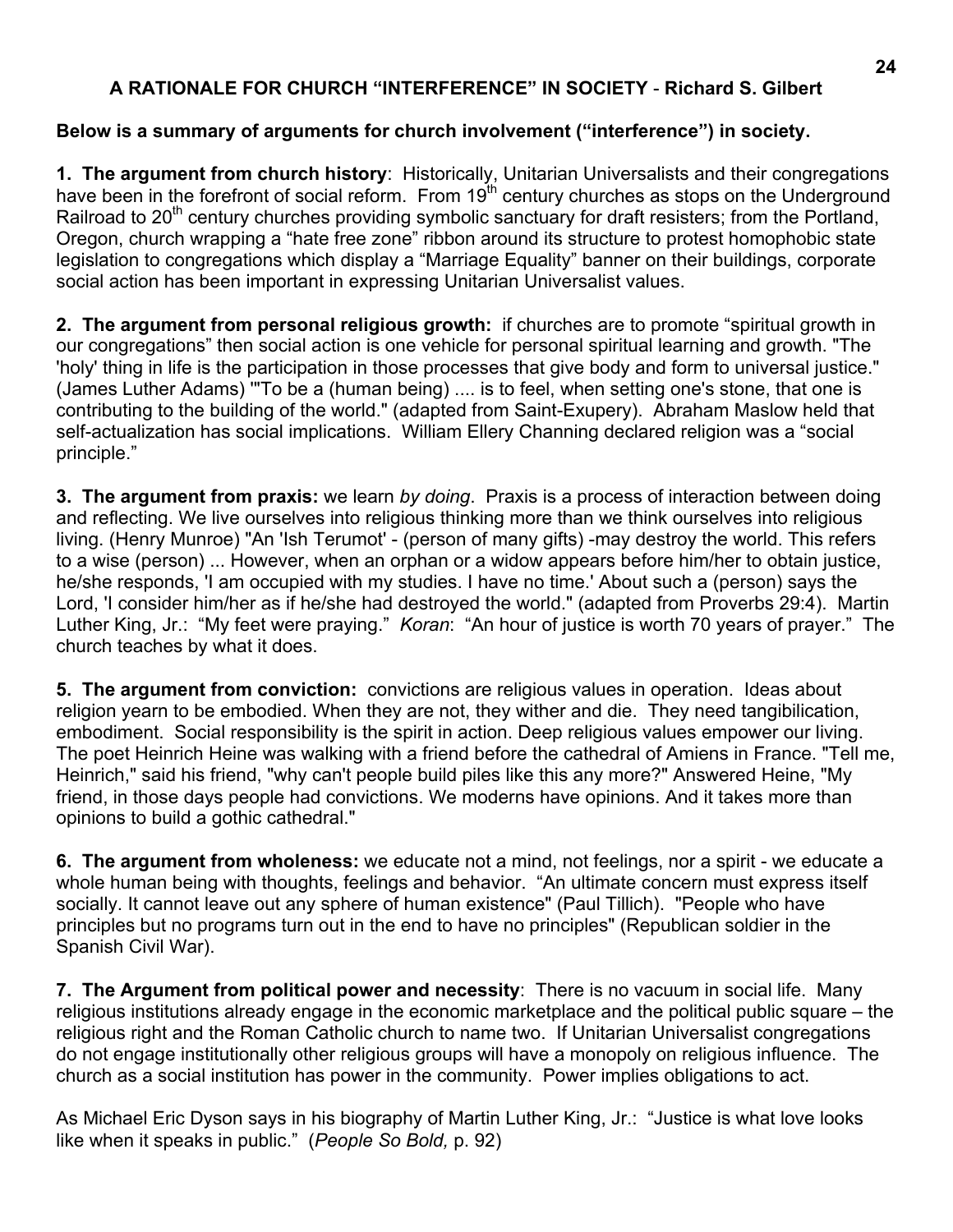#### **THE STRATEGIC PLANNING PROCESS IN ACTION DESIGNED FOR USE IN UU CONGREGATIONS AND GROUPS**

The Strategic Planning Process suggested here is a composite drawn from many other variations on this theme. It is a group process for a disciplined program of reflection and action on social problems by a religious community. It is a framework for decision making and action. It is a process in which goals and objectives, strategies and tactics are continually under review.

**STEP ONE: DEFINITION OF THE SOCIAL PROBLEM TO BE ADDRESSED**. This is a onesentence statement of a specific problem which indicates who or what is doing what to whom and where. It should be a problem about which there is high interest in the group, the possibility of meaningful action and a sense of appropriateness.

#### **STEP TWO: STATEMENT OF ASSUMPTIONS, ENVIRONMENTAL AND RELIGIOUS**.

Environmental assumptions describe briefly the social context in which the problem is found. This would include stating why it is a problem, who suffers from it, how they are affected and the economic, political and social factors involved.

The religious assumptions are the value base out of which a group operates. These would be affirmations, theological and ethical in nature which describe the motivation of the group in attacking a particular problem. Statements about ultimate concerns, human nature and life meaning would be included. They should state why the problem represents injustice and why achievement of the goal is a step toward justice.

**STEP THREE: STATEMENT OF THE ACTION GOAL**. Here is a declaration of the ultimate aim of the group with respect to the social problem selected. It should be:

**Specific** -- as to time and place and people.

**Measurable** -- so that the group may chart its progress or lack thereof.

**Achievable** -- something that is reasonably within the group's capacity.

**Consonant** -- with the religious values of the group.

**STEP FOUR: SELECTION OF A STRATEGY OR STRATEGIES**. This involves examination of the alternative plans which might be chosen to achieve the goal. One or more strategies might be selected from many possibilities. A strategy is an overall plan by which a group guides itself. It is a "how" of social responsibility. It should indicate who does what.

**STEP FIVE: DEVELOPMENT AND IMPLEMENTATION OF TACTICS**. Tactics are those specific actions which constitute a strategy. They indicate assignments of action to particular people, the details of what they are to do and a time line for reporting on and completing the tasks. The development of tactics should result in an overall time line which indicates an end to the project. The time line will form the core of the agenda for future meetings.

**STEP SIX: EVALUATION OF THE PROJECT.** Evaluation should be a part of every meeting. It is a means of checking on all the above points to be sure the group still supports the items chosen. Evaluation should be done in the following areas: (l) what changes have been made that lead to problem solution? (2) how is the group functioning in terms of morale, efficiency and meaning of the task? (3) what has been learned about social change and about personal growth in social responsibility?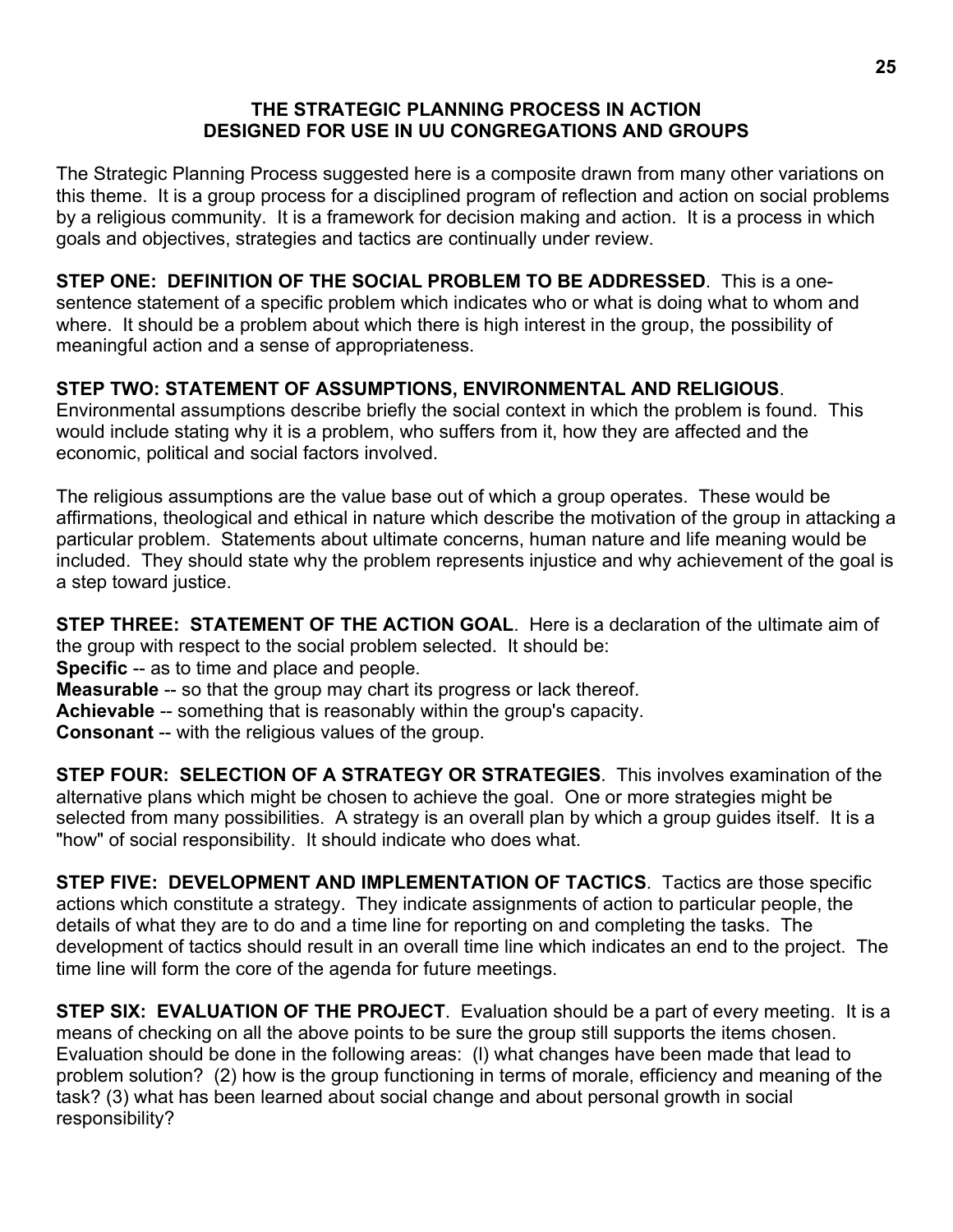#### **THE STRATEGIC PLANNING PROCESS AT WORK: AN EXAMPLE**

#### **STEP ONE: DEFINITION OF THE PROBLEM TO BE ADDRESSED**

The Federal Government plans to convert the athlete's housing area for the 1980 Winter Olympics into a youth prison following the games.

#### **STEP TWO: STATEMENT OF ASSUMPTIONS, ENVIRONMENTAL AND RELIGIOUS**

**Environmental:** (l) Lake Placid is an area remote from the cities from which the young prisoners would come; (2) predominately white guards would supervise predominately black prisoners; (3) the United States ranks third highest in rate of incarceration in the world, behind South Africa and the Soviet Union; (4) the "Olympic Prison" will embarrass the United States in world opinion; (5) prisons have a poor record of rehabilitation; (6) alternatives to incarceration exist.

**Religious:** (l) We "affirm, defend and promote the supreme worth of every human personality." (UUA by-laws) Therefore, each person is of worth, including prisoners. Prisons, by their very nature, tend to dehumanize people. (2) Affirming individual freedom, it is our task to maximize human choice consistent with social responsibility. (3) Human nature is not inherently "bad" but characterized by "finite freedom". We must recognize human finitude in both offender, offended, and the community and seek to liberate that which is noblest in each. Alternatives to incarceration speak to this issue.

#### **STEP THREE: STATEMENT OF ACTION GOAL**

To persuade the Federal Government to find more humanizing after uses for the "Olympic Prison" (training site for athletes, public housing, etc.) and to begin implementing them by October l980.

#### **STEP FOUR: SELECTION OF A STRATEGY OR STRATEGIES**

**Strategy One:** To mount a massive public education campaign on the "Olympic Prison". **Strategy Two:** To call world attention to the "Olympic Prison", during after the 1980 Olympic Games.

**Strategy Three:** To mobilize Unitarian Universalists and other citizen groups in putting pressure on government officials to change the after-use plan.

#### **STEP FIVE: DEVELOPMENT AND IMPLEMENTATION OF TACTICS**

**Strategy One Tactics:** (I) Launch a study group in the church to study the "Olympic Prison" in particular and the moratorium on prison construction in general within two months. (2) Persuade the minister (or guest speaker) to preach on the issue within the next month. (3) Develop a core of "experts" to begin a letter writing campaign over the next month, and make electronic media contacts within the next four months to obtain radio-TV exposure.

**Strategy Two Tactics:** (l) to place an ad in the New York Times and local newspapers at the time of the pre-game competition (2) to publicize the report of the UN Human Rights Sub commission on the prison immediately (3) to demonstrate peacefully at the pre-games and the Olympic Games themselves.

**Strategy Three Tactics**: (l) to maintain contact with the National Moratorium on Prison Construction Office (2) to contact other prison action groups immediately (3) to lobby Congress and launch a letter writing campaign to the President**.** 

#### **STEP SIX: EVALUATION 0F THE PROJECT**

Were the initial goals met? Why or why not? What was accomplished? Was there spiritual and moral growth in the participants?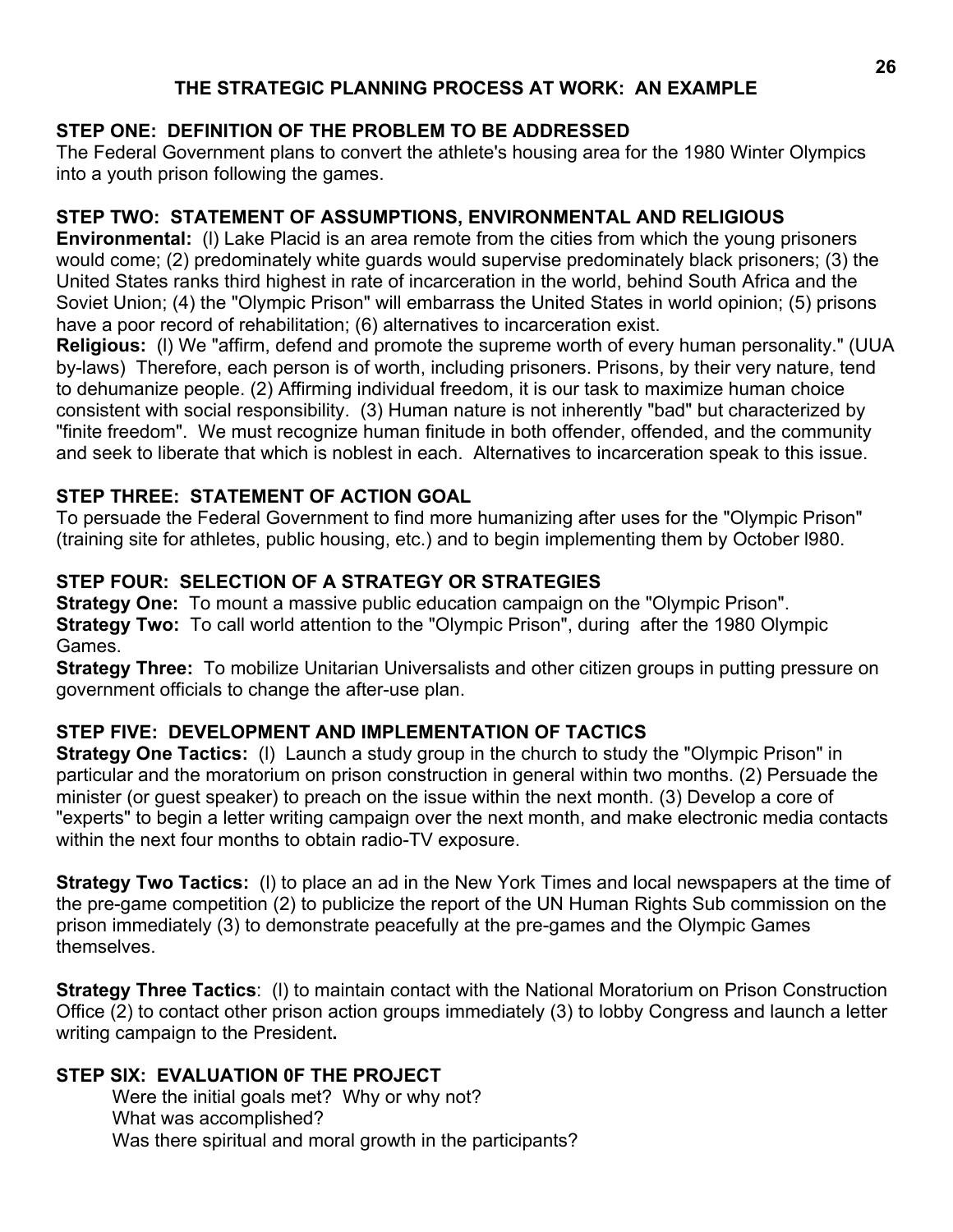#### **A STRATEGIC PLANNING PROCESS WORKSHEET FOR GROUP ACTION**

#### **STEP ONE: DEFINITION OF THE PROBLEM TO BE ADDRESSED (in one sentence)**

#### **STEP TWO: STATEMENT OF ASSUMPTIONS, ENVIRONMENTAL AND RELIGIOUS**

**Environmental:** 

**Religious:** 

#### **STEP THREE: STATEMENT OF THE ACTION GOAL (specific, measurable, achievable and consistent with the group's values)**

#### **STEP FOUR: SELECTION OF A STRATEGY OR STRATEGIES**

**Strategy one:** 

**Strategy two:** 

**Strategy three:** 

#### **STEP FIVE: DEVELOPMENT AND IMPLEMENTATION OF TACTICS**

**Strategy one tactics:** 

**Strategy two tactics:** 

**Strategy three tactics:** 

**STEP SIX: EVALUATION OF THE PROJECT (ongoing)** 

**Personal growth:**

**Changes made:** 

**Group morale:** 

**What has been learned?**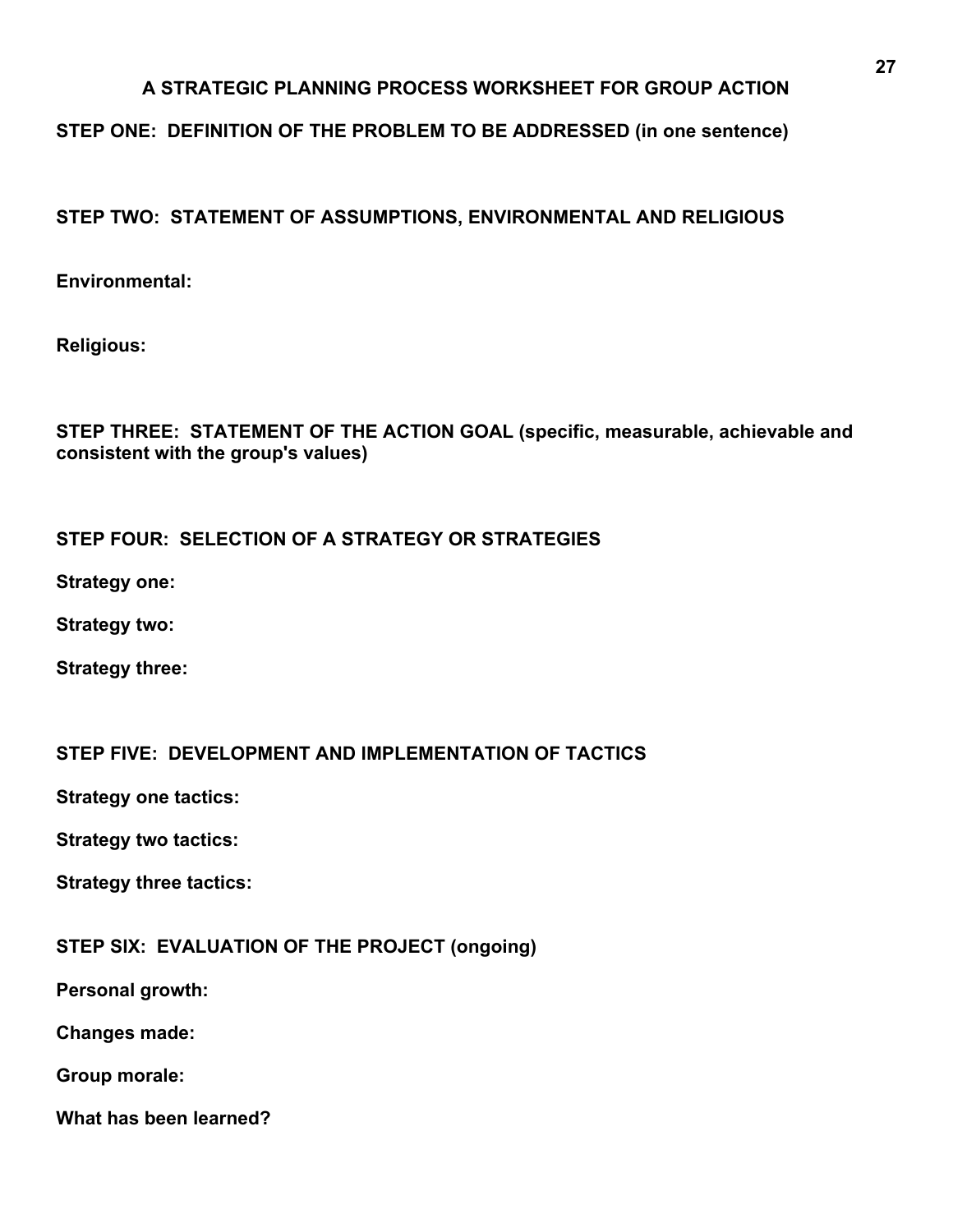#### **A SAMPLE STRATEGIC PLAN FOR ILLUSTRATIVE PURPOSES ONLY The** *Jonathan* **Society**

#### **MISSION STATEMENT**

To preserve seagulls and promote compassionate public interest in their pursuit of self-realization.

Objective One: to Objective Two: to Objective Three: to supply crash organize public plan a helmets to tours to seagull the metal seagull the metal of the tours to seagull fledgling seagulls habitats. home-to lunch" in rocky environs. week.

#### **STRATEGIES FOR OBJECTIVE ONE**

Strategy One: to Strategy Two: to Strategy Three: to identify three design a seagull locate 4 plastic potentially rocky crash helmet. Crash helmet craftspersons. areas frequented by seagulls.

#### **TACTICS AND TIMELINES FOR STRATEGY ONE**

Tactic One: Tactic Two: The Tactic Three: Sub-committee of whole committee Recommendation of JB, HS and DM to will visit the committee to the scientists to do 1992. Sept-ember 30 1992. demographic study and a study and a study and a study and a study and a study and a study and a study and a study  $\alpha$ 

engage UR seashore areas by August 31, Jonathan Society by of area by June 30. by October 1, 1992.

#### **EVALUATION**

1. Was the objective completed in the time allotted?

2. Do the Jonathan Society members feel good about what they have accomplished?

3. Was the program environmentally sound in keeping with the Jonathan Society's by-laws cherishing "the interdependent web of all being"?

4. Was their wide participation in the process?

5. Other?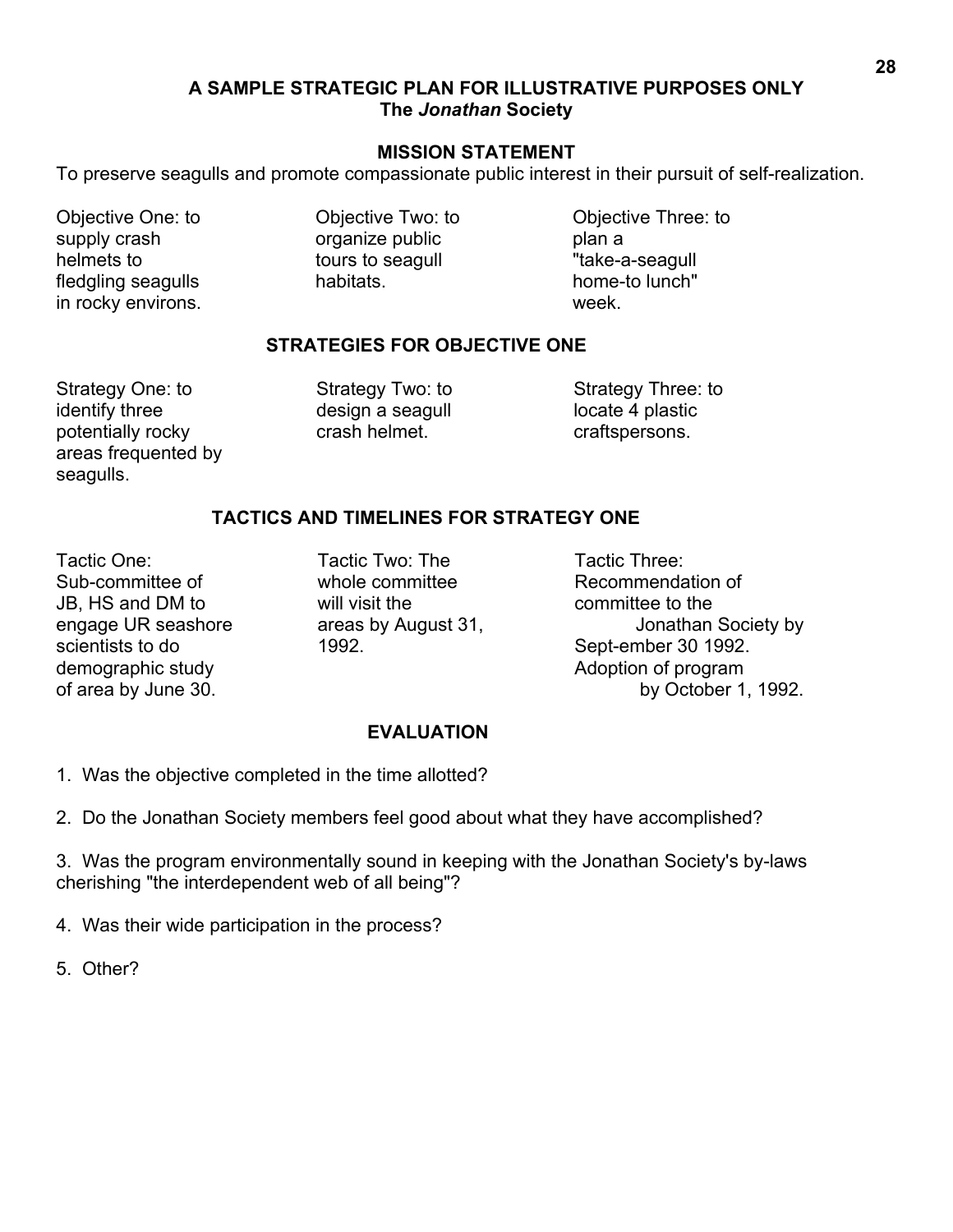#### **Criteria for Issue Selection Choosing an Issue: Prioritize Prioritize Prioritize!**

#### **Method One: UUA**

When evaluating your issue-based priorities, consider the following for each issue:

1. **Grounding**: Does the issue have authentic and deep Unitarian Universalist roots? Does it link to the current identity and theology of Unitarian Universalists?

2. **Fit**: Is there a match between our congregation's resources, aspirations, and ability to make a real difference?

3. **Opportunity**: Is there a likelihood that we can be a respected participant in the public dialogue on this issue?

#### **Method Two: (Adapted from Metro-Justice Organization – Rochester, NY)**

1. **Organizational**: is it a well-defined, visible issue? Is it one we can hope to win? In this connection, victory may take many forms – including the raising of the general consciousness level of people concerning some social injustice. Finally, what resources are required and does your congregation have them?

2. **Identity**: Does the issue genuinely impinge on our lives? Is it in our own self-interest in the broadest sense? Does it force UU's to examine their own strengths and weaknesses? Does it raise consciousness?

3. **Philosophy**: Does the issue deal with the individual's sense of powerlessness? If won, will power be distributed more equitably? Is the issue related to the basic cause of the societal malaise? Does it address the question of accountability?

4. **Style of Leadership**: Does the issue cut new ground? Is it one no other group is likely to tackle? Will it involve a sizable number of people within and outside our congregation?

#### **Method Three: (Adapted from New Hampshire Faithful Democracy Project)**

I. What are we Unitarian Universalists passionate about?

2. Recognizing we are a small group, we have to work in coalition if we are to be effective. Which organizations do we see as allies for building and effective social justice program?

3. What are the priorities of district, national and international organizations (UUA, UUSC, UUJEC, UUUN, IARF, etc.)?

4. What issues will help us "grow" Unitarian Universalism and build Unitarian Universalist based of support?

5. What issues will help individuals and congregations to grow spiritually and ethically?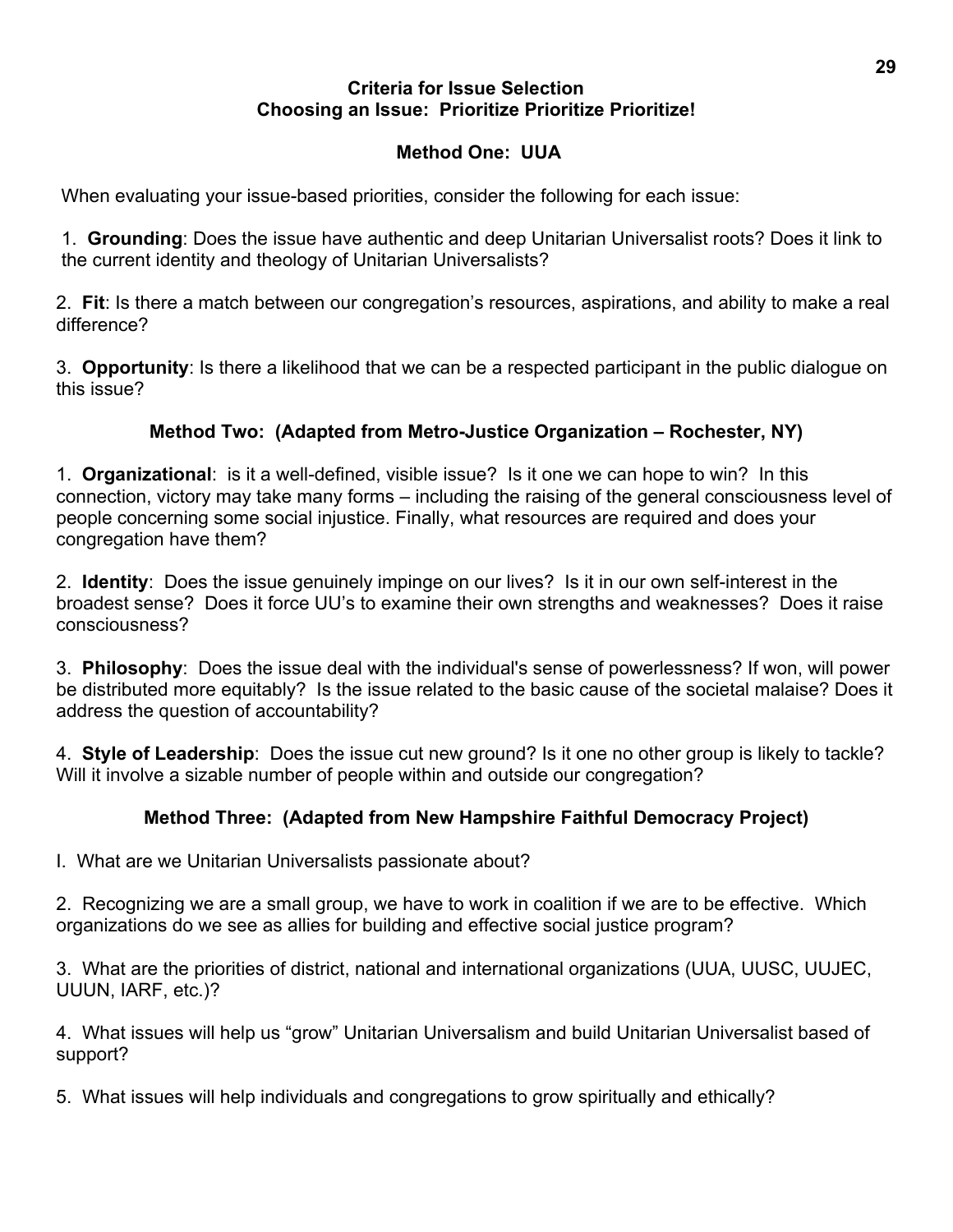#### **SOCIAL JUSTICE INDEX QUALITY OF LIFE INDICATORS IN THE COMMUNITY**

A method for ascertaining the quality of life in a given community Richard S. Gilbert

"The Gross National Product does not allow for the health of our children, the quality of their education, or the joy of their play. It does not include the beauty of our poetry or the strength of our marriages; the intelligence of our public debate or the integrity of our public officials. It measures neither our wit not our courage; neither our wisdom not our learning; neither our compassion nor our devotion to our country; it measures everything, in short, except that which makes life worthwhile." Senator Robert Kennedy

In *The Social Health of the Nation: How America Is Really Doing* (New York: Oxford University Press, 1999), authors Marc and Marque-Luisa Miringoff claim that the conventional economic indicators on the health of the nation are not only inadequate, but they are also misleading. The authors suggest a *Social Report to the President* instead of the standard *Economic Report to the President.* Many other nations, developed and developing have such an index.

This is a simple method for analyzing the social justice needs of the community in which the congregation lives. It is intended as a work sheet for a social justice committee, task force or board as part of a strategic planning process.

\* **1. How do you define the community in which your congregation lives – geographically?** What is the area for which you feel a social justice responsibility? Indicate on a scale of 1 (highest) to 5 (lowest) your felt sense of obligation. Who is my neighbor?

 $\mathcal{L}_\mathcal{L} = \mathcal{L}_\mathcal{L} = \mathcal{L}_\mathcal{L} = \mathcal{L}_\mathcal{L} = \mathcal{L}_\mathcal{L} = \mathcal{L}_\mathcal{L} = \mathcal{L}_\mathcal{L} = \mathcal{L}_\mathcal{L} = \mathcal{L}_\mathcal{L} = \mathcal{L}_\mathcal{L} = \mathcal{L}_\mathcal{L} = \mathcal{L}_\mathcal{L} = \mathcal{L}_\mathcal{L} = \mathcal{L}_\mathcal{L} = \mathcal{L}_\mathcal{L} = \mathcal{L}_\mathcal{L} = \mathcal{L}_\mathcal{L}$ \_\_\_\_\_\_\_\_\_\_\_\_\_\_\_\_\_\_\_\_\_\_\_\_\_\_\_\_\_\_\_\_\_\_\_\_\_\_\_\_\_\_\_\_\_\_\_\_\_\_\_\_\_\_\_\_\_\_\_\_\_\_\_\_\_\_\_\_\_\_\_\_\_\_\_\_\_\_\_\_  $\_$  $\mathcal{L}_\mathcal{L} = \mathcal{L}_\mathcal{L} = \mathcal{L}_\mathcal{L} = \mathcal{L}_\mathcal{L} = \mathcal{L}_\mathcal{L} = \mathcal{L}_\mathcal{L} = \mathcal{L}_\mathcal{L} = \mathcal{L}_\mathcal{L} = \mathcal{L}_\mathcal{L} = \mathcal{L}_\mathcal{L} = \mathcal{L}_\mathcal{L} = \mathcal{L}_\mathcal{L} = \mathcal{L}_\mathcal{L} = \mathcal{L}_\mathcal{L} = \mathcal{L}_\mathcal{L} = \mathcal{L}_\mathcal{L} = \mathcal{L}_\mathcal{L}$ 

**\* 2. Steps in analysis:** Obtain the US Census Data for tracts that show the demographics in your community that may be relevant for a social justice program - such as age distribution, income distribution, poverty, health care coverage, family groupings, growth rates, racial and ethnic distribution and other areas you may deem important.

| Age distribution:                            |  |
|----------------------------------------------|--|
| Family groupings (singles, one-parent, etc.) |  |
| Growth rates (population; economic)          |  |
| Racial/ethnic composition:                   |  |
| Other                                        |  |

#### **\* 3. Indicators of community social justice health**

#### **Fairness Index (economic justice)**

| Income Distribution: by quintiles |                   |                            |   |
|-----------------------------------|-------------------|----------------------------|---|
| $(1 -$ poorest) % (2)             | $% (3 - middle)$  | % (4)<br>$%$ (5 – richest) | % |
| Poverty rates: Child poverty      | Family poverty    | Elderly poverty $(65+)$    |   |
| Average weekly wages              | Median income     | Economic inequality        |   |
| affordable housing                | unemployment rate |                            |   |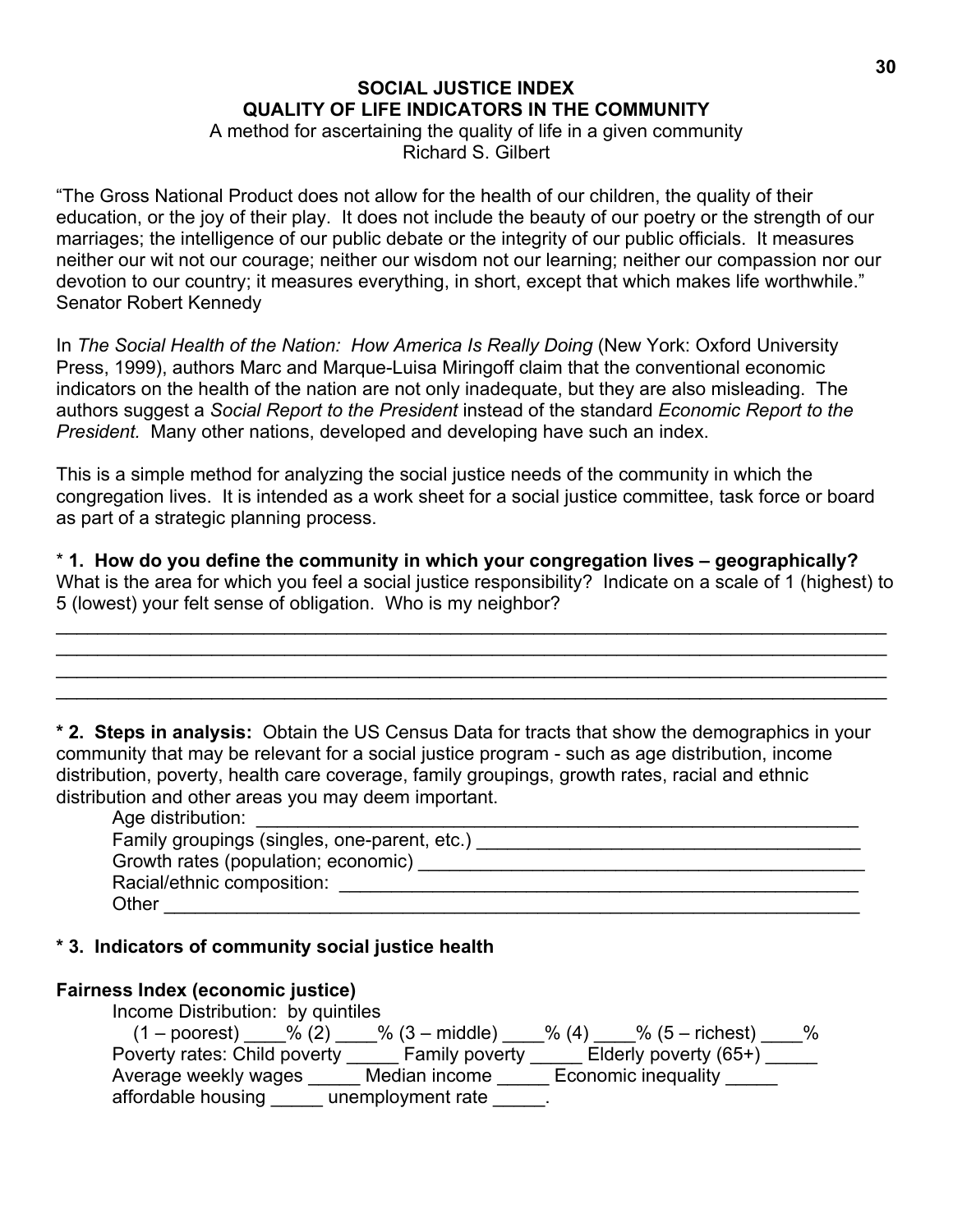**\_\_\_\_\_\_\_\_\_\_\_\_\_\_\_\_\_\_\_\_\_\_\_\_\_\_\_\_\_\_\_\_\_\_\_\_\_\_\_\_\_\_\_\_\_\_\_\_\_\_\_\_\_\_\_\_\_\_\_\_\_\_\_\_\_\_\_\_\_\_\_\_\_\_\_\_\_\_\_\_ \_\_\_\_\_\_\_\_\_\_\_\_\_\_\_\_\_\_\_\_\_\_\_\_\_\_\_\_\_\_\_\_\_\_\_\_\_\_\_\_\_\_\_\_\_\_\_\_\_\_\_\_\_\_\_\_\_\_\_\_\_\_\_\_\_\_\_\_\_\_\_\_\_\_\_\_\_\_\_\_ \_\_\_\_\_\_\_\_\_\_\_\_\_\_\_\_\_\_\_\_\_\_\_\_\_\_\_\_\_\_\_\_\_\_\_\_\_\_\_\_\_\_\_\_\_\_\_\_\_\_\_\_\_\_\_\_\_\_\_\_\_\_\_\_\_\_\_\_\_\_\_\_\_\_\_\_\_\_\_\_**

|                            | Civic Health Index - Social Capital Index - Participation Index) voter participation                                                                                                  |
|----------------------------|---------------------------------------------------------------------------------------------------------------------------------------------------------------------------------------|
|                            |                                                                                                                                                                                       |
|                            | Education Index: - per pupil expenditure, dropout rates, student-teacher ratio, outcomes                                                                                              |
|                            |                                                                                                                                                                                       |
|                            | Governmental Service Index: Quality of governmental services, underserved areas                                                                                                       |
|                            |                                                                                                                                                                                       |
|                            |                                                                                                                                                                                       |
|                            | Health Index: life expectancy, infant morality, hospital ratings, health care coverage (uninsured):<br>teenage suicide _______ teenage drug use _____ teenage birth rate ______ Other |
|                            |                                                                                                                                                                                       |
|                            |                                                                                                                                                                                       |
| <b>Violence and Crime:</b> |                                                                                                                                                                                       |
|                            | property crimes _______________________ other __________________________________                                                                                                      |

**Spirituality Index:** Community morale, happiness, sense of meaning, anti-social behaviors What criteria would you use to measure the Beloved Community? Your own community? Who hurts? When did this hurt begin? What changed to cause the hurt? What needs to change to heal the hurt?

Who is part of the problem; who is part of the solution?

What has been tried to heal the hurt? What is being tried now to heal the hurt?

What more do we need to find out answers to these questions?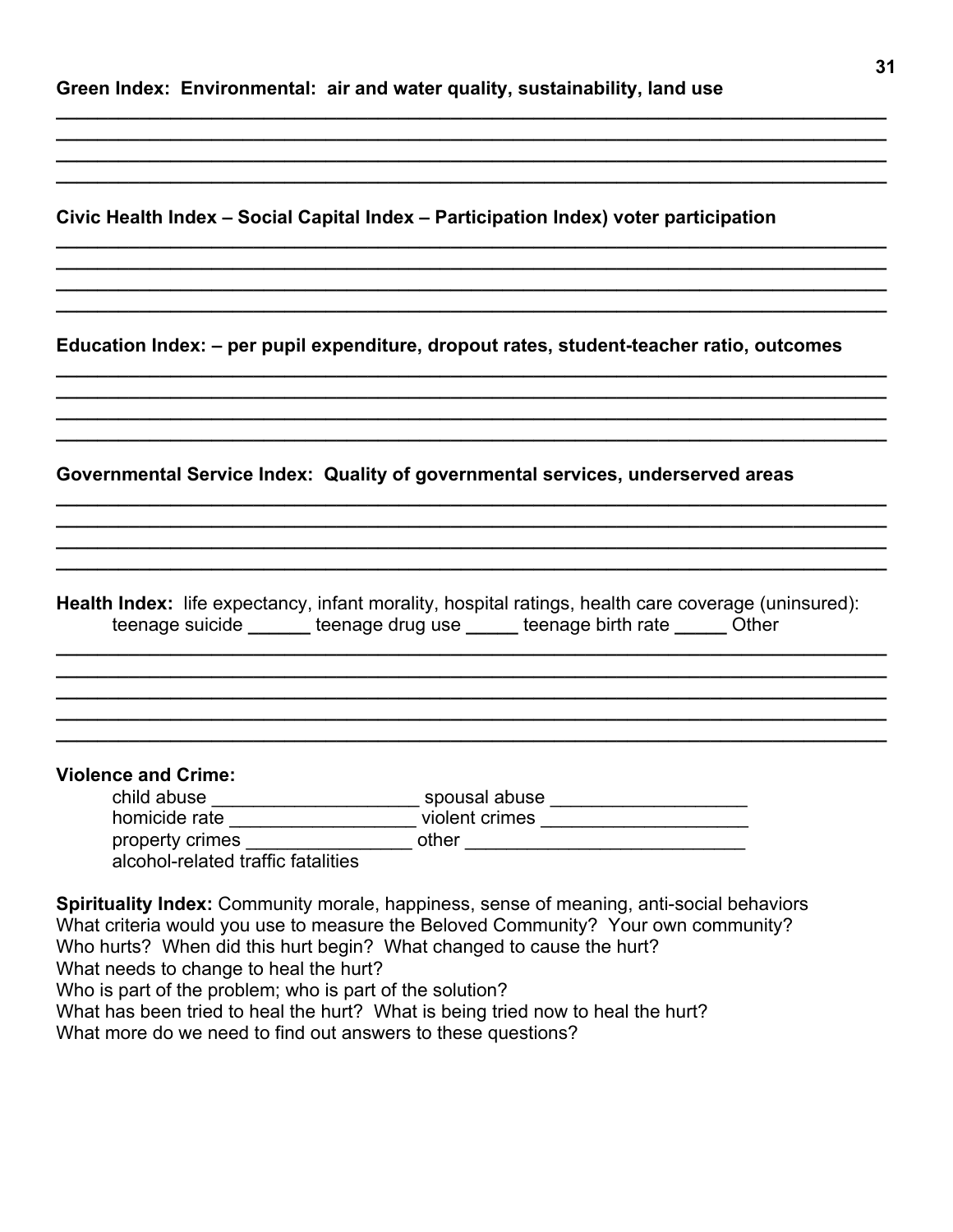#### **FPA's 10 TIPS ON HOW TO LOBBY (ADVOCATE WITH) LEGISLATORS**

(From Family Planning Advocates of New York State)

**1. KNOW WHO YOU'RE TALKING TO.** Research your legislators' histories. Know, before you arrive, his or her position on issues related to those you plan to discuss. Ascertain his or her voting record on those issues. If appropriate start the meeting with appreciation for past support. Personal information, such as being a grandparent or having a religious upbringing, can also be helpful.

**2. ORGANIZE.** Develop a strategy for the meeting. Identify the strengths of each team member and decide who will speak, for how long, and on what issues before you enter the room. Identify your priorities and limit the number of topics you will discuss. Identify a team leader to lead the discussion and make strategic points.

**3. STAY FOCUSED.** Focus on what you want your legislator to do. For example, will he/she talk to the Speaker of the Assembly or write a letter on your behalf? Will he/she co-sponsor a bill? Will he/she commit to vote for a specific bill?

**4. LISTEN CAREFULLY.** Politicians tend to speak generally and may avoid the topic. Try to keep him or her on track by politely drawing out specific answers to specific questions, keeping focused on your issues

**5. YOU MAY NOT KNOW ALL THE ANSWERS.** Never guess or give incorrect information to respond to a question. Offer to get the answer and report back. Then do so. It is the perfect opportunity to stay in touch!

**6. DON'T ARGUE.** Legislators often have strong opinions. So do advocates. You probably will not change their minds in one visit. Remember you are building a relationship. Find common ground and use specific samples of people who need the legislation you are promoting. Be polite and NEVER argue with the legislator, legislative staff or your fellow team members.

**7. LEAVE SOMETHING BEHIND.** Bring information for the legislator about your program, a local event or specific issues. Bring local information or data relevant to his or her district and key constituencies. Leave draft letters they can use for your request.

**8. APPRECIATE STAFF MEMBERS.** Staff members are often your most important allies. If you are meeting with an aide, give him or her the best information (including bill numbers) to make a compelling argument to your legislator.

**9. TAKE NOTES.** Immediately after the meeting, make notes of what was discussed and what the legislator agreed to do. Record the names and titles of staff members who are present or to whom you were introduced (you can ask for business cards). Translate those notes onto a lobby report form before you forget important details and commitments. Make sure you let FPA know an office requests additional information.

**10. FOLLOW UP.** After the meeting send a thank you note that summarizes your understanding of what the legislator agreed to do. Let them know you are available to help on related issues. Include any information you promised and ask to meet them in their districts, preferably for a clinic visit. Send separate notes to staff member(s) you met and make a point to keep in contact with them.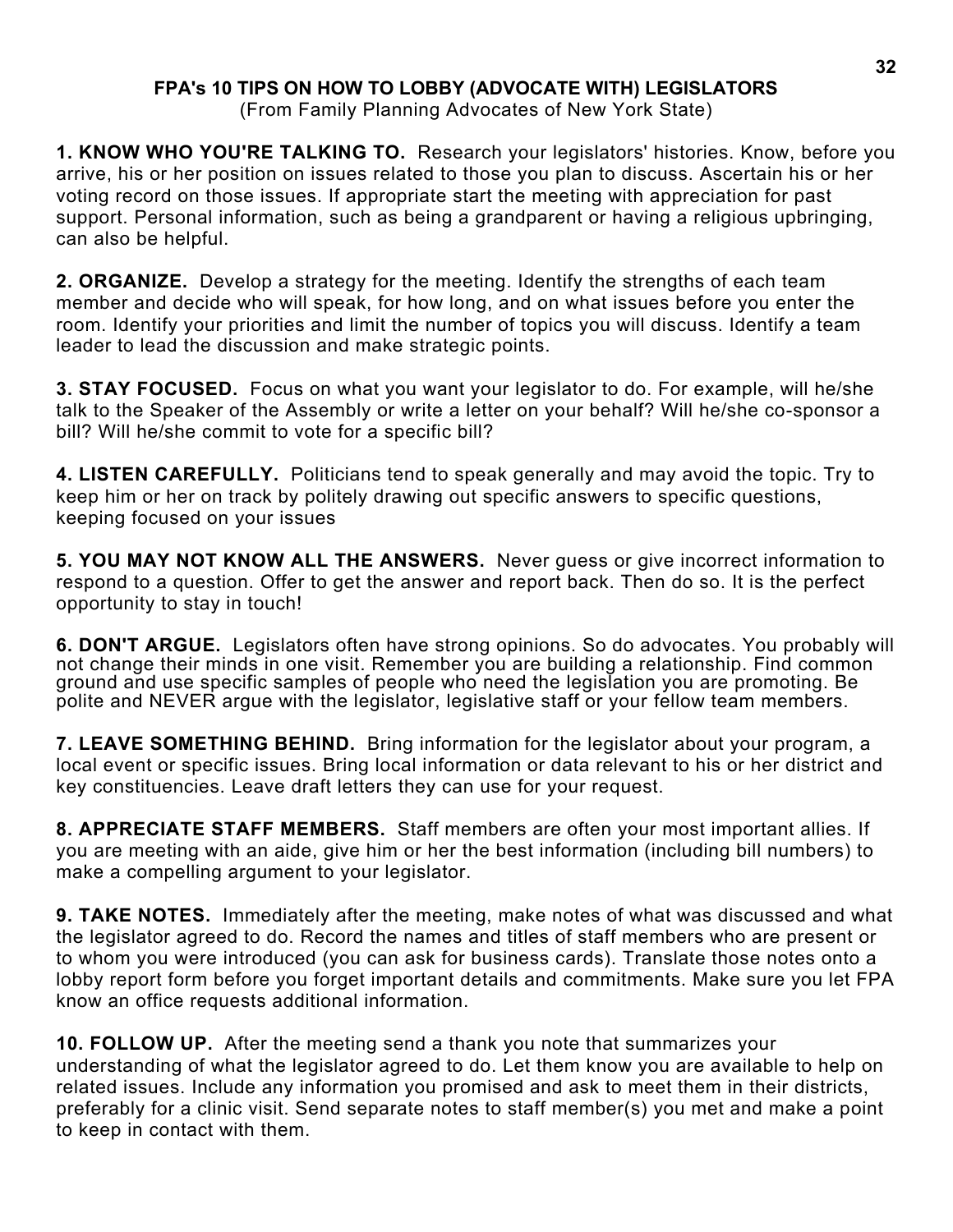**Case 1:** A task force comes to the board of trustees asking for a congregational meeting to declare the church a sanctuary for illegal immigrants who are threatened with deportation. The congregation has a procedure for bringing such controversial issues to the congregation. You are a member of the board. How would you vote? Why?

**Case 2:** The GLBT group in the congregation wants to display a banner on the front of the church – which sits on a busy city street. It would read: "Unitarian Universalists for Marriage Equality." You are a member of the group. How would you approach advocating for this position? Outline your strategy.

**Case 3:** You are a member of the Peace Task Force in your congregation. The group is discouraged that the peace movement has not been able to mount an effective campaign to disengage the troops from Iraq and end the war. You feel your congregation ought to be in the forefront of this movement. How would you suggest the Task Force proceed?

**Case 4:** You are a member of a congregation which is not engaged in social justice work beyond some modest efforts in human service – soup kitchens and food banks. You are frustrated and you think your minister is also frustrated at this lack of social passion. How would you go about helping your congregation mobilize for social action?

**Case 5:** As a religious educator you have been asked to stage a debate with the high school group about church involvement in social justice work: "Resolved that the church of East Podunk establish a social action committee with the power to act on behalf of the congregation with the consent of either the board or the congregation." The youth need help in formulating their arguments. Please articulate 3 or 4 arguments on each side of the issue.

**Case 6:** In rewriting the church mission statement someone raises the question: "Why aren't there more people of color in our congregation?" Someone suggests the music and worship style aren't welcoming. Another says that the issue is more one of class than of race. Still a third party says the issue is not the color question in the congregation but the urgency to address wider issues of poverty – which disproportionately affect people of color. What is your view? And how would you rewrite the church mission statement to bear on this issue?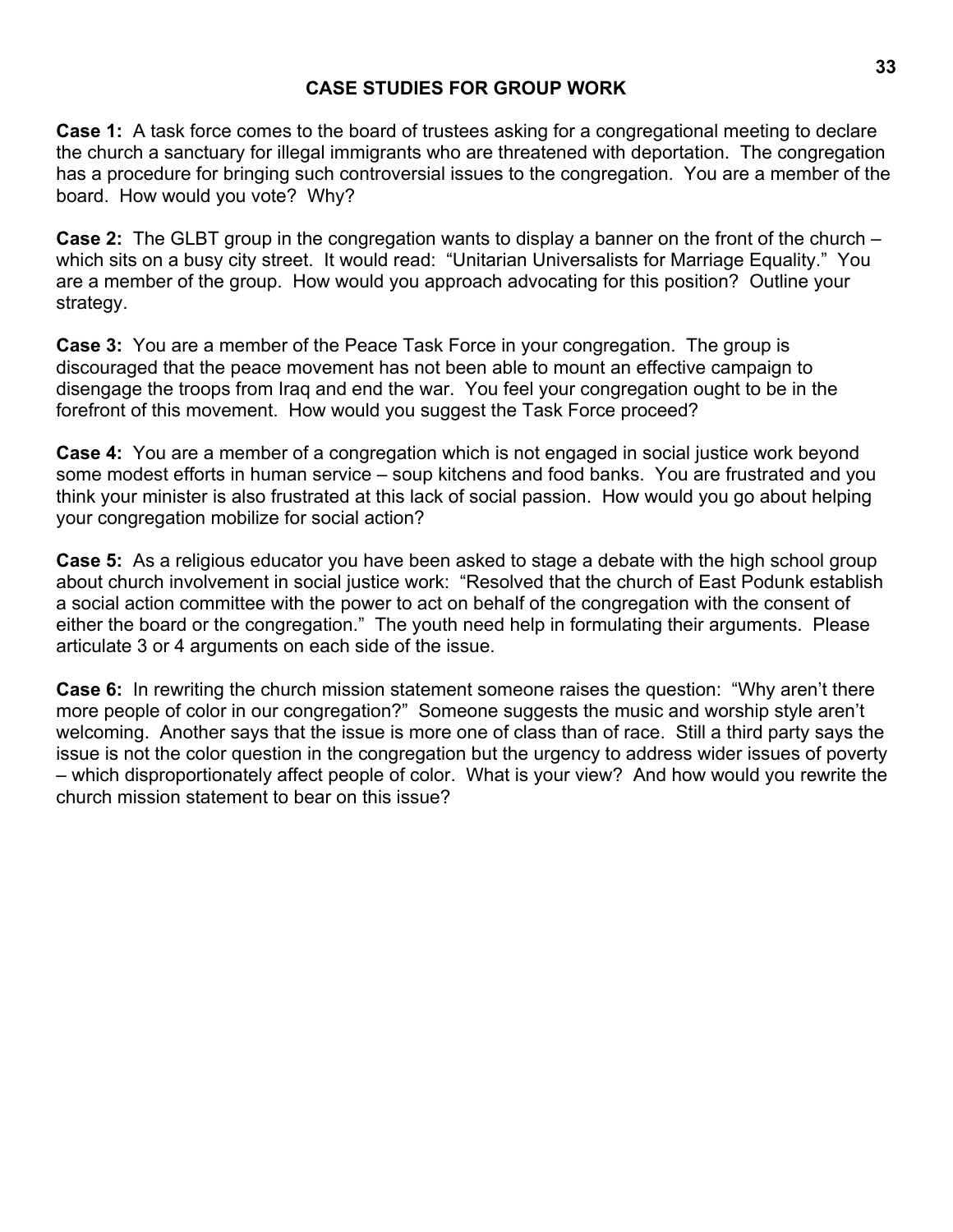### **Congregational Decision-Making about Controversial Social Justice Issues**

#### **By the Rev. Bill Gardiner Director for Anti-Racism and Social Justice Empowerment Program Advocacy and Witness Staff Group, Unitarian Universalist Association of Congregations**

In some Unitarian Universalist congregations there is real controversy about involvement in social justice programs. Possibly the minister preaches a sermon on a divisive issue. Or the social responsibility committee votes to get involved in an unpopular community cause. Or the UUA General Assembly decides to take a stand on an issue that is very controversial. These actions may be upsetting to some of the members of the congregation.

In recent years some of our Unitarian Universalist congregations have been seriously divided by social justice issues such as the Vietnam War, the Black Empowerment Controversy, gay and lesbian rights, women's rights, being a Sanctuary congregation, and investing endowment funds in an ethical way.

There are a number of reasons why members of congregations disagree about engaging in social justice issues. There are disagreements about whether the congregation should respond to social justice issues in any way as an institution. There may be agreement that the congregation will be involved in the community but then disagreements about how it should be engaged and what issues to focus on. And there are concerns about whether the congregation should take stands on controversial issues and who speaks for the congregation on matters of public policy.

#### **SHOULD THE CHURCH AS AN INSTITUTION BE INVOLVED IN SOCIAL JUSTICE ISSUES**

Some Unitarian Universalists oppose having the congregation involved in social justice issues in any way.

Some Unitarian Universalists see the congregation as a refuge from the turmoil and conflict of everyday life. They argue that the congregation should be a place of serenity and a refuge from the conflict in the world. One UU minister has written, "The main purpose of the church is that it is a community of healing and wholeness...But how can a church be a place of healing if it is a place of acrimonious debate?"

Opponents of social justice in the congregation also argue that taking stands on issues or forming action groups violates the freedom of conscience of some members and compromises their beliefs. They say that if one group in the congregation takes a stand - and they may even be the majority that group will be imposing their views on others. They assert that this infringes on their freedom of belief. They argue that the liberal church does not impose a theological point of view and it shouldn't impose political points of view either.

Now it is important to recognize that those who argue from the "freedom of conscience" point of view break down into a couple of different groups.

In one group are those who think that no social action program should be carried out in the congregation whatsoever. For them the congregation can be a place that supports individual persons in their social engagement in the world. In this context, the role of the congregation is to assist people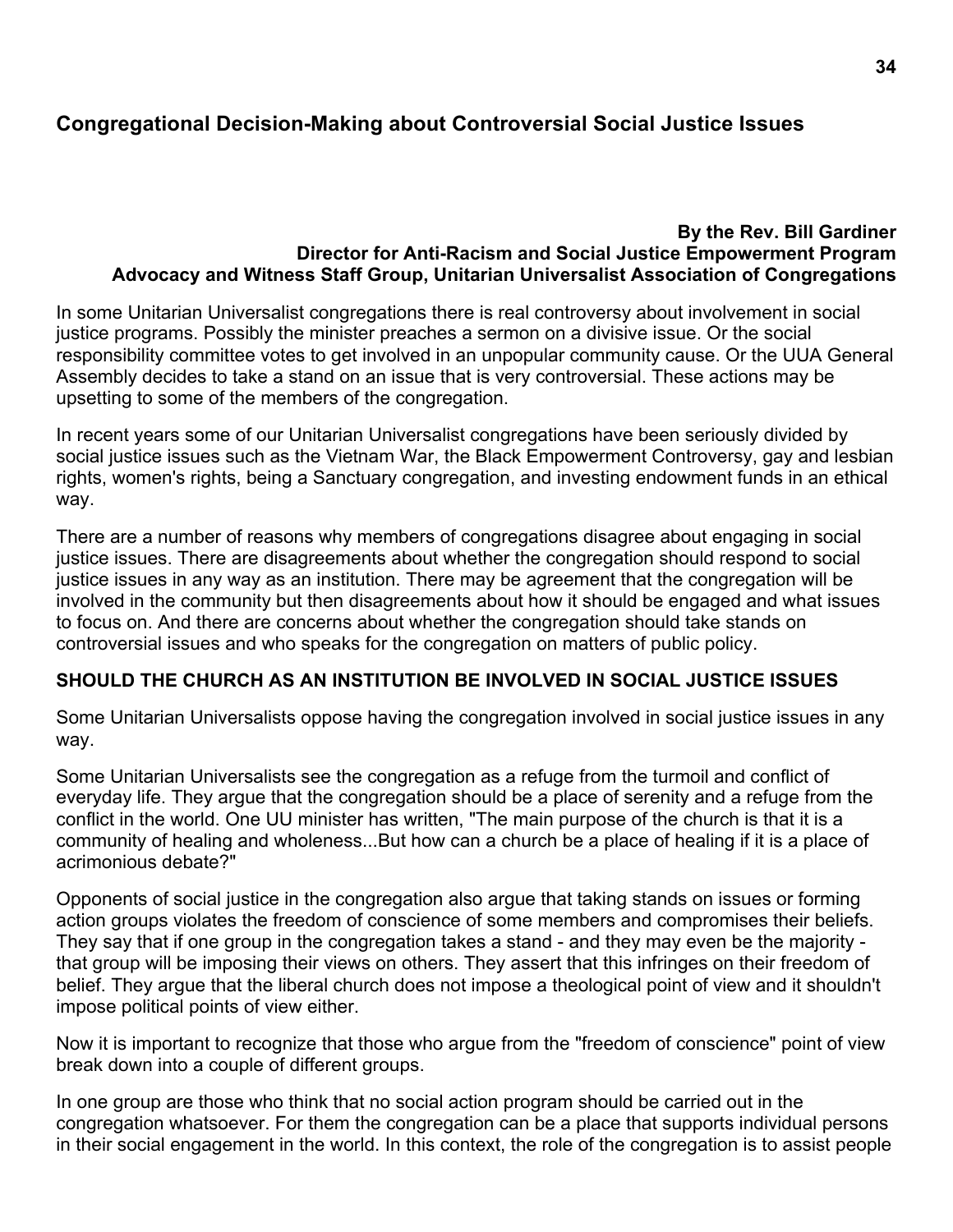in shaping their own political views through worship and educational programs so that they can act in the world as their conscience indicates. They believe that members of the congregation can be involved in causes, but they should be involved as individuals.

A second group believes the congregation can provide a forum where social issues can be discussed. For these people the congregation can have an active role in educating people about issues through forums, films, and discussion groups. Hopefully persons with differing viewpoints can meet for reasoned discussions. Then when members of the congregation have raised their consciousness they can go into the community and form organizations for making social change.

In each of these approaches the emphasis is on protecting freedom of belief and individual action in the world.

But there are also other reasons that people oppose social justice programming in our congregations.

Some people are concerned that addressing a controversial social justice issue can be too divisive in the life of the congregation. These folks have legitimate concerns about the health and long-term institutional viability of the congregation.

Some people may have concerns about the skills of the leaders in the church in processing controversial social issues. When they see how poorly some congregational leaders process difficult issues they lack confidence in their ability to facilitate change.

Other people express concerns about the rights of political minorities in the UU movement. With so many of Unitarian Universalists voting for candidates from the Democratic Party they wonder how members of the Republican Party feel. They continually ask the question: How do we respect political diversity in our religious movement?

In communities that are very conservative or are dominated by the military people are concerned about sticking out, being alienated from their neighbors, or even being attacked. This is a legitimate concern when you realize how many of our churches have been firebombed or vandalized because of their involvement in community issues.

#### **WHY THE CHURCH SHOULD BE INVOLVED IN SOCIAL JUSTICE ISSUES**

I believe that it is important for our liberal faith that we be engaged in social issues as congregations.

We are a religious organization that has emphasized individual freedom of belief and conscience. And we should continue to do so. But I have several concerns about those who say that because of freedom of conscience, congregations should not be involved in social issues.

One of the difficulties with this point of view is that we couldn't even have an institution if everyone had complete autonomy of thought. We wouldn't be able to hire a minister, build a church building, or run a church canvass if we couldn't set organizational goals.

A second concern that I have is that the principle of freedom of conscience does not exist by itself. It exists in relation to other important principles of our faith like the responsibility to seek the truth and the commitment to act on those beliefs that are passionately held. A vital liberal faith will find a creative balance between these three important principles.

A third concern I have with the freedom of conscience point of view is that the individual is seen in isolation or outside of the matrix of groups and institutions. But this does not jibe with the social nature of reality or the fact that we are so interdependent with one another. It does not take into account the realities of power and the terrible consequences of unjust social structures in our society.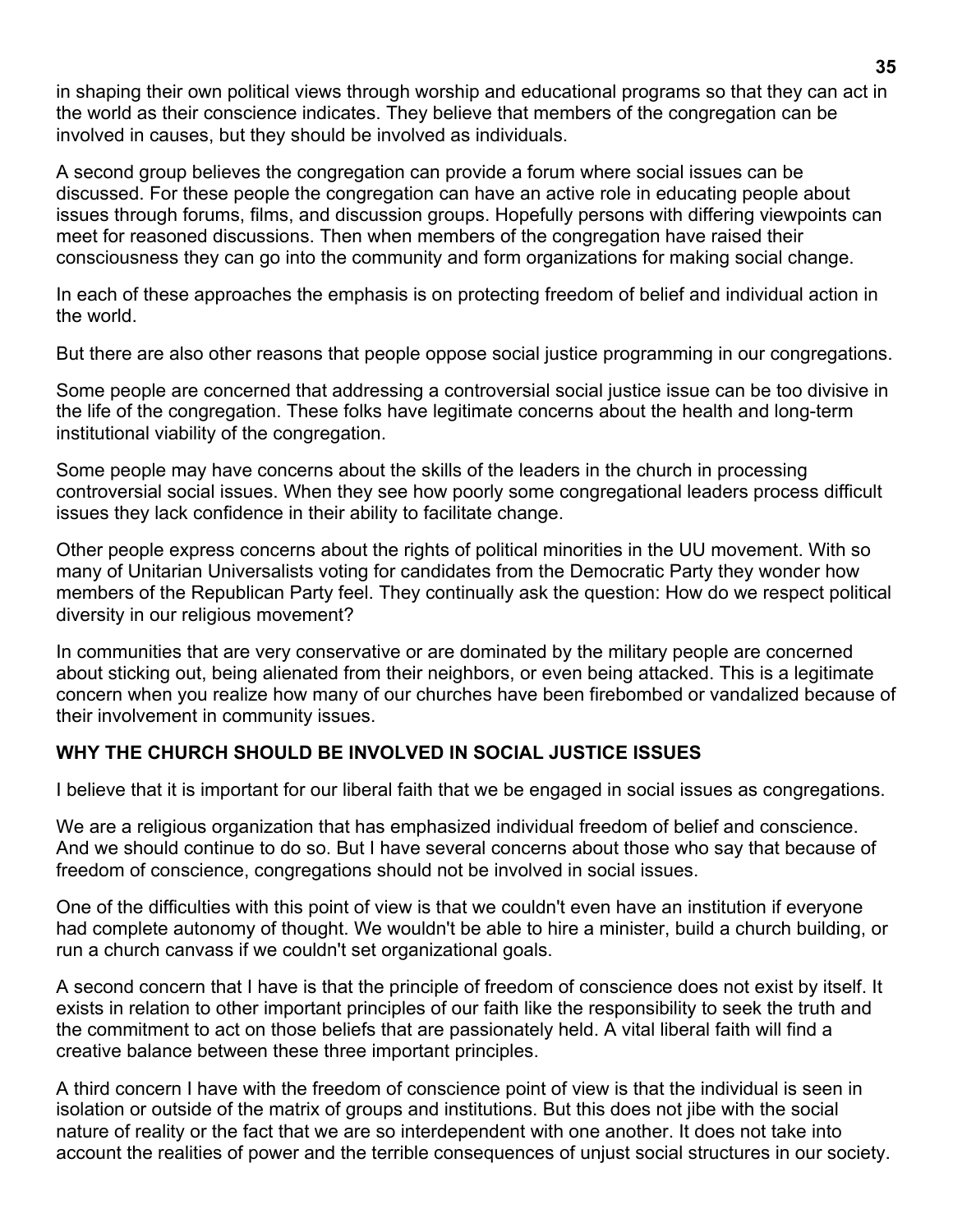One of the underlying assumptions of those who disapprove of social justice in the church is that individuals acting alone can change the world. But I see little evidence of that. What I find is the most important thing individuals can do is to organize others into groups who can have enough power to make a difference. That is what all of our great Unitarian Universalist social reformers did.

The point at issue here is not that the church can't be a place of personal support and healing for individuals - for that is very important - but that it is seen as only that. I believe that in the liberal church we must be able to both comfort the afflicted and afflict the comfortable. We need to remember that individuals live their religious lives most fully by acting upon the values of love and justice in the world.

I also agree that the church can have an important role in developing moral persons and educating people about issues. And I think we should actually be doing more to support our members as they engage in their ministries in the world.

A significant number of members of our congregations are involved in doing ministry in the world. Examples include people working in social change professions, teachers, and social workers. They also include all the people serving on community boards for organizations like Planned Parenthood, the Sierra Club, the NAACP and the ACLU. And we have many people working in business, government and universities, who are trying to make these places more just and caring institutions.

Many of these folks are working long hours under difficult circumstances. They face problems of burnout and loss of energy. They need affirmation and spiritual resources.

Congregations can support these people by providing healing services, giving a Humanitarian of the Year Award, or organizing a service based on how people are living their faith in the world. These are just some of the possibilities.

However, I do not think we can limit ourselves to simply education, discussion, and providing support for members - as important as that is. The questions become: What happens when the discussion is over? Is discussion sufficient when we see such critical human needs are not being met, and we know our congregations have the capacity to make a difference?

Engagement with the issues of the world is certainly consistent with the tradition of our faith. Our heritage is one of heroines and heroes who have struggled for justice and freedom. We remember Francis David, Susan B. Anthony, Theodore Parker, Dorothea Dix, Whitney Young, and John Haynes Holmes as being people who witnessed to their beliefs.

Engagement with the issues of the world is also consistent with our Principles and Purposes which call for respect for the inherent worth and dignity of every person; justice equity and compassion in human relations; and the goal of world community with peace, liberty, and justice for all.

But these fine principles can become abstractions unless we are involved in the concrete issues that people struggle with every day.

James Luther Adams reminds us about the importance of using our institutional power in responsible ways. He writes,

"The faith of a liberal must express itself in societal forms; in the forms of education, in economic and social organization, in political organization. Without these, freedom and justice in community are impossible. The creation of justice in community requires the organization of power. Through the organization of power, liberated persons tie into history; otherwise they cannot achieve freedom in history. Injustice in community is a form of power, an abuse of power, and justice is an exercise of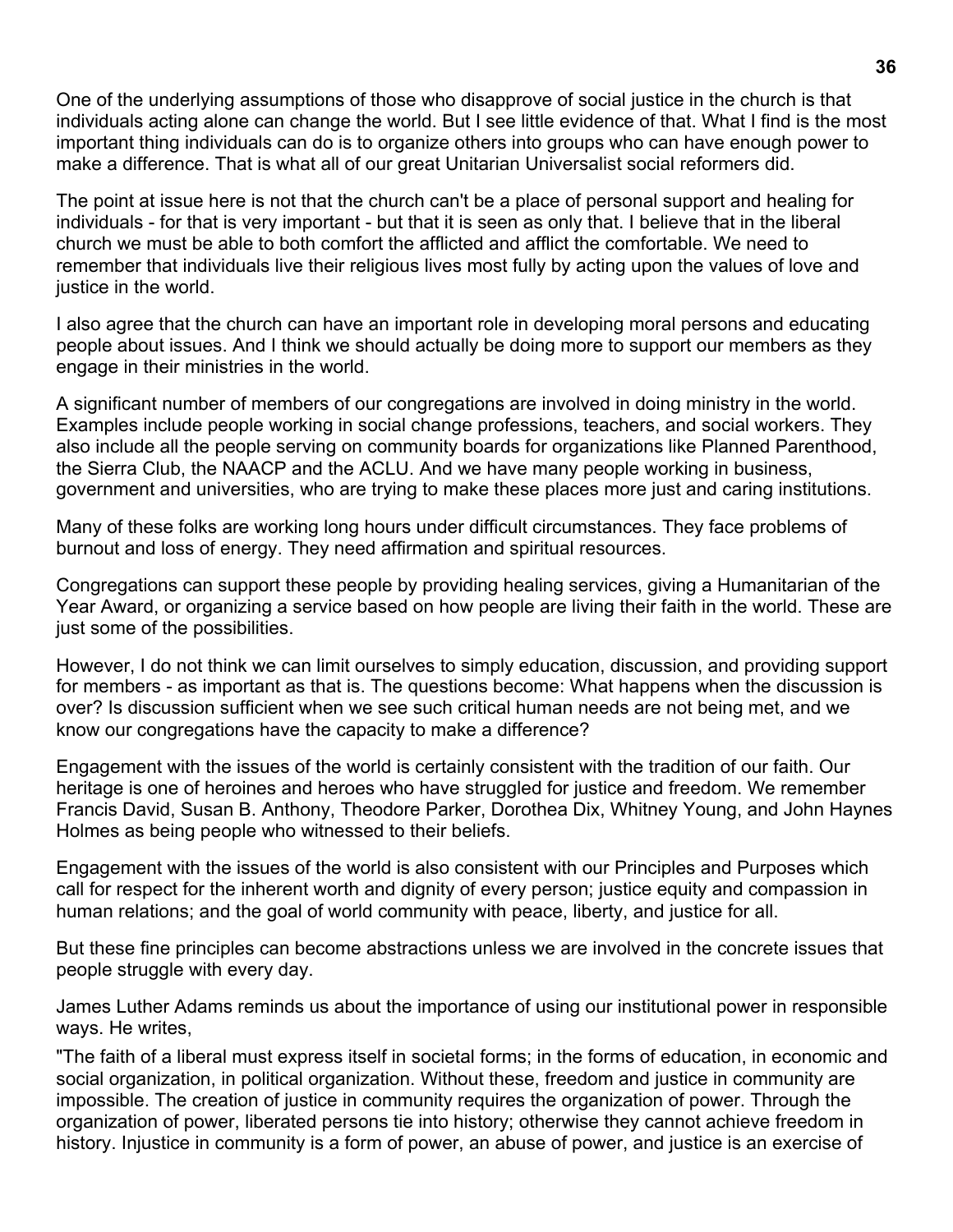just and lawful institutional power."

With Adams, I would argue that the effectiveness of our faith is determined not so much by the beliefs that we hold but by how we act in the world.

Finally, the idea that the church should take no position on moral issues seems to be selfcontradictory- for taking no action is in itself a form action. This was clearly shown in the case of the German churches that did not speak out against Hitler as he rose to power. This unwillingness to speak out led to terrible consequences for millions of people across the world. The result of not taking a position on issues is to support the status quo. Not to decide is to decide.

#### **DISAGREEMENTS ABOUT HOW TO BE INVOLVED**

Other Unitarian Universalists agree that congregations can be involved in addressing controversial social justice issues. But within their ranks there are disagreements about whether the focus of the social justice program should be service, education, advocacy, witnessing, or community organizing. Should the focus of the program be local, national or international issues or some combination thereof? Should there be an emphasis on "safe" issues where there is a strong consensus or more controversial issues that will require personal and institutional transformation?

In my experience our best congregational have a good balance of local and national, safe and controversial issues. Moreover they develop programming which provides a good balance of service, education, advocacy, witnessing, or community organizing.

#### **DETERMINING HOW THE PROGRAM SHOULD BE STRUCTURED**

There are also disagreements about how the program should be structured. For example, should the program be run by a small group of people involved in the social justice committee? Or should people be involved in action groups? What are the roles of the congregation and the Board in providing leadership? And how shall the program be funded - by a line item in the budget or by special fund raising?

One way for congregations to approach these issues is to spell out the roles for individual members, social justice committees, action groups formed on particular issues, the Board of Trustees, and the congregation as a whole.

I believe we need to give greater importance to the role of the whole congregation in setting the direction for the social justice program and determining its moral identity. There are a number of ways that the congregations can vote on social justice issues. These include:

- 1. Provide funds in the annual budget for social justice programs.
- 2. Make decisions about General Assembly Resolutions.
- 3. Establish priorities for task forces and action groups in the life of the congregation.
- 4. Make commitments to major projects like setting up non-profit housing corporations or establishing a summer program for youth.
- 5. Write a mission or vision statement stating the congregation's role in the world.
- 6. Determine the ethical integrity and moral identity of the congregation. Examples are: defining a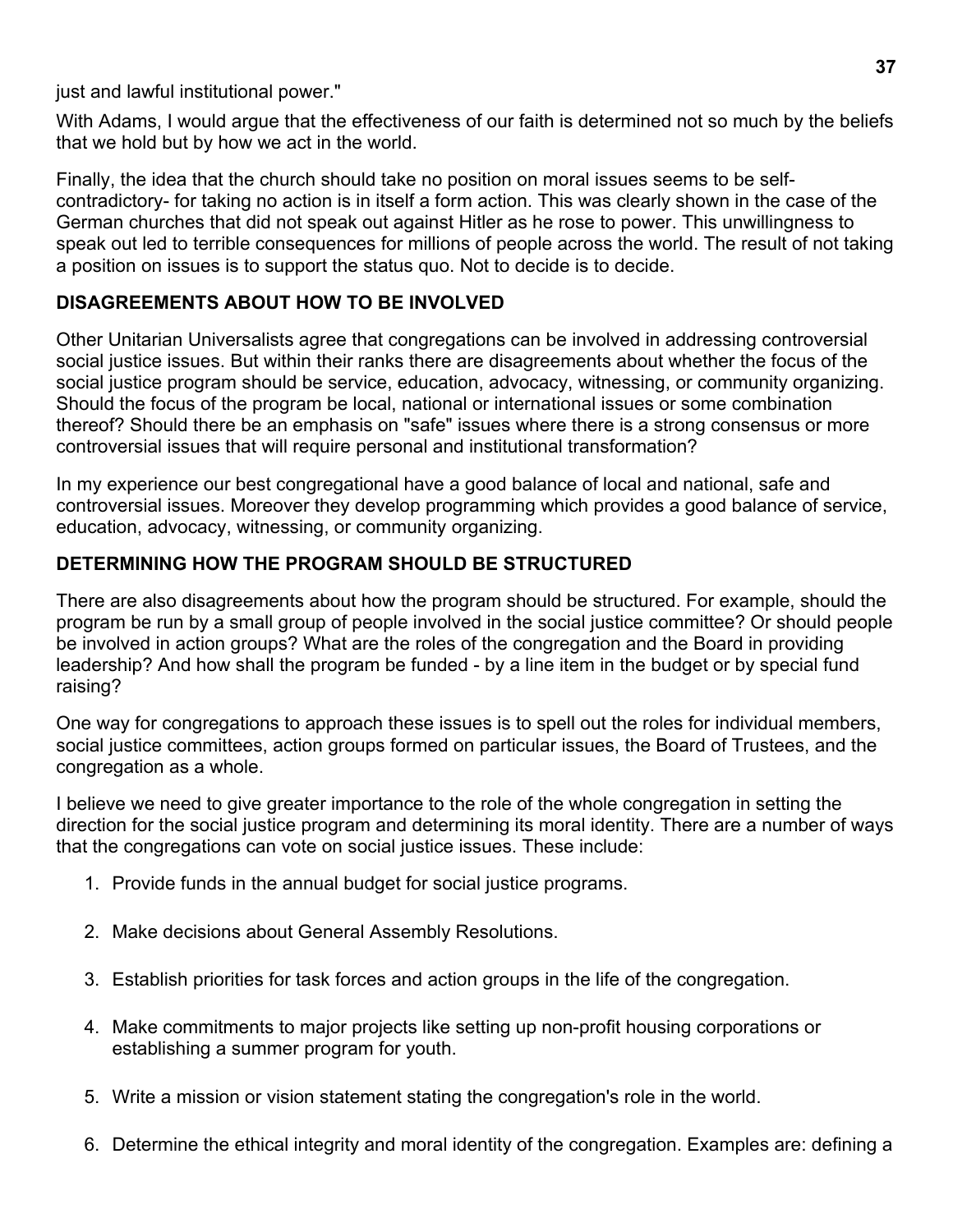socially responsible investing policy, becoming a Green Sanctuary, deciding to be a Nuclear Free Zone, becoming a Sanctuary church for political refugees, becoming a Welcoming Congregation.

7. Vote on controversial social issues in the wider community.

The Board of the congregation also has an important role. Since the board and the ministers have the responsibility for the total life of the congregation they can work to make sure that social justice concerns are integrated into the education, worship, and community building aspects of the congregation's life.

The Board also provides leadership in ensuring that the congregation is a moral community that exemplifies the values its members think are important. This includes non-discriminatory hiring practices, socially responsible investing policies for endowment funds, and purchasing church supplies with environmental values in mind.

#### **WHO SPEAKS FOR THE CONGREGATION ON MATTERS OF PUBLIC POLICY?**

Some of the most volatile disagreements in the life of the congregations have to do with who speaks for the congregation on controversial issues.

Some Unitarian Universalists argue that a congregation should never take a public stand on an issue. But suppose the neighboring synagogue was firebombed in an act of anti-Semitic violence. And suppose the local clergy group approached the leadership of the UU congregation about taking a public stand condemning this terrible act. What would people do then?

Let me say at the outset that I do not think that there is any disagreement about the right of an individual UU to speak out personally on a controversial public issue. Nor do I think that many UUs would disagree with the right of a person to speak out on an issue and say she or he is an individual Unitarian Universalist.

But there are disagreements about whether members of the congregation can participate in a demonstration as an identified group. And there are also conflicts about whether people can use the congregation's name or banner at public demonstrations.

There are also disagreements about whether a member, or group of members, or committee of the congregation can make a public statement on an issue or take out an ad in a newspaper using the name of the congregation in that statement.

I recommend to congregation that they develop policies to provide guidelines for who has the power to make what decisions and which groups are responsible for responding to certain situations. Below is a grid that outlines some of these decisions.

| Decision-Making Group ->                                        | <b>Congregation Board</b> | Social Justice<br><b>Committee</b> | <b>Action</b><br>Group |
|-----------------------------------------------------------------|---------------------------|------------------------------------|------------------------|
| Areas of Concern                                                |                           |                                    |                        |
| Make a public statement                                         |                           |                                    |                        |
| Hold a press conference                                         |                           |                                    |                        |
| Put an ad in the paper or in other media                        |                           |                                    |                        |
| Participate in a public demonstration as an<br>identified group |                           |                                    |                        |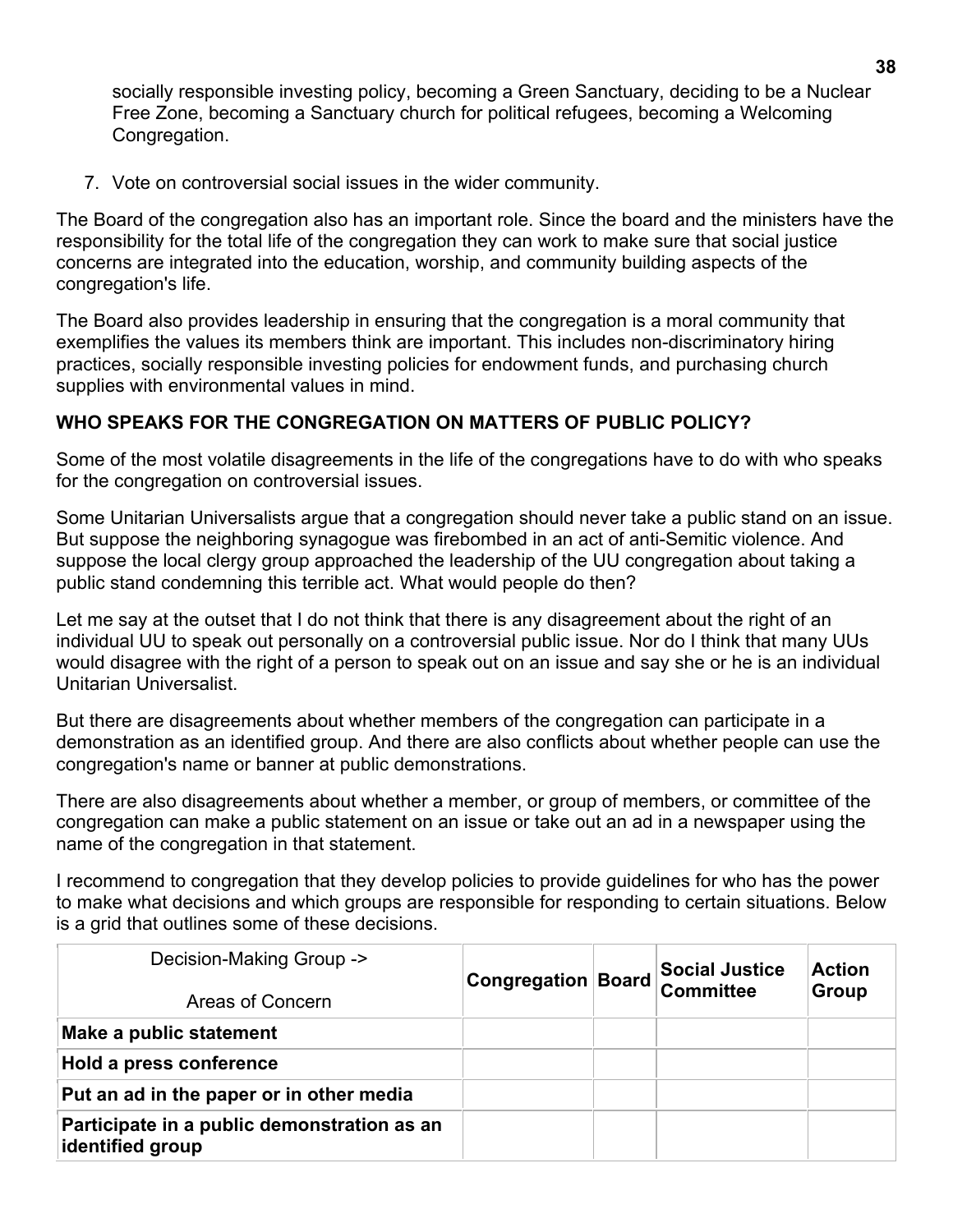| Carry the congregation's banner or a sign  |  |  |
|--------------------------------------------|--|--|
| identifying the congregation in a march or |  |  |
| <b>demonstration</b>                       |  |  |

Congregations use different policy guidelines for votes on controversial social justice issues:

- The congregation in Honolulu Hawaii elects a special committee at its annual meeting (along with the Board.) This committee has the responsibility for studying major social justice issues, making recommendations to the congregation, and setting up processes for education and voting.
- The Mainline Church (Devon, Pennsylvania) in its congregational vote on the issue of sanctuary for refugees from Central America called for a 75% vote. The issue did not receive the necessary percentage so the congregation did not become a sanctuary church.
- Some congregations make use of a disclaimer. After the majority has voted they state: "This decision only reflects the votes of those who were present at the meeting and does not speak for the congregation as a whole."
- In some congregations the social justice committee or an action group can vote to take a stand only for itself and not the whole congregation. In these situations the congregation has turned over its decision making power to a duly constituted group.

#### **SUGGESTED GUIDELINES FOR PROCESSING CONTROVERSIAL ISSUES**

There are also disagreements about whether or how to process social justice issues with the members of the congregation.

Church leaders need to give serious consideration to whether an issue should be acted on or not. Ask yourselves:

- How central is this issue to the identity and core values of the congregation? If you can't identify core values or how this relates to your congregation's identity then the issue is not one to bring to the congregation.
- What is the level of controversy about this issue? Is the issue one in which members of the congregation need some education and they will move on it? Is it one in which a minority of people have strong feelings? Or is it one in which people are really polarized? Judgments about the level of conflict are important in deciding whether and how to process the issue. Sometimes the choices here are very complex and difficult.

If you decide to bring the issue up for discussion, thought also needs to be given to how to process the issue in the congregation. How much time should be taken to educate the members of the congregation? How much information do people need? Who will be in charge of giving the information? How will meetings be structured?

Below are listed some suggested guidelines for processing controversial social issues or major projects in a congregation:

1. Plan for several months of discussion and debate. It is better to err on the side of talking too long about an issue.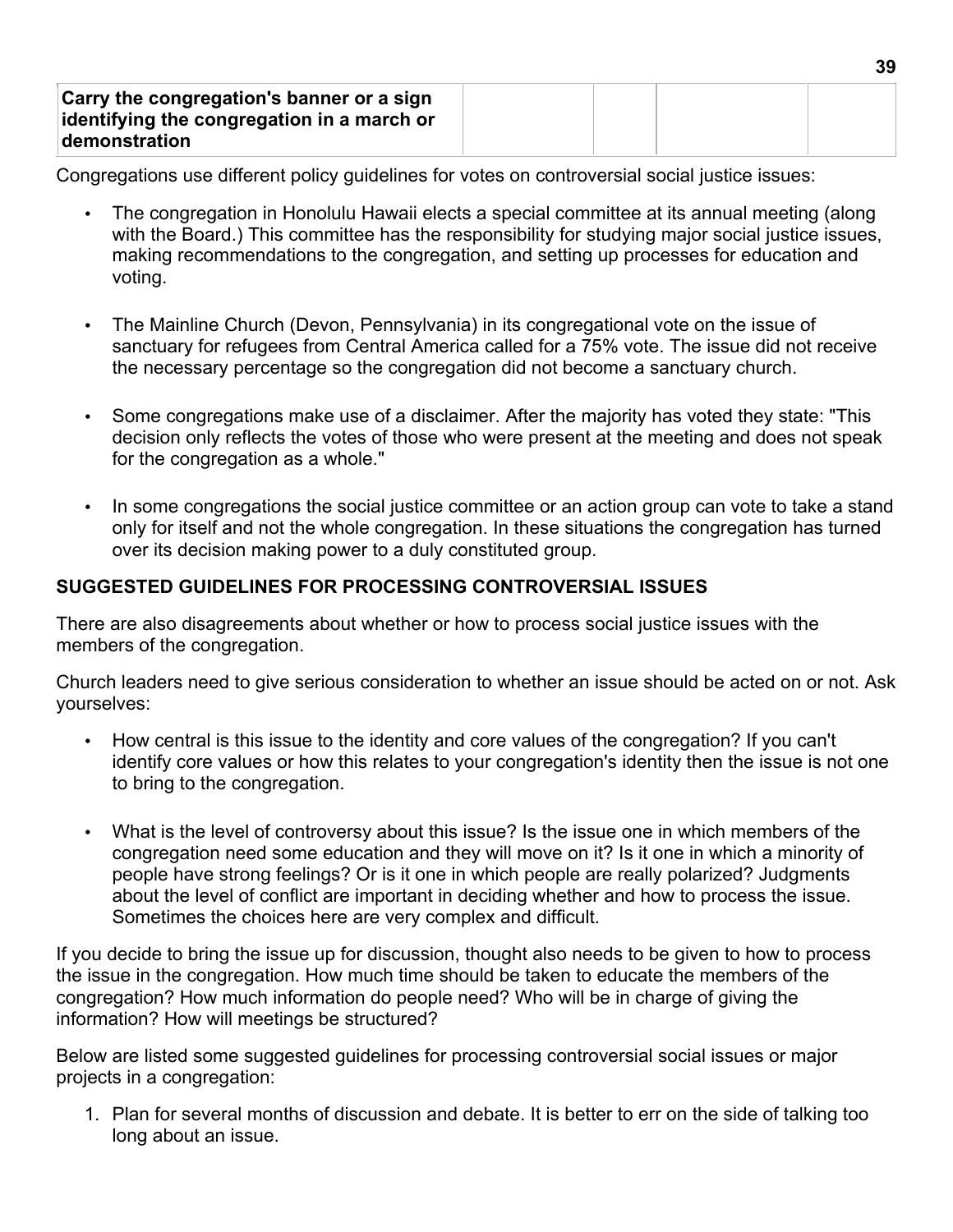- 2. Use as many opportunities as possible to educate people, making use of the Sunday service, adult forums, discussion groups, and so on.
- 3. Allow proponents of all positions on the issue to be represented with adequate time.
- 4. Set guidelines that focus on facts and issues rather than personalities.
- 5. Make it clear that the integrity of all participants will be respected at all times and any behavior that does not treat people with dignity will not be tolerated.
- 6. After the agreed upon time of education and dialogue has passed, use a voting method that affirms the spirit of an inclusive democratic process and maintains the dignity, and, if necessary, the anonymity of the individuals voting. One possibility is to have a preparatory meeting at which people can deal with clarifying the language of a resolution.
- 7. Make sure there is ample time for discussion before a vote is taken at the meeting. Set aside a minimum of an hour for dialogue and debate if needed. Give everyone who wants to speak an opportunity to do so.
- 8. If after education and dialogue it looks like a vote will destroy the community, DON'T VOTE. The congregation isn't ready. Sometimes, this means more information or dialogue is needed. Sometimes it means that everyone needs more time to absorb the information. Sometimes it means the issue should be dropped.

#### **CONGREGATIONAL VOTES IN EMERGENCY SITUATIONS**

The above guidelines emphasize taking lots of time for discussion and using good group process methods. But sometimes we do not have adequate time to use good group process.

A good example of this occurred in 1990 when UUs had to respond quickly to the prospect of a war in the Middle East when Iraq invaded Kuwait. Congress was going to vote within the month on whether the United States should be part of a United Nations effort to drive the Iraqis out of Kuwait.

In some of our congregations members wanted the congregation to vote to oppose US involvement in such a war.

Personally I would not favor a congregation taking a vote in this situation. Few of us know very much about the politics of the Middle East. There is not time to adequately study the issue. There would not be sufficient time to educate people about the issues. Many members would be critical about some position being pushed too quickly.

Moreover, it would be possible for people who are concerned about the issue to mobilize themselves for action without taking a vote of the congregation. In some cities UUs organized some members of their congregations to work with people from other religious communities to lobby their Congress people. Others visited the editorial boards of local newspapers to plea for a more balanced presentation of the news. In my opinion these were more effective actions to take than trying to get the congregation to take a vote on the issue. And in the heat of the moment, they had a greater impact.

#### **IMPORTANT POINTS FOR SOCIAL JUSTICE ADVOCATES IN THE CHURCH**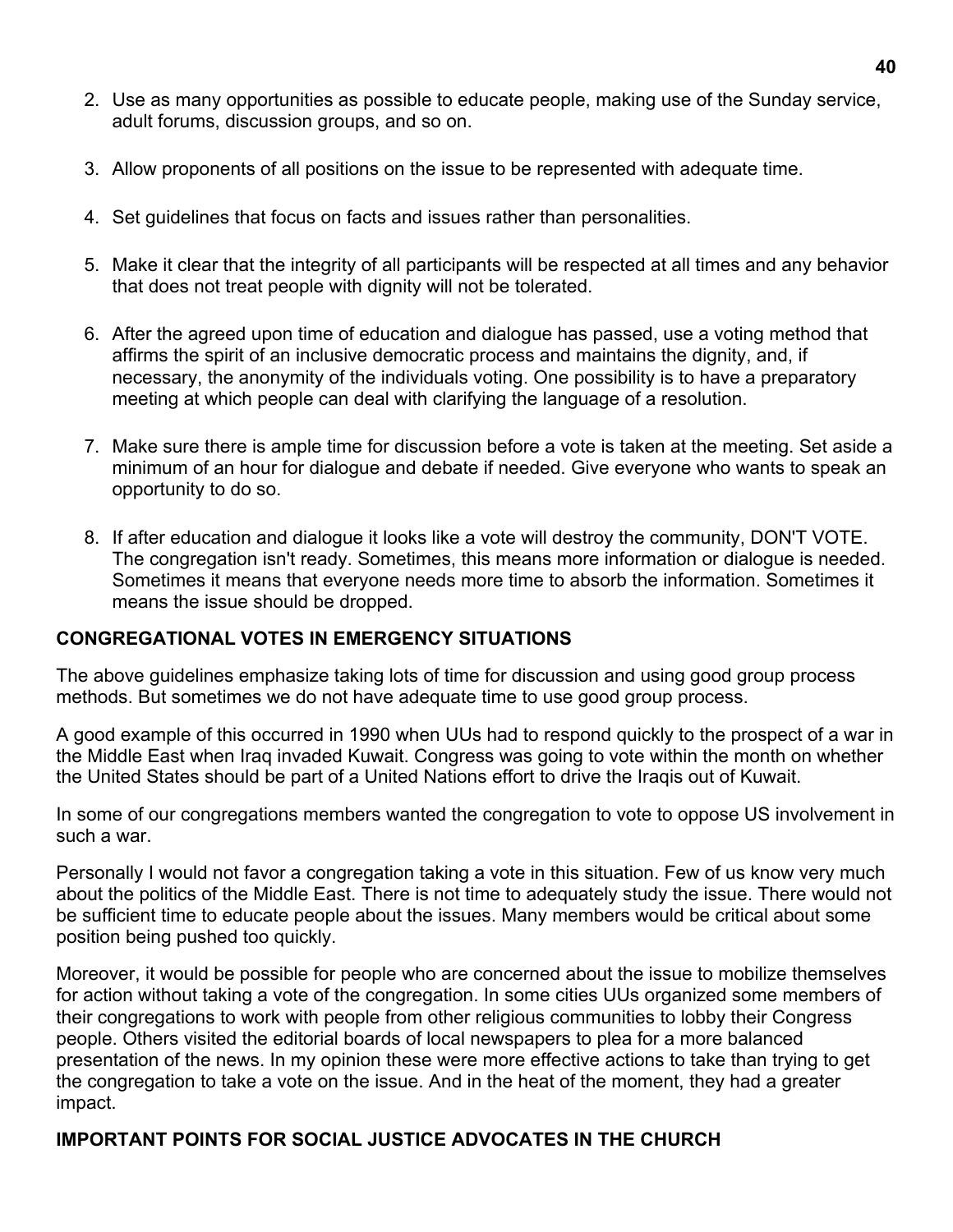Discussion about controversial issues can sometimes be heated and divisive in the life of a congregation. Sometimes there isn't time for full discussion, and maybe only one side is presented. Pressure or coercion is used to get votes, rather than persuasion. And appeals are made to guilt and not to reason. These are examples of bad process. And they alienate persons and divide congregations.

We are trying to live by our Principles and Purposes and respond to crucial social issues at the same time that we honor the values and traditions of our democratic religious communities.

That is why social justice leaders need to take special responsibility for using effective and fair processes that respect the individuals involved and provide ample time for discussion and reflection. It means honoring individual rights as we move for group consensus. It requires that we make sure there is time for full discussion and that all sides of the argument are presented.

Remember, how the issue is processed is as important as the issue itself. If you are successful processing one issue, then you can come back to other issues in the future.

Social justice leaders need to avoid attitudes of arrogance, and self-righteousness. It is dangerous to divide the world into those who are "moral" and those who are "immoral". They need to understand that not everyone in the church or community is going to agree with them about issues, and that is okay.

Social justice advocates need to be responsible in how they conduct their business. Sometimes programs are not well conceived or presented. Persons who speak on issues are poorly prepared. Statements are made that are not thought through or are hastily put together. Simple solutions are offered for complex problems. Social justice leaders need to do their homework. They need to be well prepared for meetings and show that they have studied the issue in depth. They need to be particularly aware of both sides of the arguments.

Social justice advocates need to remember that social justice is not the only reason the church exists and that the music, religious education, and worship programs have their importance as well.

#### **IMPORTANT THINGS TO REMEMBER ABOUT DEALING WITH CONTROVERSIAL SOCIAL JUSTICE ISSUES IN THE CHURCH**

- 1. Conflict doesn't only happen around social justice issues in the congregation. Many (some would say all) decisions in the life of the church involve conflict. Questions arise: Should we build a new organ or keep the old one? What kind of hymns should we sing? What kind of music should we have on Sunday morning? Should the minister wear a robe or not? Sometimes people can get very heated about these issues.
- 2. It is unfair to single out social justice as being especially conflict laden. Oftentimes the congregation needs to address how it processes controversy in any area of its life.
- 3. The decision not to take stands will alienate people just like the decision to take stands will.
- 4. Leadership in situations involving controversy involves walking a fine line. Activists need to remember that we need to build the institutions that are our base of support. Institutionalists need to remember that Unitarian Universalism stands for some very important principles in the world. A good way to create a win-win situation is to vote only on controversial issues that will build the ethical integrity and moral identity of our congregations. Then let members of the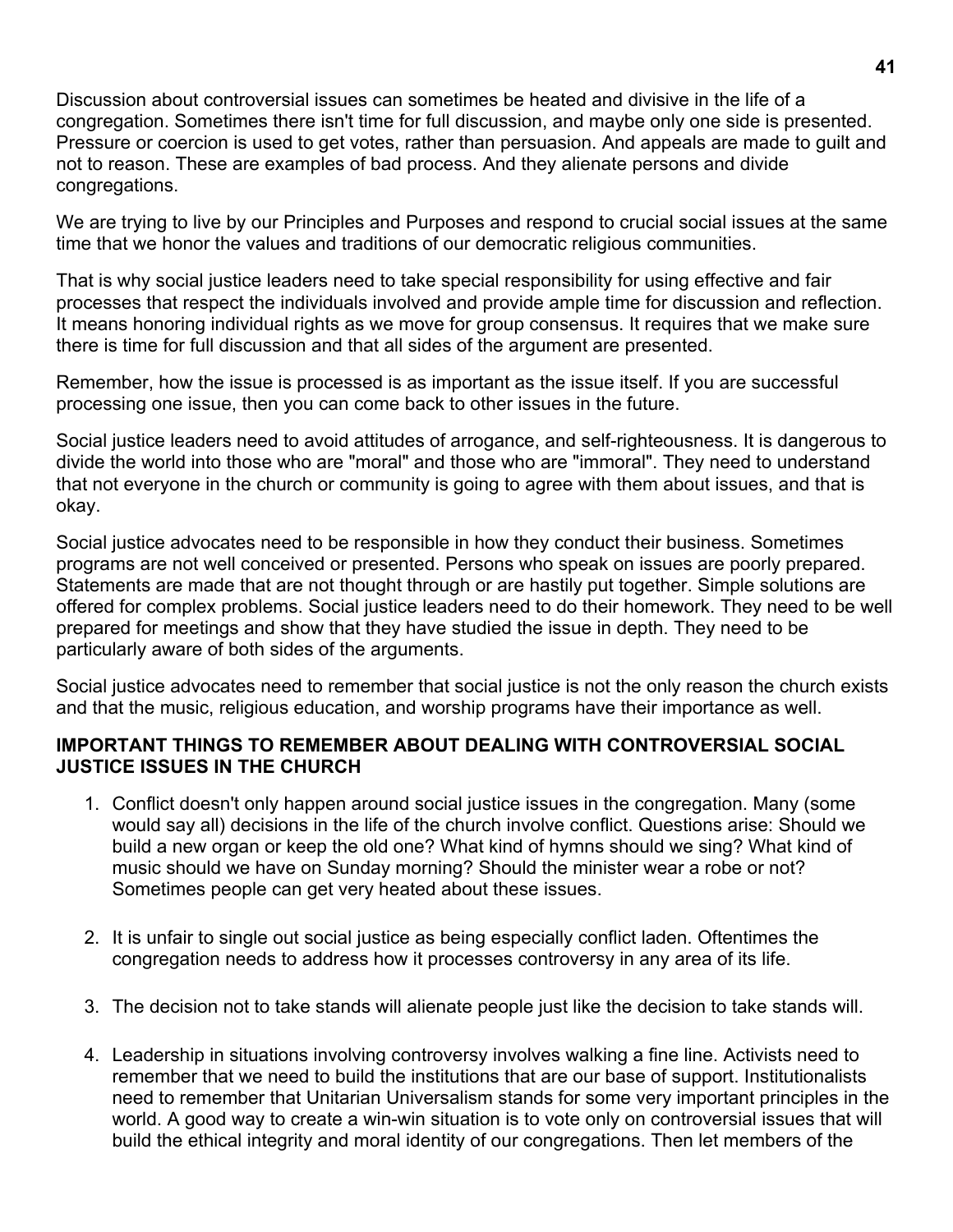congregation who are concerned about particular issues in the community organize action groups or lobbying groups around those issues.

As many of our congregations learned during the Vietnam era, being right on the issue is not necessarily worth the cost of losing dedicated, participatory, members of the community.

FOOTNOTE: #1. See page 6 of the Social Justice Empowerment Handbook entitled "The Role of the Congregation and the Board of Trustees in Social Justice Ministry" for further information.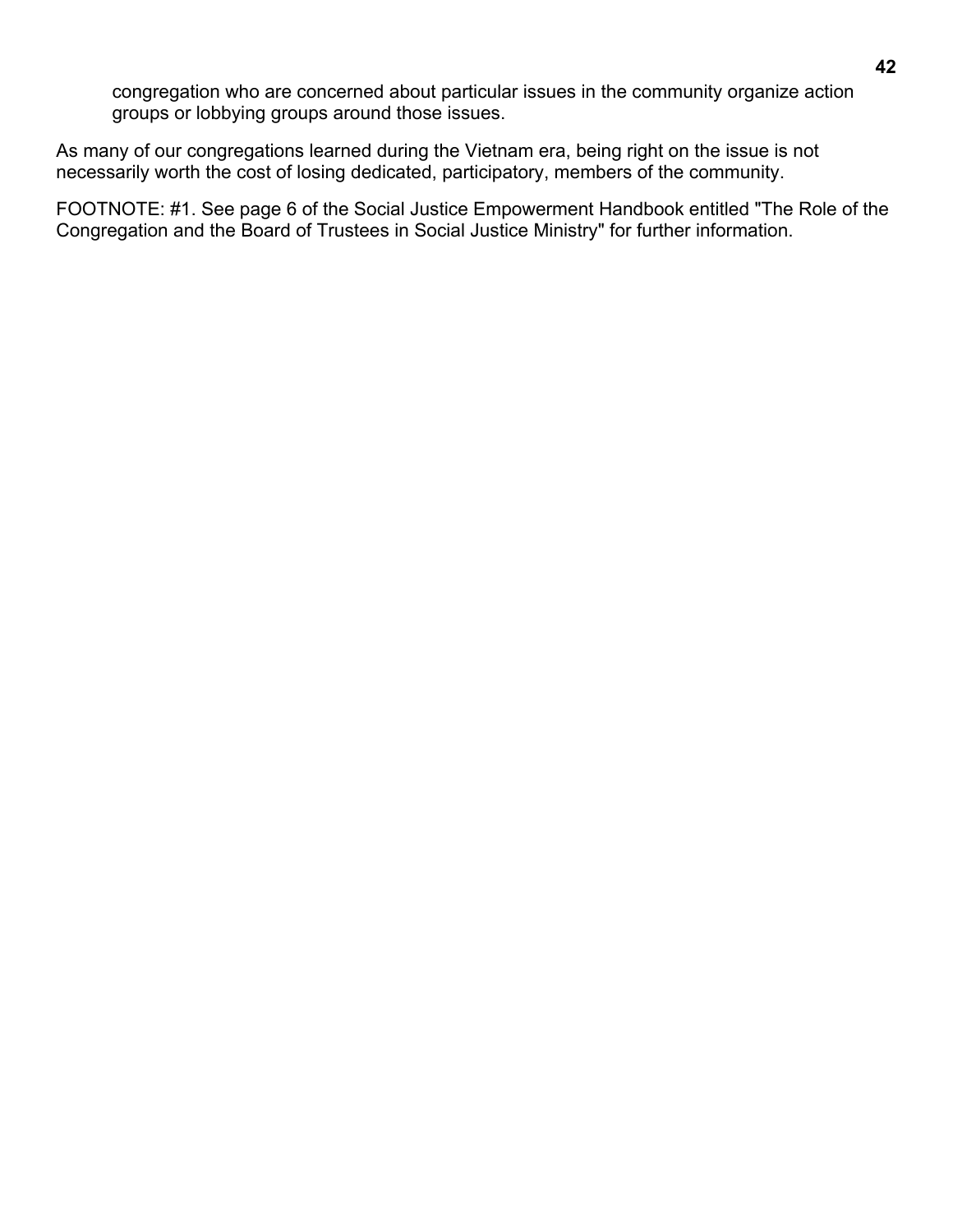

#### THE COMMITTEES OF CORRESPONDENCE 1772-2009 From Quill pens to E-mail Richard S. Gilbert

The Committees of Correspondence were created by the Boston town council in 1774 to protest the domination of the colonies by Great Britain. Samuel Adams, James Otis, Thomas Jefferson, Patrick Henry and Richard Henry Lee were early members of a network that spread throughout the colonies and led to the successful Revolutionary War.

I propose a revival of these Committees of Correspondence to speak out on the dramatic changes brought on by the Contract with America and the Christian Coalition's Contract with the American Family and other proposals from both sides of the political aisle.

While UU's may well differ on the nature of the revolution required - we can agree that the active participation of citizens is required. We cannot allow such drastic change without comment grounded in religious convictions. Louise Slaughter, congresswoman from New York's 28th District, for example, tells us she is feeling the might of the religious right, but not the heft of the religious left (recognizing of course that while we are religiously left, politically we are all over the map).

Each Sunday the Social Responsibility Group will be staffing a letter writing table focusing on different local, state and national issues - with stamps, envelopes, paper, district maps and background papers. We welcome your monetary contributions, but more, your commitment to the just society.

Some congregations set up an on-line computer terminal Sundays with appropriate contact information so that congregants can e-mail messages directly to their representatives. Because of the Anthrax scare many federal officials won't accept letters in sealed envelopes without extensive screening, which can take weeks. E-mails, Faxes and post cards are more effective vehicles.

Remember, we get the kind of government we deserve. Scary, isn't it?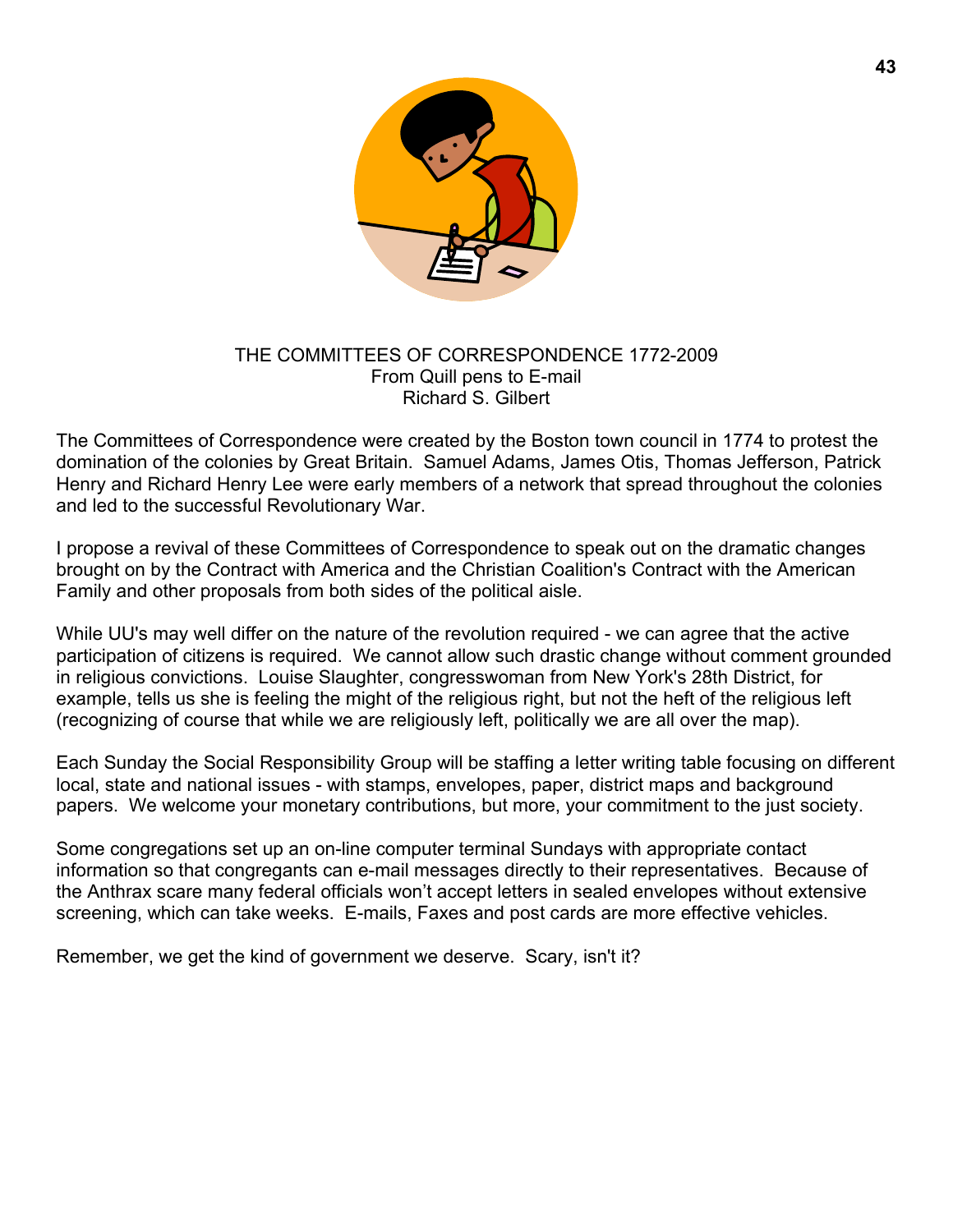#### MULTICULTURAL AND INSTITUTIONAL CHANGE COMPETENCY

From: Paula Cole Jones and Tracey Robinson-Harris, lens crafters

Attached you will find two assessments tools related to multicultural competencies. We would appreciate it if you would take the time to complete both of them and return them to Paula at pcolejones@aol.com.

What you need to do:

FIRST: Complete the assessment headed Multiculturalism and Institutional Change. The scale is described at the top of the form.

SECOND: Complete the assessment leaded Multicultural Competencies. This is an opportunity for you to take stock of your own abilities. The scale is the same as the one for the first assessment tool.

After you have completed both assessments please email them back to Paula. We will review your responses and use the information to help us determine how we can best support you and the leadership you provide to UULTI as we do our multi-cultural lens crafting.

We are providing both of these assessment tools to all of the participants. We are asking them to complete both and use them as one set of lenses they bring to the UULTl experience.

We are also encouraging participants-to read:

*Why Are All the Black Kids Sitting Together in the Cafeteria?* by Beverly Daniel Tatum (especially chapters 1,2,5,6, and 8)

*Soul Work* edited by Marjorie Bowens-Wheatley and Nancy Palmer Jones (especially the chapter by Paul Rasor)

Both of these could be helpful to you as well in the creation of your track content. process and activities.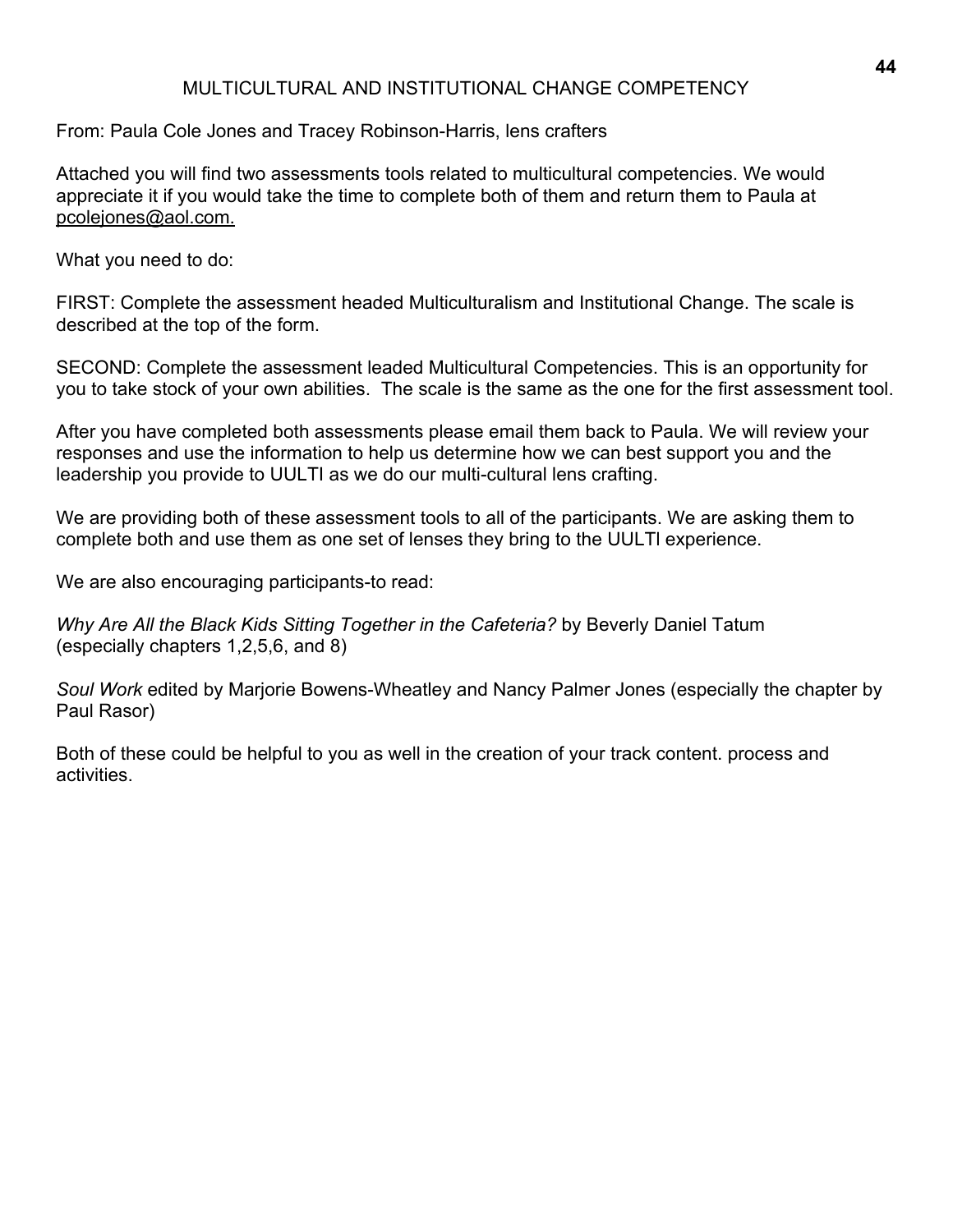#### COMPETENCY IN INSTITUTIONAL CHANGE MULTI-CULTURAL COMPETENCIES

| 1<br>.<br><b>Service</b><br><b>Contract Contract</b> |  |  |  |                                          |                                 |  |
|------------------------------------------------------|--|--|--|------------------------------------------|---------------------------------|--|
|                                                      |  |  |  | <b>STATISTICS</b><br><b>ALCOHOL: NEW</b> | ----------<br><b>CONTRACTOR</b> |  |

- 1. I can discuss my own ethnic/cultural heritage.
- 2. I am aware of how my cultural background and experiences have influenced my attitudes.
- 3. I am able to discuss how my culture has influenced the way I think.

4. I can recognize when my attitudes, beliefs, and values are interfering with providing the best services to my congregation and community.

- 5. I verbally communicate my acceptance of people [of different cultures.]
- 6. I nonverbally communicate my acceptance of people whose culture is different from my own.
- 7. I can discuss my family's perspective regarding acceptable and non-acceptable codes-of-conduct.
- 8. I can discuss models of racial identity development.
- 9. I can define racism.
- 10. I can define prejudice.
- 11. I can define discrimination.
- 12. I can define stereotypes.
- 13. I can identify the cultural bases of my communication style.

14. I can identify my negative and positive emotional reactions toward persons of other racial and ethnic groups.

15. I can identify my reactions that are based on stereotypical beliefs about different ethnic groups.

Note: The list of competencies is modified from the multicultural competencies found in the American Counseling Association. (1995). *ACA Code of Ethics& Standards of Practice.* Alexandria, VA: American Counseling Association.

*Paula Cole Jones pcolejones@tmail.com*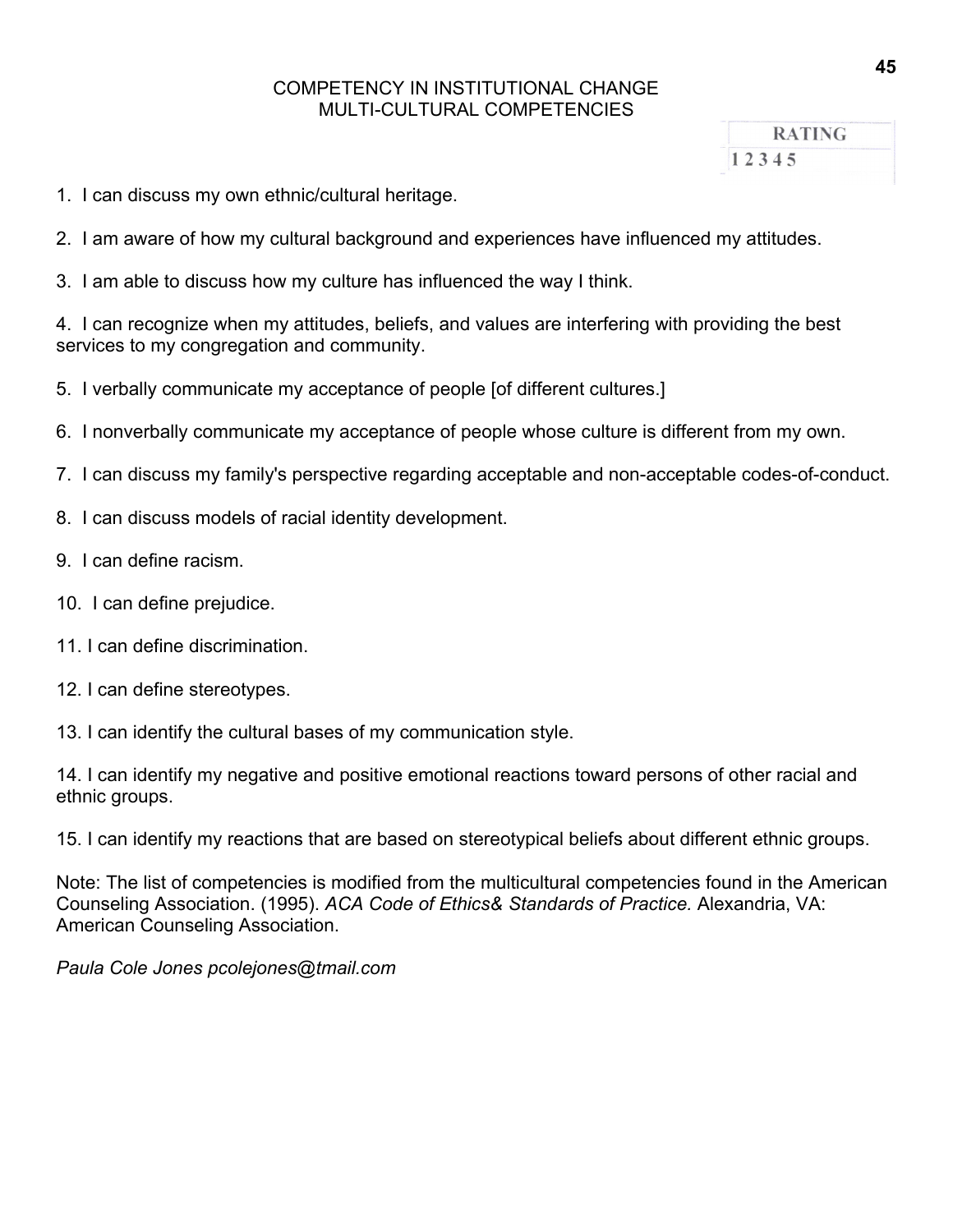Multiculturalism & Institutional Change - *Paula Cole Jones c 2006 Pcolejones@aol.com Washington DC* 

*Rate each item on a scale of* 1-5 *with* 5 *being the highest and 1 being the lowest. Circle your response for each line and each column: rate yourself (column 1), your team or committee (column*  2). *Your home congregation !(column* 3), *the UUA (column 4).* 

Competency In Institutional Change You 1-2-3-4-5 Your Team 1-2-3-4-5 Your Congregation 1- 2-3-4-5

1. I/we articulate an impetus for charge.

2. I/we recognize multicultural competency as an ethical matter.

3. I/we support multicultural competency as part of the mission of this organization.

*4. I/we* can define multicultural competencies.

5. I/we can identify responsible agencies/committees.

6. I/we measure-proficiencies and our progress in institutional change.

7. I/we learn from our experiences and communicate our learnings.

8. I/we share and access information on multicultural competencies and institutional change at meetings.

9. I/we incorporate our learnings into orientations, trainings, planning and relevant events.

10. I/we can provide and follow multi-racial, multicultural leadership.

11. I/we use the language of multiculturalism as well as the language of antiracism and oppression.

12. We are creating a learning organization to support the development of multicultural competency and institutional change.

13. I/we have a vision for who we are as a part of a multicultural community and world.

14. I/we lead from our vision and use it to identify barriers to inclusion and change.

15. I/we understand racial identity development as a persistent dynamic of intergroup and interpersonal relationships.

16. I/we-are in right relationship with multicultural communities and especially with groups that have been historically marginalized.

17. I/we understand what it means to be accountable to people in groups that have been historically marginalized due to race and ethnicity.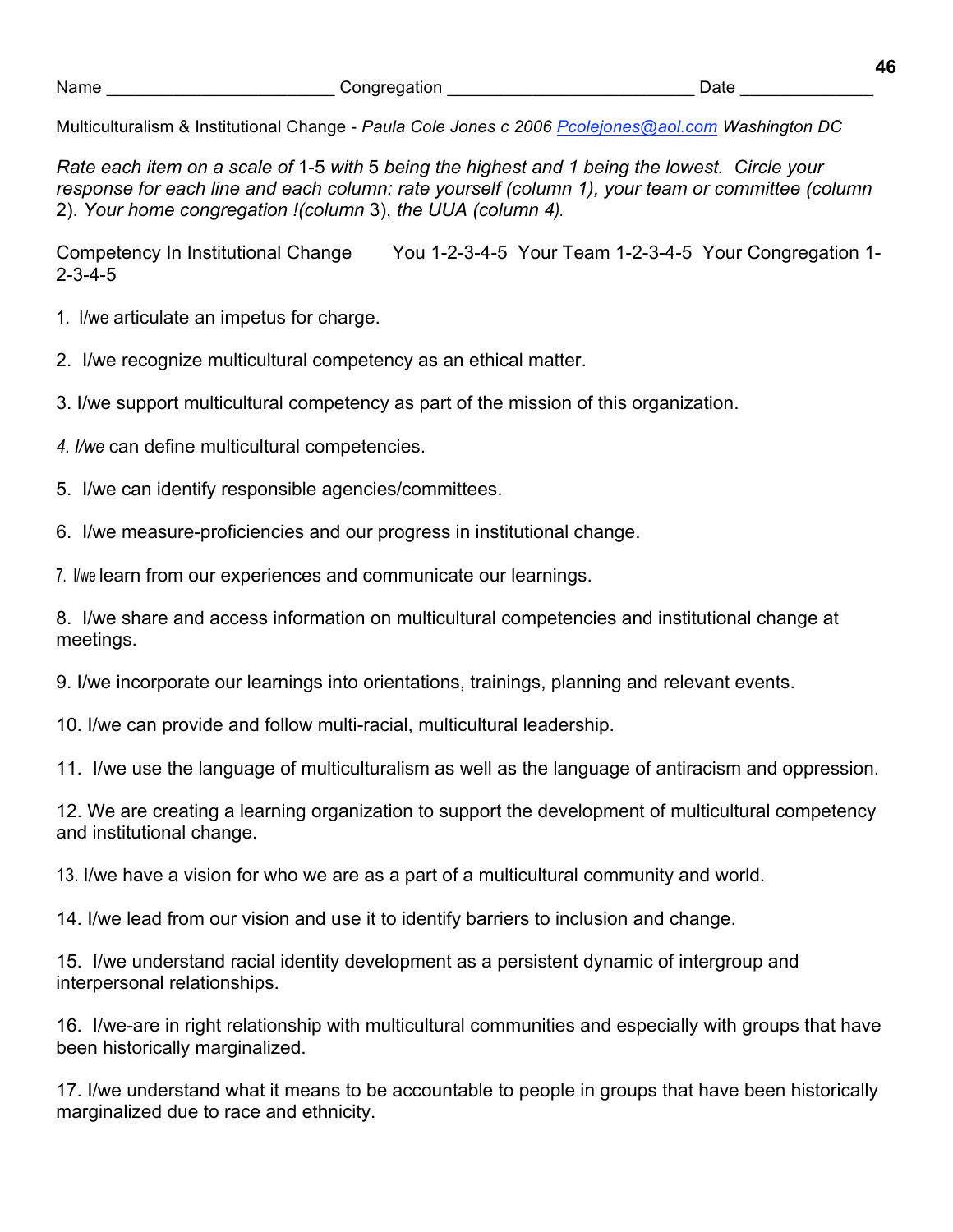### **Summary: The Three Point System**

The IRS regulations on the activities of congregations can be summarized as follows:

**1. ISSUE ADVOCACY:** Without limits on time, effort and expense, congregations and their representatives may engage in issue advocacy through activities such as educating and mobilizing congregants and the general public. Example: encouraging the public to show concern for global warming by reducing carbon emissions. Please note that issue advocacy is only acceptable if it does not involve political campaign intervention (see below).

**2. LOBBYING:** Within narrow limits on time, effort and expense, congregations and their representatives may engage in lobbying - defined by the IRS as advocating for or against specific pieces of legislation - as an "unsubstantial" portion of an organization's activities. The IRS has not provided a strict rule for what constitutes "unsubstantial," and evaluates on a case-by-case basis. However, courts and the IRS have ruled in the past that lobbying activity constituting 5% or less of total activities is acceptable. "Total activities" includes the total amount of money, staff, and volunteer time that goes into running the organization. While the 5% amount is not a strict rule, it can be used as a guidepost for an organization's lobbying activities. Example: encouraging a city council, state legislature, and/or Congress to pass a particular law to reduce carbon emissions.

**3. POLITICAL CAMPAIGN INTERVENTION:** There is a total limit on partisan activity, which the IRS calls political campaign intervention. Congregations and their representatives can do nothing that advocates for or against candidates for public office or political parties. This includes fundraising on behalf of candidates and donating meeting space, among other things. Example: supporting a particular candidate or party because of their stance on carbon emissions. Election-related activities such as candidate questionnaires and forums may be acceptable if certain guidelines are followed; consult section C., "Political (Electoral) Activities" of this guide for details.

#### **Please Note:**

The restrictions on lobbying and political campaign intervention described here apply only to a congregation as a legal entity, or to a person or group speaking in the name of the congregation. A minister or congregation member may freely engage in these activities as an individual. However, if the person(s) are identified by or likely to be associated with the congregation, it may be helpful to clearly state that they are speaking as individuals.

Last updated on Thursday, June 5, 2008.

For further information (1) go to UUA.org and search for Real Rules.

(2) Go to Center for Religion and Public Affairs, Wake Forest University School of Divinity for the publication "Religious Expression in American Public Life: A Joint Statement of Current Law.

http://divinity.wfu.edu/pdf/DivinityLawStatement.pdf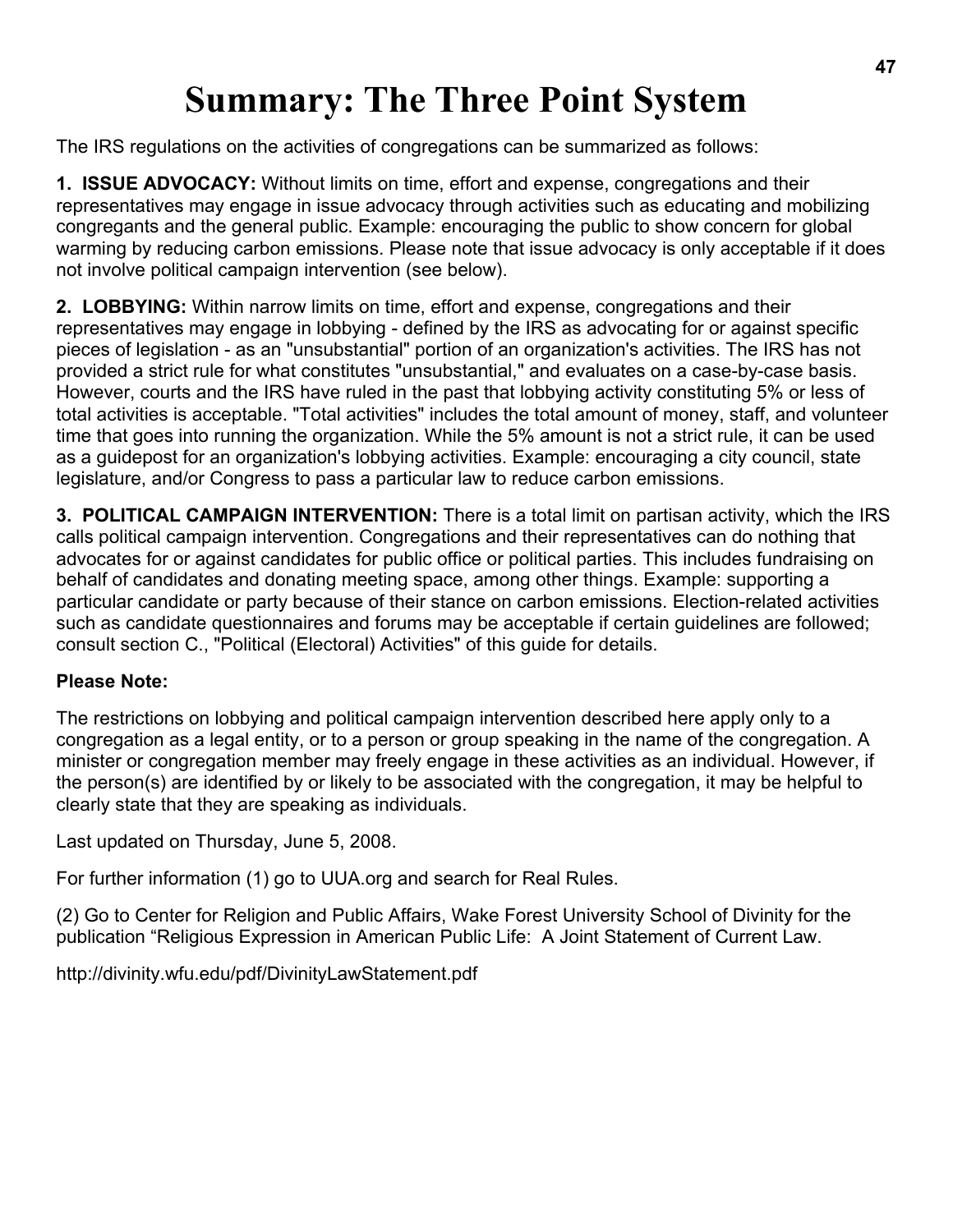#### **ELEVEN COMMANDMENTS FOR SOCIAL ACTION - Richard S. Gilbert**

There is an old Turkish proverb that introduces these eleven commandments for social action: "If you would speak the truth, keep one foot in the stirrup of the saddle."

1. Thou shalt always seek tangibilication of thy values. Tangibilication means simply to make tangible in actions what is intangible in values. To be biblical, "Faith without works is dead."

2. Thou shalt consider thyself a fulcrum to change the world. The Greek Archimedes once said, "Give me where to stand, and I will move the earth." Thou art a lever to move things to a better place; each action has cosmic consequences.

3. Thou shalt carry a newspaper in one hand and a bible (or its equivalent for you) in the other. Social action grows out of a value system, be it religious or secular, be it the Koran or the Constitution, be it the Hebrew prophets or Jessie Jackson. After all the great Greek philosopher Aristotle said that politics is the way we do ethics as a community.

4. Thou shalt remember that many are called but most are frozen. Beware being like Voltaire's "Candide", who seeing the evils of the world, decided he would simply cultivate his garden. I have nothing against gardens, only those who spend all their free time there.

5. Thou shalt resist burnout; thou shalt invest thyself for the long haul, yea even beyond the next issue. One of my friends hath said the world is changed by those who stay at meetings until the very end. Thou shalt remember that to love justice is not an occasional pursuit, but a way of living. Be thou not summer citizens who quit thy work when icy drafts of apathy and reaction cool thy ardor. Thy goals will not be achieved during thy lifetime.

6. Thou shalt do thy homework. Blessed (and effective) are the informed . Ye shall know the facts and the facts shall make thee powerful. And remember thou this: the world's best reformers are those who begin on themselves. " (George Bernard Shaw)

7. Thou shalt think globally and act locally. Thou shalt see thy work in its larger context of meaning and action and do thy own small part well. Sancho Panza said to Don Quixote as they approached the city: "Tell me again how we're going to fight city hall." By thinking globally and acting locally.

8. Thou shalt change the world one step at a time. Remember, "The journey of a thousand miles begins with a single step." (Lao Tze) Thou shalt have thy great goals before thee, but thou shalt also have thy objectives (specific, measurable, achievable and consonant with thy values), thy strategies, thy tactics and thy timelines - especially thy timelines. Thou shalt adhere unto them .

9. Thou shalt constitute thy group as a community of moral discourse and action. Thou canst not change the world by thyself. Harken unto thy comrades and they will harken unto thee. Act faithfully and thy comrades will do likewise (hope we always).

10. Archbishop Desmond Tutu, quoting advice from his father, warned: "Don't raise your voice; improve your arguments." (World Council of Churches Ninth Assembly, Porto Alegre, Brazil).

11. Thou shalt be a happy warrior. Grouches seldom change the world. prepare thyself for a "joyous struggle" (Fred Shuttlesworth as he lay bleeding from a beating in a civil rights demonstration). Keep thy sense of humor, for thou wilt need it in a crazy world. Celebrate life in all thy going out and coming in, yea, from this day forth.